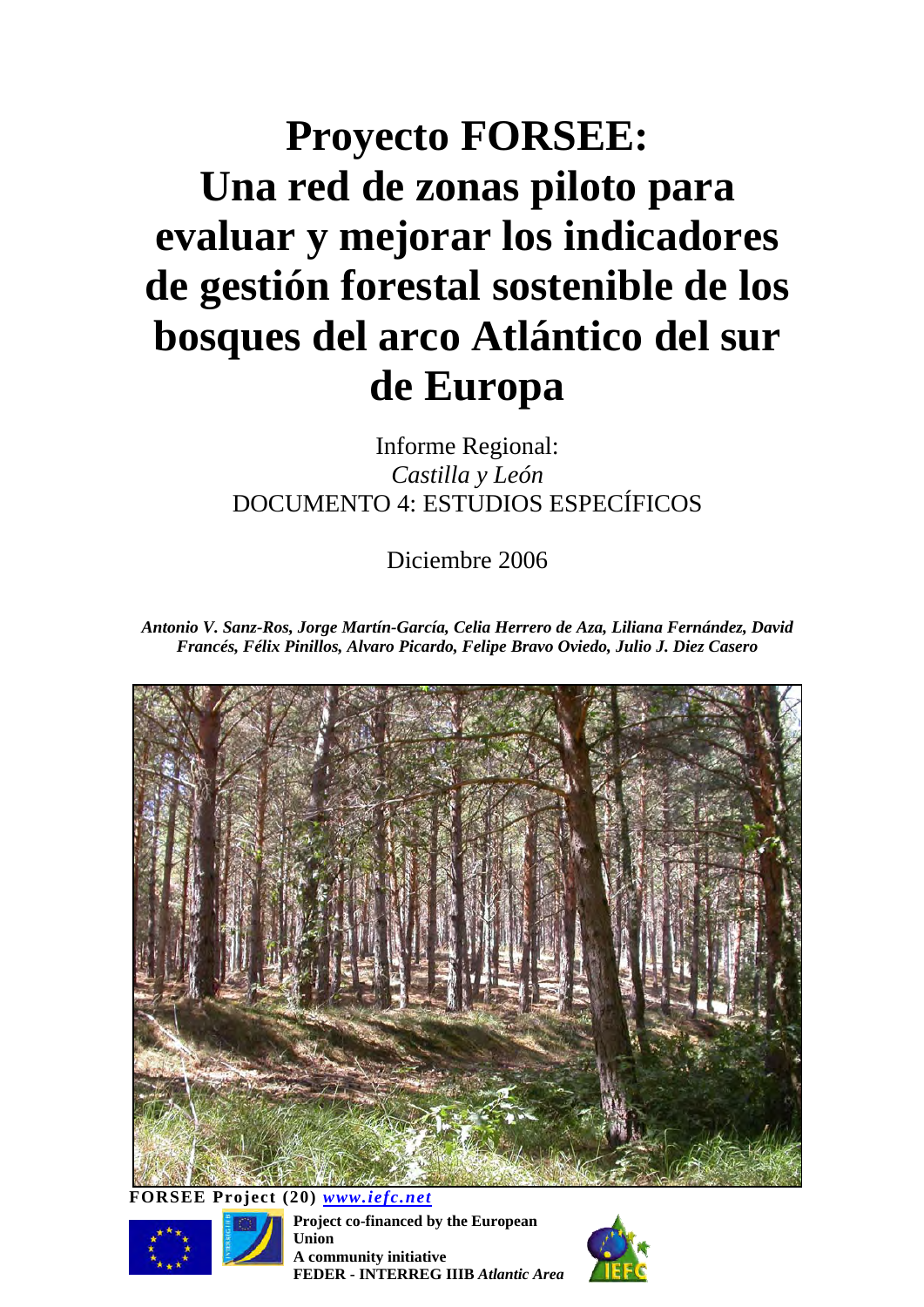# **PARTE 3: ESTUDIOS ESPECÍFICOS**

| Criterio 1: Mantenimiento e incremento de los recursos forestales y Carbono |    |
|-----------------------------------------------------------------------------|----|
| Criterio 2: Mantenimiento de la Sanidad y Vitalidad Forestales.             | 21 |
| Criterio 4: Mantenimiento e incremento de la diversidad biológica           | 44 |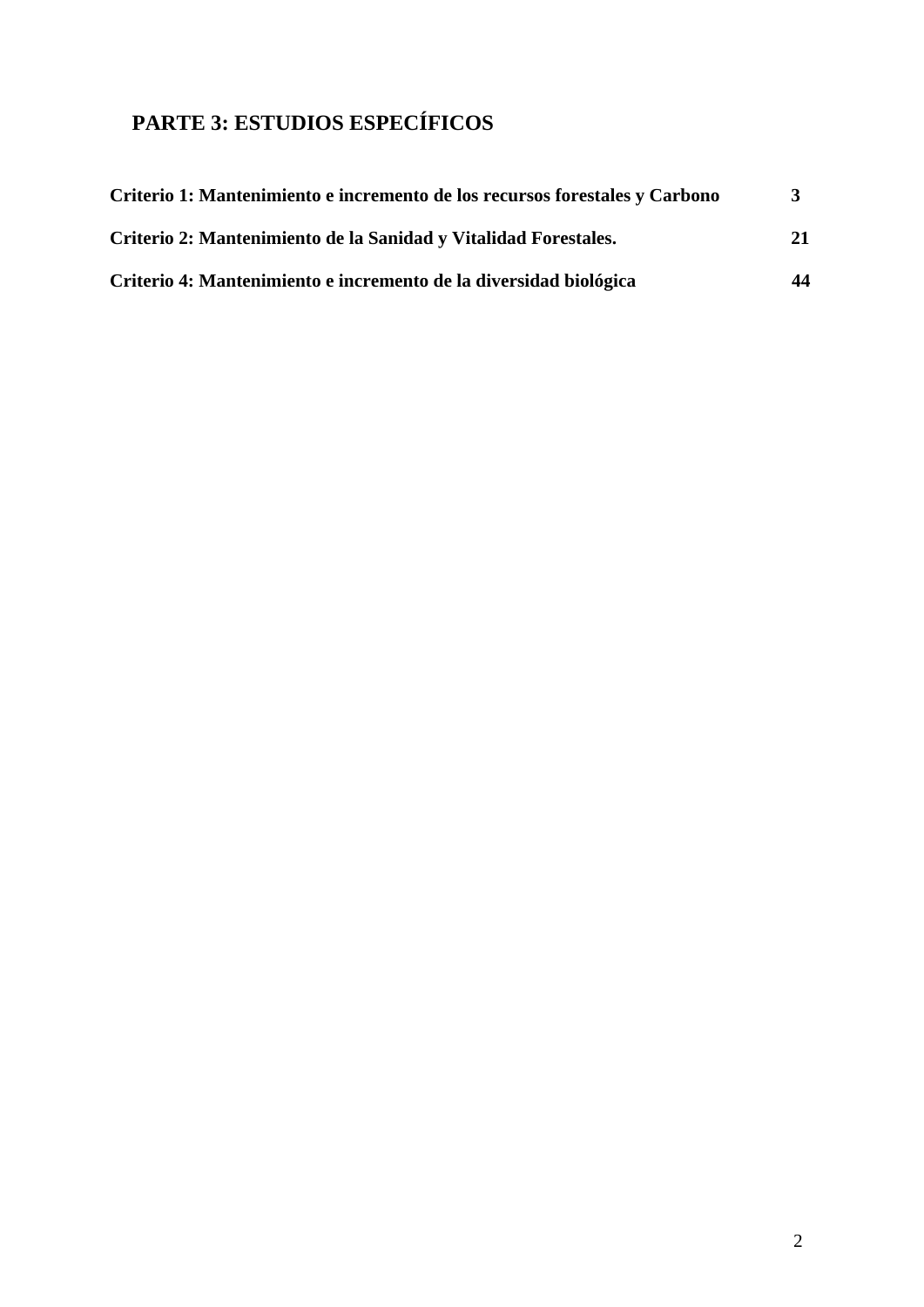*CRITERIO 1. Mantenimiento y mejora de los recursos forestales y su contribución a los ciclos de carbono*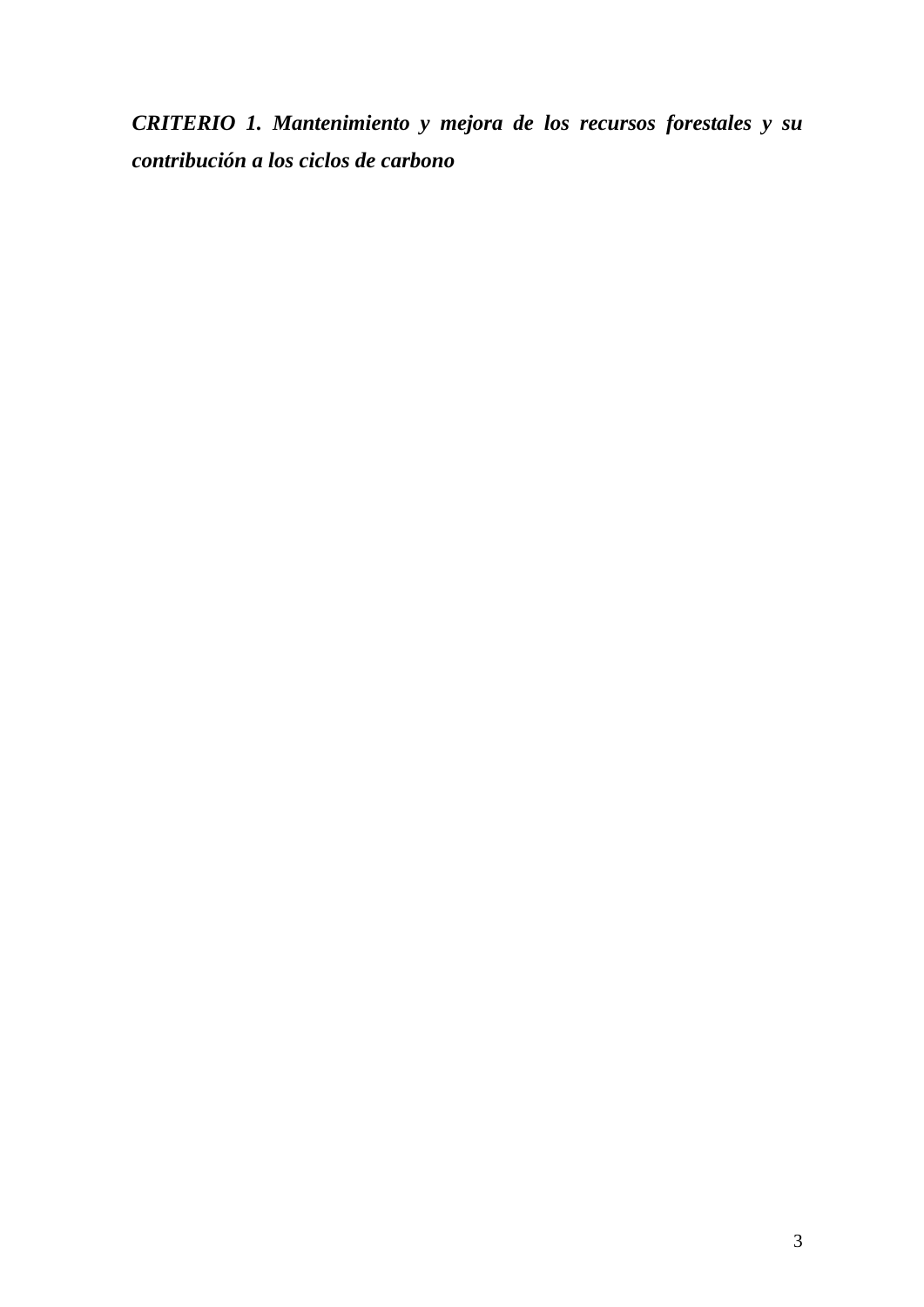# **CARBON SEQUESTRATION IN COARSE WOODY DEBRIS IN PINE PLANTATIONS AND OAK STANDS IN NORTHERN SPAIN**

Celia Herrero<sup>1</sup>, Felipe Bravo<sup>1</sup>

<sup>1</sup> Dept. de Producción Vegetal y Recursos Forestales. E.T.S. de Ingenierías Agrarias. Universidad de Valladolid. Avda. de Madrid, 44 34004 PALENCIA. SPAIN Tfno. +34 979 108424 Fax +34 979 108440 e-mails: [chdeaza@pvs.uva.es](mailto:chdeaza@pvs.uva.es) and [fbravo@pvs.uva.es](mailto:fbravo@pvs.uva.es)

### **ABSTRACT**

Dead wood plays a substantial role in several ecological processes in forest ecosystems. Decaying logs and snags provide habitat for many organisms and participate in biogeochemical element fluxes within the forest ecosystem. Because of their large mass and slow decay rates, they may also play a significant role in the global carbon cycle. For these reasons, it is important to understand the dynamics of coarse woody debris (CWD) during forest succession and estimate the carbon content in snags and logs components

A two-step model for predicting snags and logs in conifer plantations and oak stands in northern Spain is presented joint a carbon sequestration model in order to improve long-term estimation of stand condition. A two-step approach was used, which allow to estimate the probability of CWD occurrence and quantify snags in terms of basal area and logs in term of volume.

Logistic and linear regressions were used. A good performance of the joint model was observed.

**Key words**: Carbon sequestration, CWD, Snag, log, logistic, Pinus, Oak.

# **RESUMEN**

La necromasa desempeña un papel fundamental en los ecosistemas forestales. Tanto los árboles muertos en pie como los caídos son componentes importantes de la dinámica de los bosques, suministrando habitat a muchísimos organismos, contribuyendo a la cantidad de materia orgánica de los suelos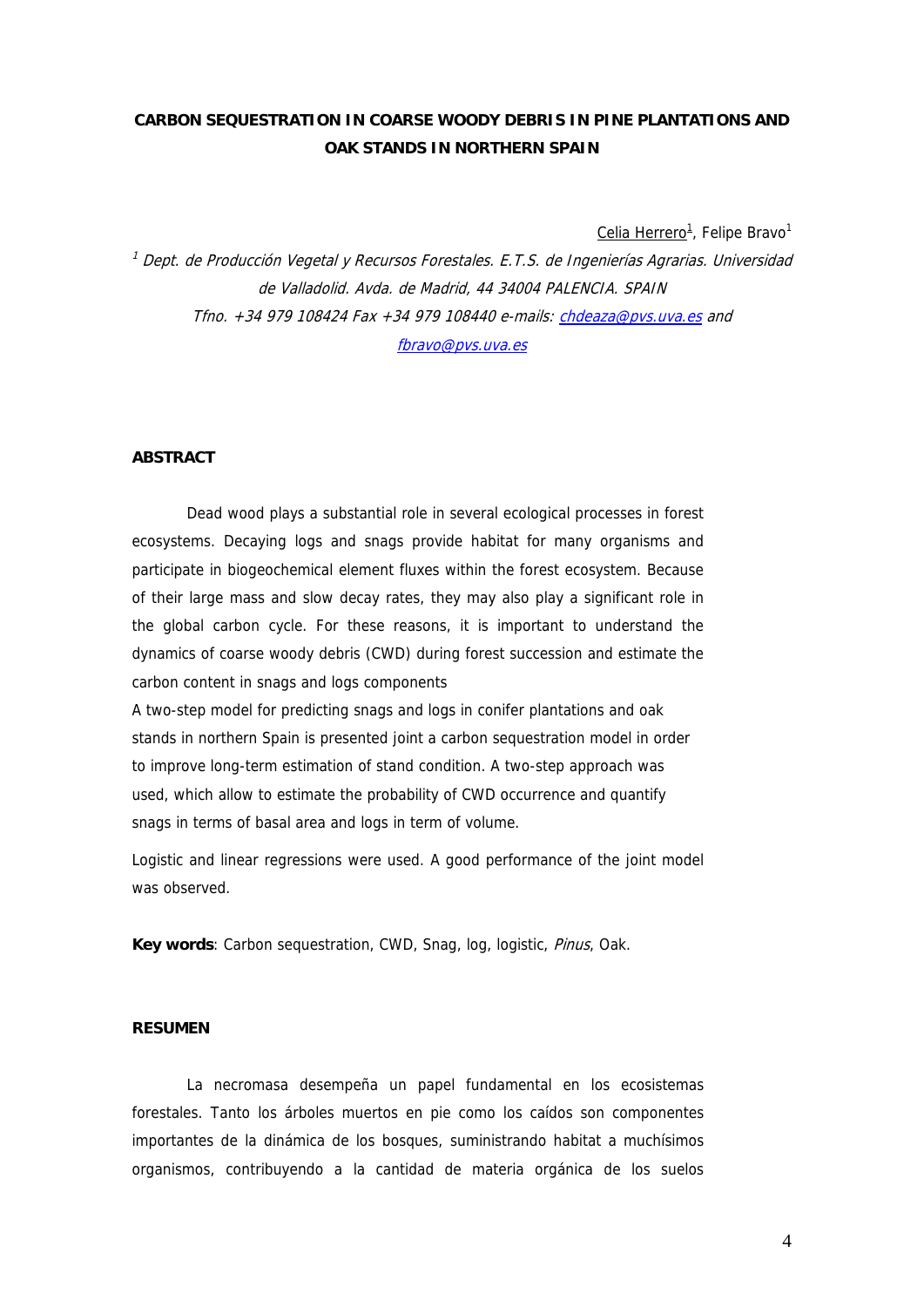forestales, participando en numerosos flujos biogeoquímicos y en el ciclo de nutrientes, entre otras muchas funciones, todas de vital importancia para el mantenimiento de la biodiversidad.

Se presenta un modelo en dos pasos que predice la probabilidad de presencia de necromasa en pinares de repoblación y rebollares del Norte de España y cuantifica el Área basimétrica de los árboles muertos en pie y el volumen los árboles caídos. Por otra parte, se presenta un modelo lineal que cuantifica la fijación de carbono en la necromasa caída en el suelo. Para este proceso se han utilizado regresiones logísticas y lineales que presentan buenos parámetros de ajuste.

**Palabras clave**: Secuestro de carbono, necromasa, árbol muerto en pie, árbol caído, logística, Pinus, Quercus pyrenaica.

# **INTRODUCTION**

Dead wood plays an important role in ecological processes in forest ecosystems. Although, decaying logs and snags are recognised as an important component of forest dynamics linked to biodiversity (Harmon et al., 1986, Esseen et al., 1992, McComn et al., 1999), there is a lack of knowledge of dead wood dynamics in Mediterranean forest, where externalities as biodiversity maintenance has a great importance.

Coarse woody debris significantly contributes to the total amount of organic material on the forest floor, thereby affecting carbon storage, energy flow and nutrient cycles (Harmon et al., 1986; Harmon et al., 1991). Brown-rot residues can make up a considerable part of the organic layer in forests ecosystems and increase the water-holding capacity of the soil (Larsen et al., 1980).

In managed forest under sustainable yield paradigm, dead trees have been minimised to avoid pest problems and hazards. Thus, trees killed by insects, diseases and fire are commonly harvested immediately if economics and accessibility permit (DeBell et al., 1997). Also, short-rotation silviculture truncates this development before large-diameter dead trees start to accumulate (Hansen et al., 1991). Currently, the increasing importance of biodiversity and carbon pool lead the manager to maintain and promote dead wood in managed forests. Forest and wildlife managers have suggested 5 to 10 snags per hectare are adequate (Hunter, 1990) to maintain the biodiversity.

Coarse woody debris and their relative contribution to total ecosystem biomass varies greatly in the landscape, depending on forest types, disturbance regimes, topography, and stand characteristics (Spies et al., 1988, Harmon et al., 1991).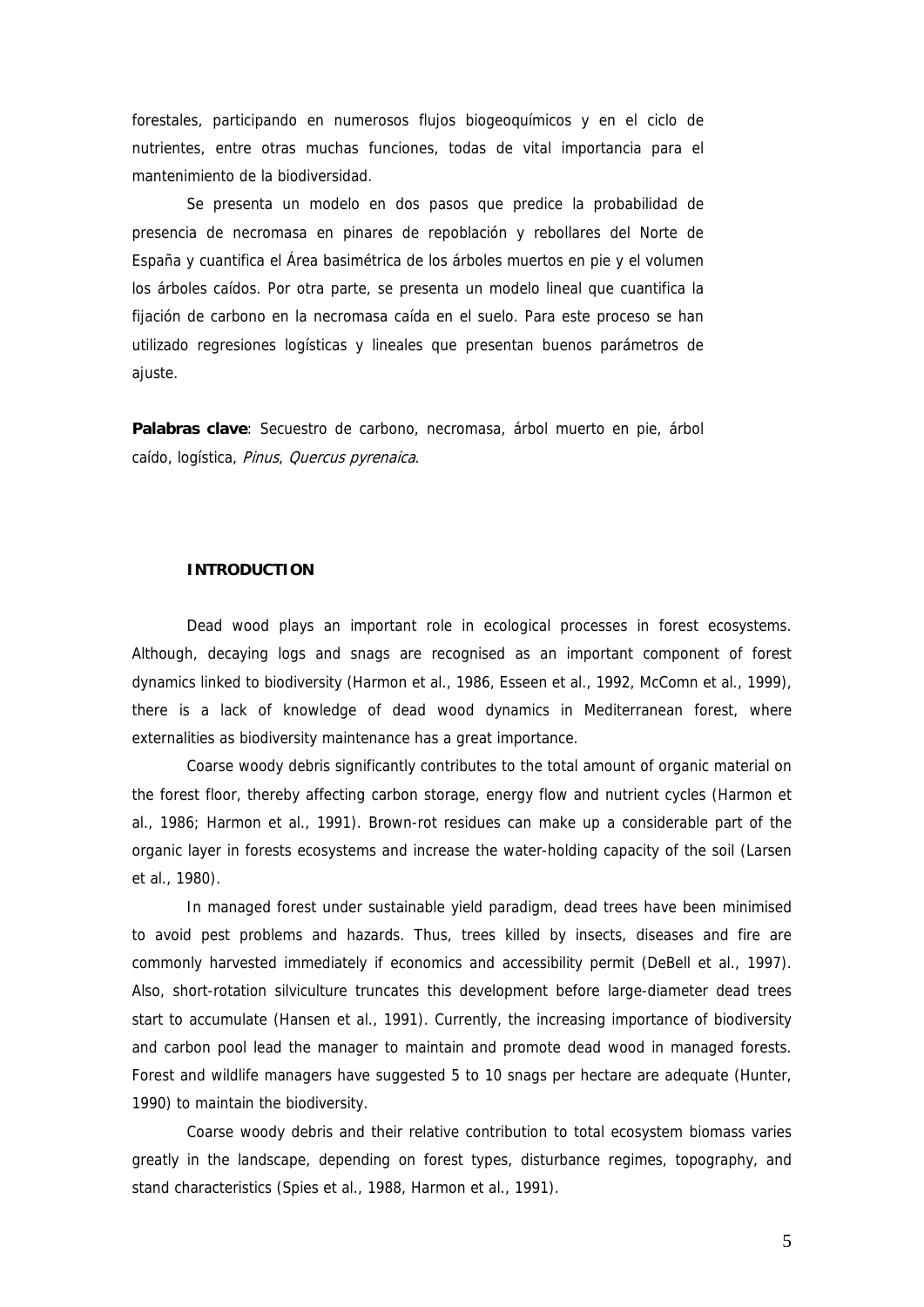In practice forestry, snag and log dynamics are important to define adequate abundance or density, size (both diameter and height), distribution and state of decay, different site conditions and forest types (Hart, 1999, Woldendorp et al., 2004, Christensen et al., 2005, Stephens et al., 2005). Managing this important carbon store, requires knowledge on the amount of CWD as a function of stand conditions and silviculture. Studies focus on modelling snags and logs abundance in Mediterranean type forest ecosystems are scarce (Montes et al., 2006).

Binary events such as presence of structural features in the stands (logs, snags, nest trees,…), ingrowth or natural non-catastrophic mortality show a high stochasticity and are key components in long-term forest forecast systems (Bravo et al., 2006). Two step models method has been used successfully for predict this type of events (probability of mortality stand (Woollons, 1998, Álvarez et al., 2004) or ingrowth stand (Bravo et al., 2006).

The objectives of this study were (1) to develop a snags and logs abundance model for Mediterranean pine plantations composed by Pinus sylvestris L., Pinus pinaster Ait., Pinus nigra Arn., and for Oak stands, *Quercus pyrenaica* Wild. in northern Spain and (2) to estimate a carbon sequestration equation for coarse woody debris on the ground (logs) in these type of ecosystems. The first model, snags and logs abundance, was developed according to a twostep approach. Finally, a carbon sequestration equation can serve to better understand the process of snags and logs abundance in order to improve long-term estimation of stand condition.

### **MATERIALS AND METHODS**

### **Study area**

The study area, situated in the north of Castile and Leon (Spain), represents a homogeneous transitional with altitudes ranging from 800 to 1000 m asl. This region is located unevenly between the following UTM coordinates 342.000 to 4.685.000, and 398.000 to 4.741.000 (fig. 1), and its area is about 186617.4 hectares. The climate is Mediterranean with a slight Atlantic influence.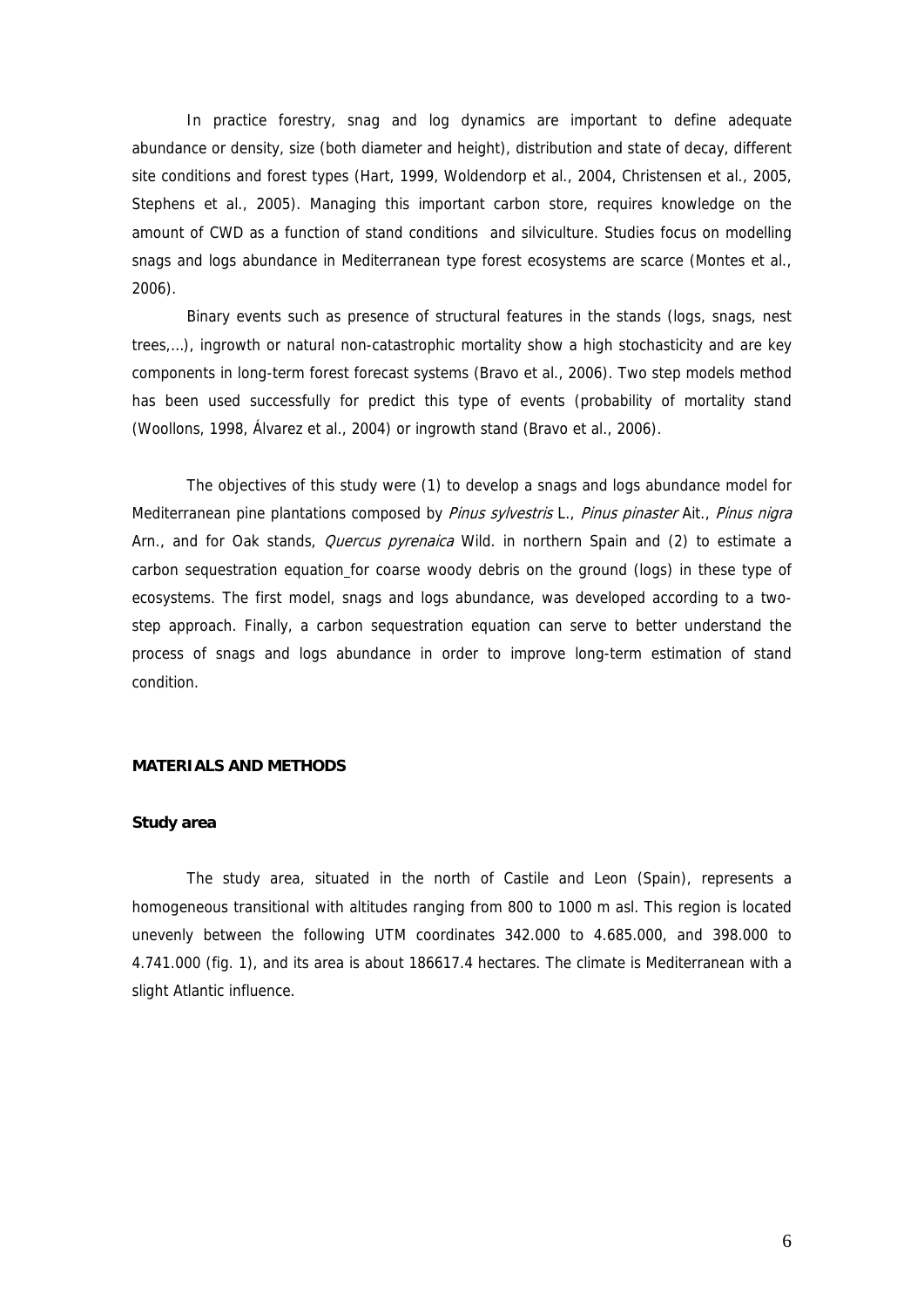

**Fig 1. Localization of Study Area** 

Forests cover is 59471.1 hectares (31.9 % of total area), and is characterised by extensive stands of pyreneen oak (*Quercus pyrenaica* Wild.), joing holm-oak (*Quercus ilex* L.) and scrub oaks (Quercus faginea Lam.). As a result of an extensive pine plantation program carried out during the 60's, Pinus stands cover 49.4% of the total forest surface of this region. On the other hand, Oak stands cover 38%. The three main species of Pine plantations are Pinus sylvestris L. (23%), Pinus nigra Arn. (21%) and Pinus pinaster Ait. (5%). In the clearings, there are mosaics of heathers (*Erica* sp.) and rock roses (*Cistus* sp.). The soil in this region is mainly acidic, although it is possible to find limestone and neutral soils (Oria de Rueda et al., 1996).

# **Database**

Ninety five study plots were installed in the study area. Database contains 67 plots from Pinus spp. planted stands (34 dominated by Pinus sylvestris L., 25 dominated by Pinus nigra Arn., and 8 by *Pinus pinaster* Ait.) and 28 plots from natural oak (*Quercus pyrenaica* Wild.) stands. Dates are shown in table 1. Measurations were conducted during the year of 2005.

The plots were formed for four subplot joined by two perpendicular transects. The snags inventory was realized in the four subplots and the log inventory was realized in the transects. Snags inventory was carried out sampling in spiral 20 trees. Starting by the trees that were closer to the plot's center, and moving progressively away from it, it was measure if each tree was alive or death. In tally dead trees (diameter at breast height ≥ 7.5 dbh), the variables recorded were species, snag's height, diameter breast height (DBH), decomposition status, presence of excavated cavities, azimuth and distance (taking as a reference the center of the plot). Inventory of logs with diameter greater than 7.5 cm and longitude greater than 1m was carried out in a two perpendicular transects of 50 m of length each one, that joined the four subplots. Intensive inventory of logs with diameter bigger than 1 cm was carried out in 47 plots of the total ninety five study plots. Ten meters nearest of the intersect point of the transects were inventoried. The variables species, diameter on the interception point, length, weight,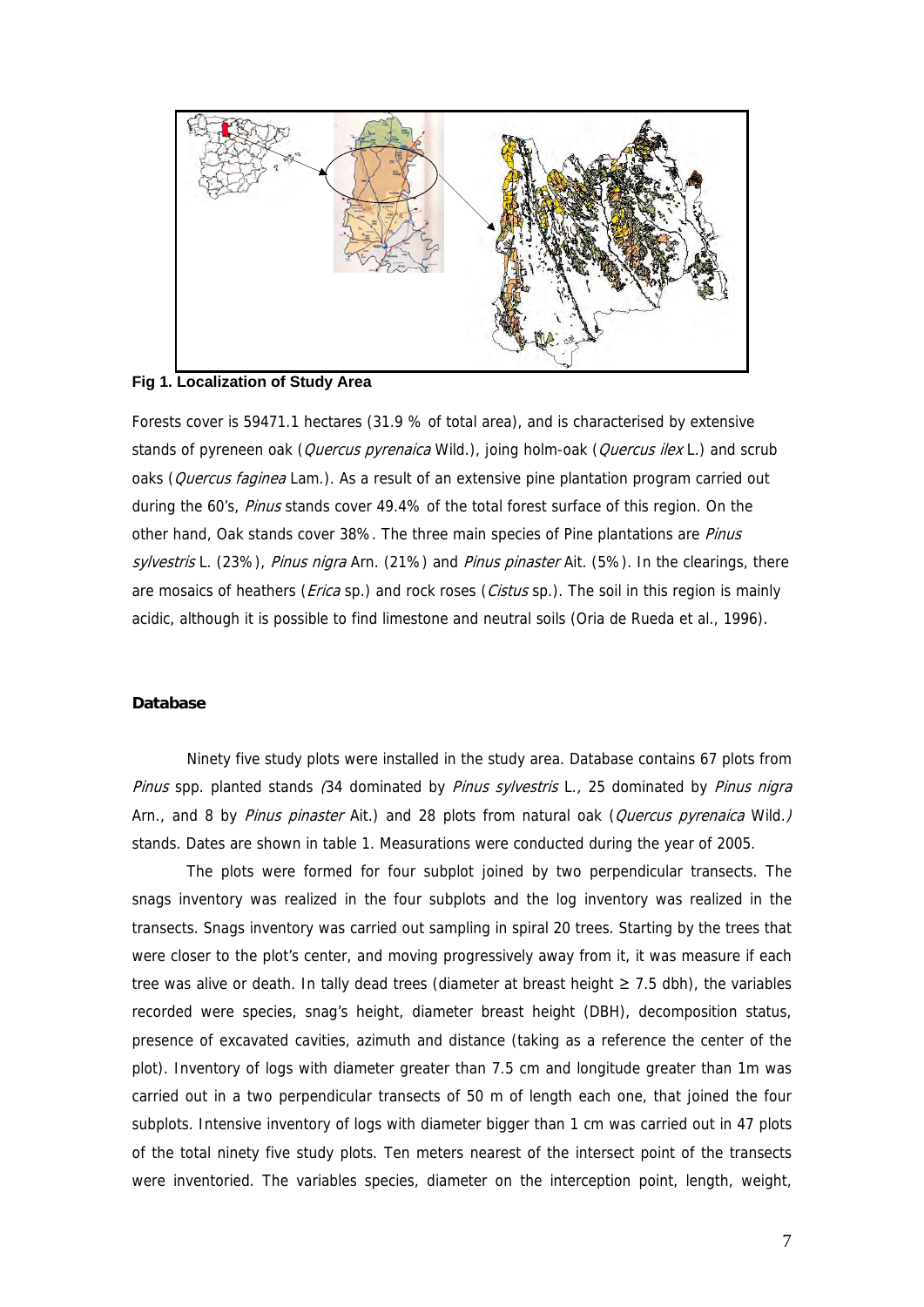decomposition status and wildlife characteristics were measured in each log. Dates are shown in table 2. Total carbon contents of samples of woody residues from each plot was measured by instantaneous combustion of fragment samples to 550ºC oven.

Snag basal area ( $m^2$ ) and log volume ( $m^3$ ) were calculated for each snag and log tree with diameter bigger than 7.5 cm. Log volume was estimated trough the equation (Lofroth, 1995):  $V_i = (\pi^2 d_i^2)/8L$ , where V: log volume (m<sup>3</sup>/ha), d: diameter of each log (cm), L: transect's length, in our case 50 m. These individual basal area and volumes for each trees were totalled for each plot and plot values, scaled up to give a basal area and volume per hectare.

Mean diameter of logs, mean length, mean weight and mean decomposition status of logs measured in intensive inventory also were calculated.

On the other hand, different tree and stand variables were calculated, including species, total basal area for each species, trees per ha, quadratic mean diameter, dominant height, basal area and number of trees of dominant plot's species, number of small stems (trees with diameter< 7.5cm), site conditions (soil texture, soil organic matter, pH, soil type, altitude, stonyness, slope, exposure and radiation), climate characteristics (rainfall, maximum temperature, mean temperature, minimum temperature, dry months' rainfalls; (obtained using a digital climatic atlas for Iberian Peninsula (Ninyerola et al., 2005), and management forest conditions (harvest and thinning in the past 15 years).

### **Statistical methods**

Firstly, a two step regression approach was used to model the presence of CWD. In the first step, an logistic model to predict the probability of presence of CWD in a specific plot was fitted to Pine and Oak stand, and in a second step, a linear model makes possible to quantify the snags in basal area (m<sup>2</sup>/ha) terms and the logs in volume (m<sup>3</sup>/ha) terms. Secondly, a linear model to estimate the carbon content for coarse woody debris on the ground (logs) was fitted with data from plots where intensive inventory was carried out.

Before obtaining the best logistic model of CWD and the rest of the linear models, a previous study of the variables was carried out. Correlation process, Principal Component Analysis, Discriminant Analysis, the Score variable selection in logistic regression and the stepwise variable selection in linear regression (probability of 0.05) became to prove the main characteristics of the variables and the main correlations. A similar set of independent variables, transformations and combinations were used for the two stands in the modelling process. Input parameters for this model were the variables that describe the development of the stand, site conditions variables, climate characteristics and management forest conditions. Species, soil texture, soil organic matter, pH, soil type, stonyness, slope and harvest and thinning in the past 15 years were considered categorical variables. The information obtained from applying the score and stepwise variable selection method was combined with an understanding of the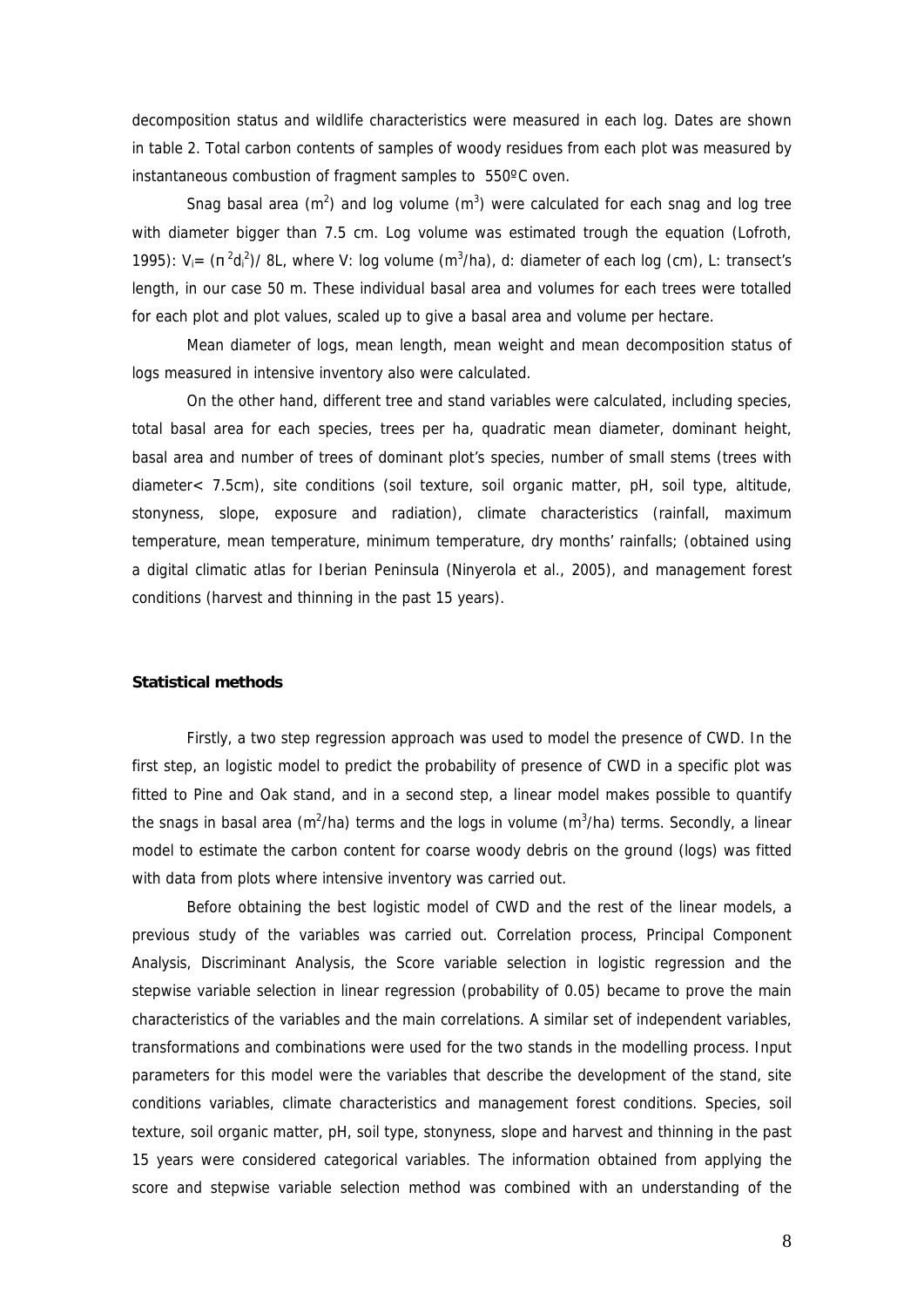biological mean of selected parameters. In the case of the linear model carbon content new variables were introduced. Mean diameter of logs, mean length, mean weight, decomposition classes of logs, species variable and its interactions with stand parameters were also tested.

The logistic model is of the form of Eq. 1, where P is the probability of the event modelled, in this case, the presence of coarse woody debris, that is bound between 1 (presence) and 0 (absence), a the intercept term,  $\Sigma b_i X_i$ , the linear combination of parameters  $b_i$ and independent variables  $X_i$ , and  $e$  is the base of natural logarithm.

$$
P = \left(1 + e^{-(\alpha + \sum b_i X_i)}\right)^{-1}
$$
 [Eq. 1]

Independent variables in the resulting logistic regression equations were used if significantly different from zero ( $P \le 0.05$ ). The goodness of fit was studied through the Hosmer and Lemeshow test (Hosmer et al., 1989) and the Akaike information criterion (Zhang et al., 1997). PROC LOGISTIC to SAS 8.1. statistical program was used in the process (SAS Institute Inc. 2001). The ROC curves of each model were used to compare the accuracy of different logistic regression models.

The linear component of this model allows us to quantify snags and logs abundance (in basal area and volume terms respectively) in those stands in which, on the basis of the logistic component, it is determined that there is snags or logs. The linear component tested is as follows (Eq. 2):

$$
y = a_0 + \sum a_i X_i
$$
 [Eq. 2]

where y is BA<sub>snag</sub> (basal area of snags in m<sup>2</sup>/ha) or Vol<sub>logs</sub> (volume of logs in m<sup>3</sup>/ha). Tested  $X_i$  are QMD, the quadratic mean diameter (m), Ho, dominant height (m), N number of trees of stand (tress/ha), BA, basal area of stand  $(m^2/ha)$ , BA\_msp, basal area of dominant plot's species (m<sup>2</sup>/ha), N\_msp the number of trees of dominant plot's species (trees/ha), n, number of small stems (trees with diameter< 7.5cm) (trees/ha), S, slope (%), Alt, altitude (m), Exp, exposure, R, rainfall (mm), R\_june, R\_july, R\_august, rainfall of june's, july's, august's month respectively (mm), MaxT, maximum temperature (°C), MeanT, mean temperature, (°C), MinT, minimum temperature, (°C) and Rad, radiation (10 kJ/(m<sup>2</sup>\*day\*µm).  $a_0$  and  $a_1$  are parameters.

The joint model's adequacy two step regression approach was analyzed using the determination coefficient (Eq. 3), through the adjustment of a straight line between real value and predicted values (Eq. 4) and by calculating bias of the model (Eqs. 5 and 6) to determine the accuracy of the joint two-step model (Huang et al., 2003).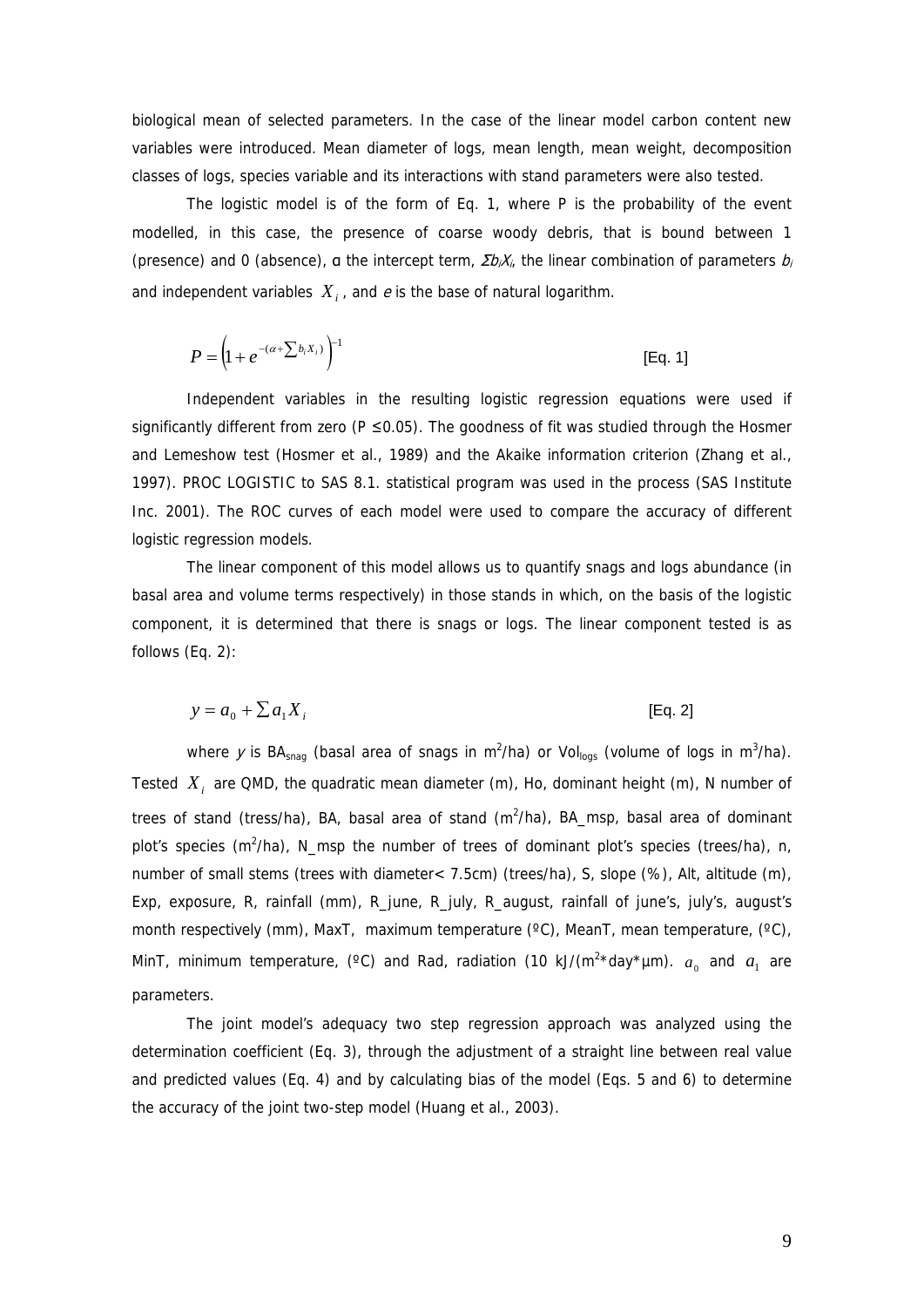$$
R^{2} = 100 * \left(1 - \frac{S_{e}^{2}}{S_{BA_{\text{log}}}}\right)
$$
 [Eq. 3]

Where  $S_e^2$  and  $S_{BA_{ing}}^2$  are, respectively, the sample's variance of errors committed and the sample's variance in the dependent variable (basal area of snags).

$$
actual = c_{10} + c_{11} predicted
$$
 [Eq. 4]

$$
bias = \frac{\sum (actual-predicted)}{n}
$$
 [Eq. 5]

bias% = 
$$
100 \times \frac{\sum (actual-predicted)/n}{\sum predicted/n}
$$
 [Eq. 6]

In which, n is the number of observations, actual is the value of snags (basal area) or logs (volume) abundance observed, predicted is the value obtained by using the abundance linear model of snags (basal area) or logs (volume), while  $c_{10}$  and  $c_{11}$  are the parameters to adjust which, if equal to 0 and 1, respectively, demonstrate that the model is unbiased.

Again a linear model allows us to quantify carbon content of logs in those stands

$$
y = a_0 + \sum a_i X_i
$$
 [Eq. 2]

where y is C<sub>logs</sub> (carbon content in logs in %). Tested  $X_i$  are Species as dummy variable (1=Pine and 0=Oak), mean diameter of logs, mean length, mean weight and mean decomposition classes of logs, QMD, the quadratic mean diameter (m), Ho, dominant height  $(m)$ , N number of trees of stand (tress/ha), BA, basal area of stand  $(m^2/ha)$ , BA\_msp, basal area of dominant plot's species  $(m^2/ha)$ , N\_msp the number of trees of dominant plot's species (trees/ha), n, number of small stems (trees with diameter< 7.5cm) (trees/ha), S, slope (%), Alt, altitude (m), Exp, exposure, R, rainfall (mm), R\_june, R\_july, R\_august, rainfall of june's, july's, august's month respectively (mm), MaxT, maximum temperature (°C), MeanT, mean temperature,  $(^{\circ}C)$ , MinT, minimum temperature,  $(^{\circ}C)$  and Rad, radiation (10 kJ/ $(^{2*}$ day\*µm). Also,  $X_i$  are interaction between Species and main stand variables.  $a_0$  and  $a_i$  are parameters.

Carbon model's adequacy was analysed using the determination coefficient and model goodness of fit was assessed using graphic and numeric analysis of the residuals (ei) to assure assumptions of normality and homogeneity of variance.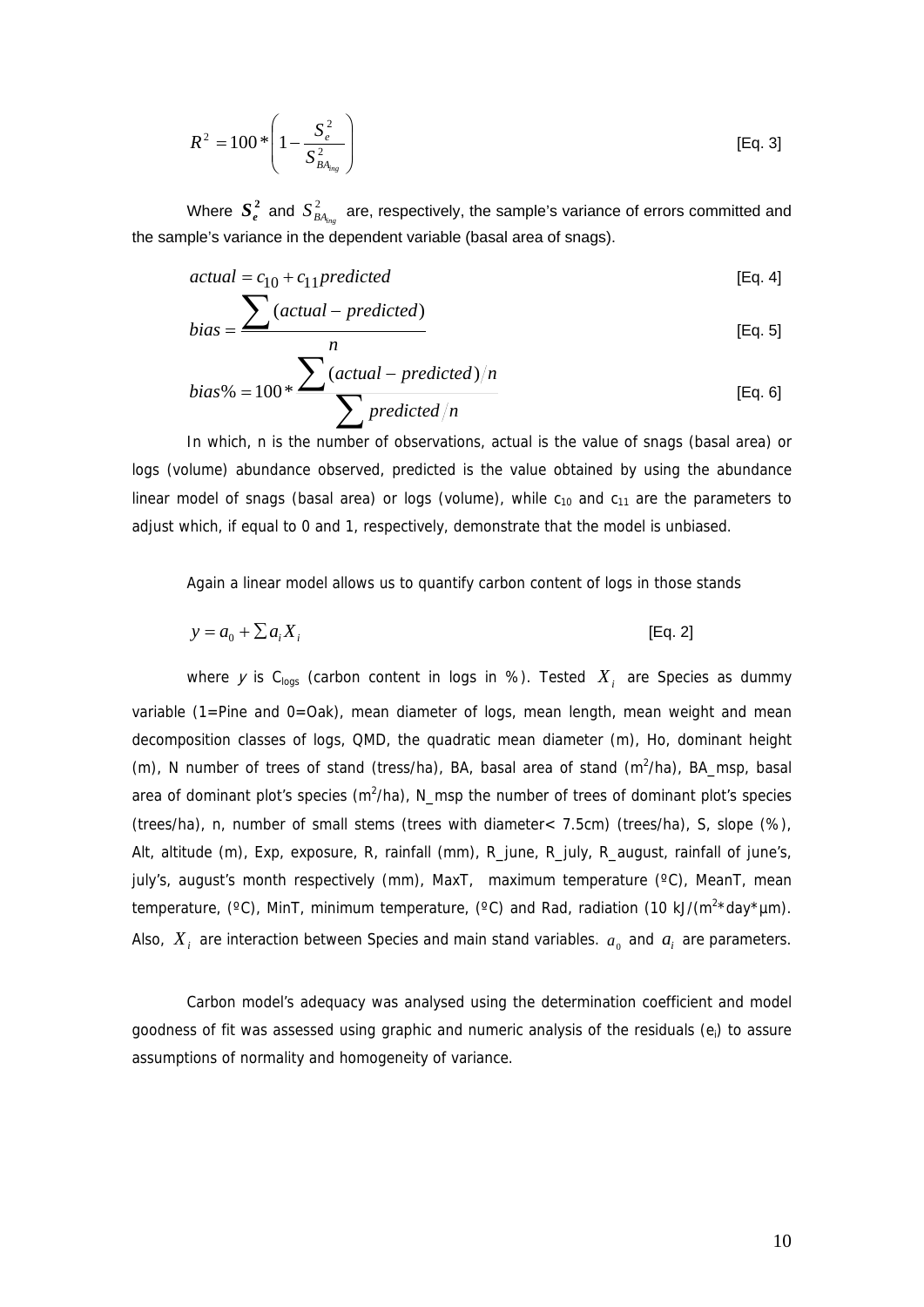# **RESULTS AND DISCUSSION**

### **Two-step model to predict CWD abundance**

A two-step model to predict CWD, snag and log, abundance has been developed. The proposed two-step model allows us to reach a joint model adequacy equal to 27.06% and 63.04% for snag and log in *Pinus* stand, respectively, and to 44.27 % for snag in Oak stands. Logs in Oak stands could not be developed.

Step I. Logistic Component.

In the case of the *Pinus* stands (table 3, Eq. 7), the final model showed a value for the Akaike information criterion equal to 79.832, and the Hosmer and Lemeshow test (Pr >0.5913) shows that there is no lack of fit. On the other hand, for *Quercus* stands (table 3, Eq. 8), the Akaike information criterion value is equal to 28.390 whereas the Hosmer and Lemeshow test also shows that there is no lack of fit (Pr >0.8058). The independent variables tested were the altitude, minimum temperature, soil texture (clay, silt, sandy) and presence of harvest and thinning operations in *Pinus* stands. Soil texture and presence of harvest and thinning operations variables were placed in the model using a variable dummy (clay text=1 if texture soil is clay, 0 otherwise; silt text=1 if texture soil is silt, 0 otherwise; and harvesting=1 if there is presence of harvest and thinning operations in *Pinus* stands, 0 otherwise). Basal area of dominant species was tested in *Quercus* stands. The threshold value, maximum percentage of correctly classified plots, were 0.60 for the two cases, Pinus and Quercus stands. These threshold values allow us to classify correctly 68.7 % of Pinus plots (sensitivity equal to 52.9 % and specificity equal to 84.8%) and 82.1 % of *Quercus* stands (sensitivity equal to 84.6% and specificity equal to 80.0 %). The area under ROC curve in CWD model logistic to *Pinus* stand is 0.7152 and 0.7640 to *Quercus* stands.

$$
P = (1 + e^{-(43.9984 + 2.5969 \text{ Al }t + 0.4001 \text{Min }T + 4.6954 \text{Clay} \text{Text} + 2.4785 \text{Si} \text{if } \text{Text} + 2.5391 \text{Harvesting})^{-1}
$$
 Eq. 7

$$
P = (1 + e^{-(-3.5843 + 0.0479BA)})^{-1}
$$
 Eq. 8

Step II. Linear Component.

For the two type of stands studied, a linear component that allows us to estimate snag basal area and log volume in the stand was fitted.

For Pinus stands, the final model for snags obtained (Eq. 9) shows an adjusted determination coefficient equal to 17.02%, and the final model for logs (Eq. 10), an adjusted determination coefficient equal to 45.09%. In the first case, BA of snags increases with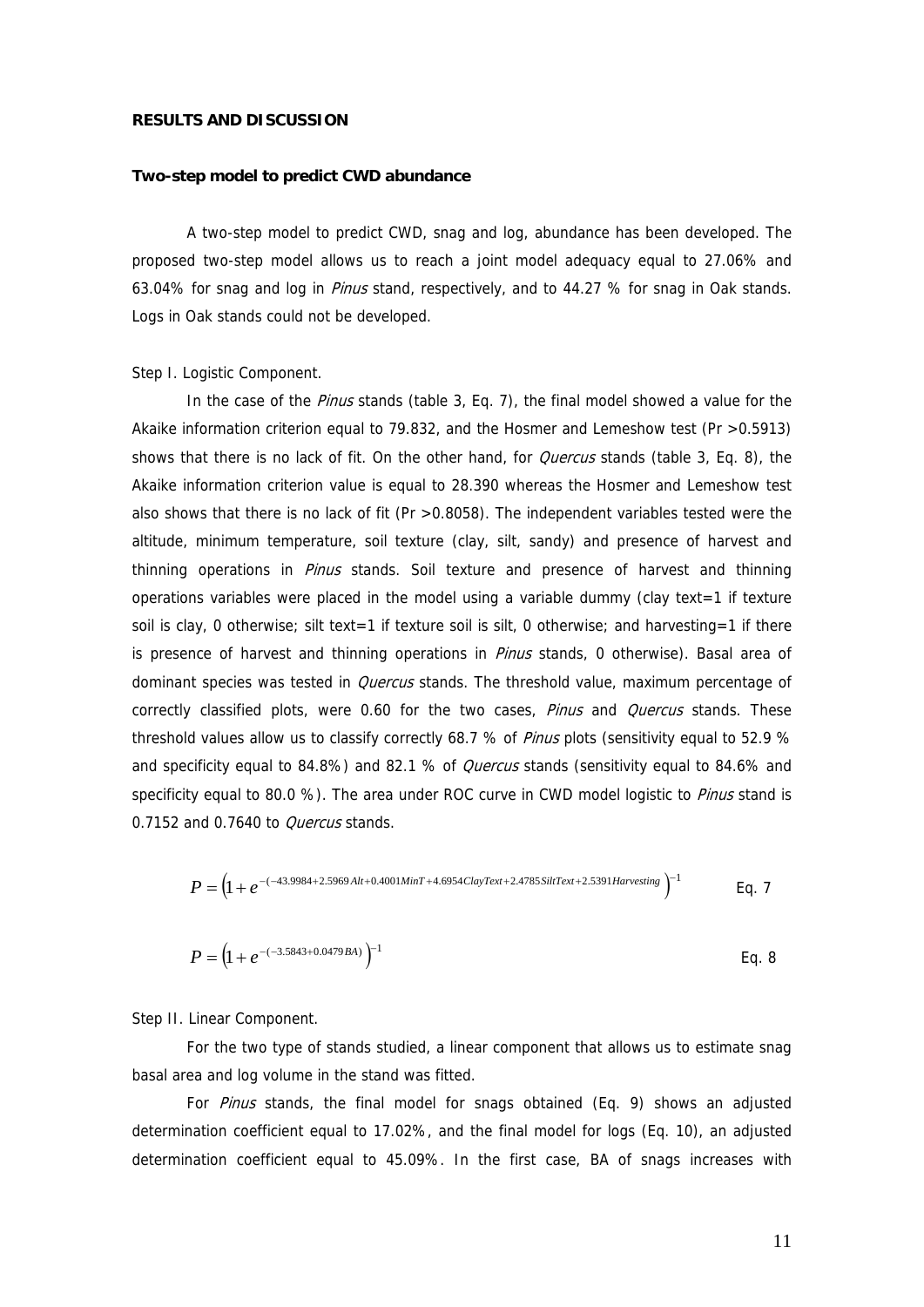decreases the BA of main species. In the second case, the volume of logs increases with increases the basal area of stand and when decreases the dominant height.

For *Quercus* stands, the snag's model (Eq. 11), shows an adjusted determination coefficient equal to 25.36%. In this case, BA of snag increases when decreases the rainfall in the month less favourable. It was impossible to fit a log model for *Quercus* stand, because our sample size (n=2) was too small to develop it.

*Pinus* stand

| $BA_{\text{s}} = a_0 - a_1 BA$ _ msp        | [Eq. 9]  |
|---------------------------------------------|----------|
| $Vol_{\log s} = a_0 + a_1 BA - a_2 Ho$      | [Eq. 10] |
| Quercus stand                               |          |
| $BA_{\text{snaes}} = a_0 - a_1 R \_J u l y$ | [Eq. 11] |

In which BA<sub>snag</sub> is the basal area of snags in  $m^2/ha$  and Vol<sub>logs</sub> is the volume of logs in  $m<sup>3</sup>/ha$ . BA\_msp is the basal area of main species in  $m<sup>2</sup>/ha$ , BA is the basal area of stand in  $m^2/ha$ , Ho is the dominant height in m, and R july is the rainfall in july's month.

Validation of the Joint Model.

The model for snag in *Pinus* stands shows a joint determination coefficient equal to 27.06%, whereas the case of log in *Pinus* stand is equal to 63.04%. On the other hand, the model for snag in *Quercus* stands shows a joint determination coefficient equal to 44.3%.

The result of the fitted validation straight lines between real and predicted values shown that the independent term is not significatively different from zero, (being  $C_{10}$  equal to 0.02973 in *Pinus* Snags, 1.03845\*10-15 in *Pinus* logs and -3.7927\*10-16 in *Quercus* snags) and the slope is not significatively different from one in the three cases. So, the joint model does not show bias or lack of accuracy. The absolute bias for the snag and log in *Pinus* stand and was very low (-0.024 m<sup>2</sup>/ha and 0 m<sup>3</sup>/ha respectively) and for *Quercus* stand was 0 m<sup>2</sup>/ha. In relative terms the snag and log bias is low (4%) in *Pinus* snag and (0%) in *Pinus* log and Quercus snag. However, additional data and validation is needed to help us reach a definitive CWD model for Pinus stand and Quercus stand.

# **Carbon content model**

The final carbon content model for logs obtained (Table 4, Eq.12) shows a determination coefficient equal to 53.33% and an adjusted determination coefficient equal to 47.50%. Mean diameter of the logs (cm), Basal Area of the stand  $(m^2/ha)$  and species interaction with number of small stems (trees with diameter< 7.5cm) (trees/ha) variables were significant in the model. The carbon content for coarse woody debris in logs increases with increases the diameter of the logs, when increase the Basal Area of the stand and when there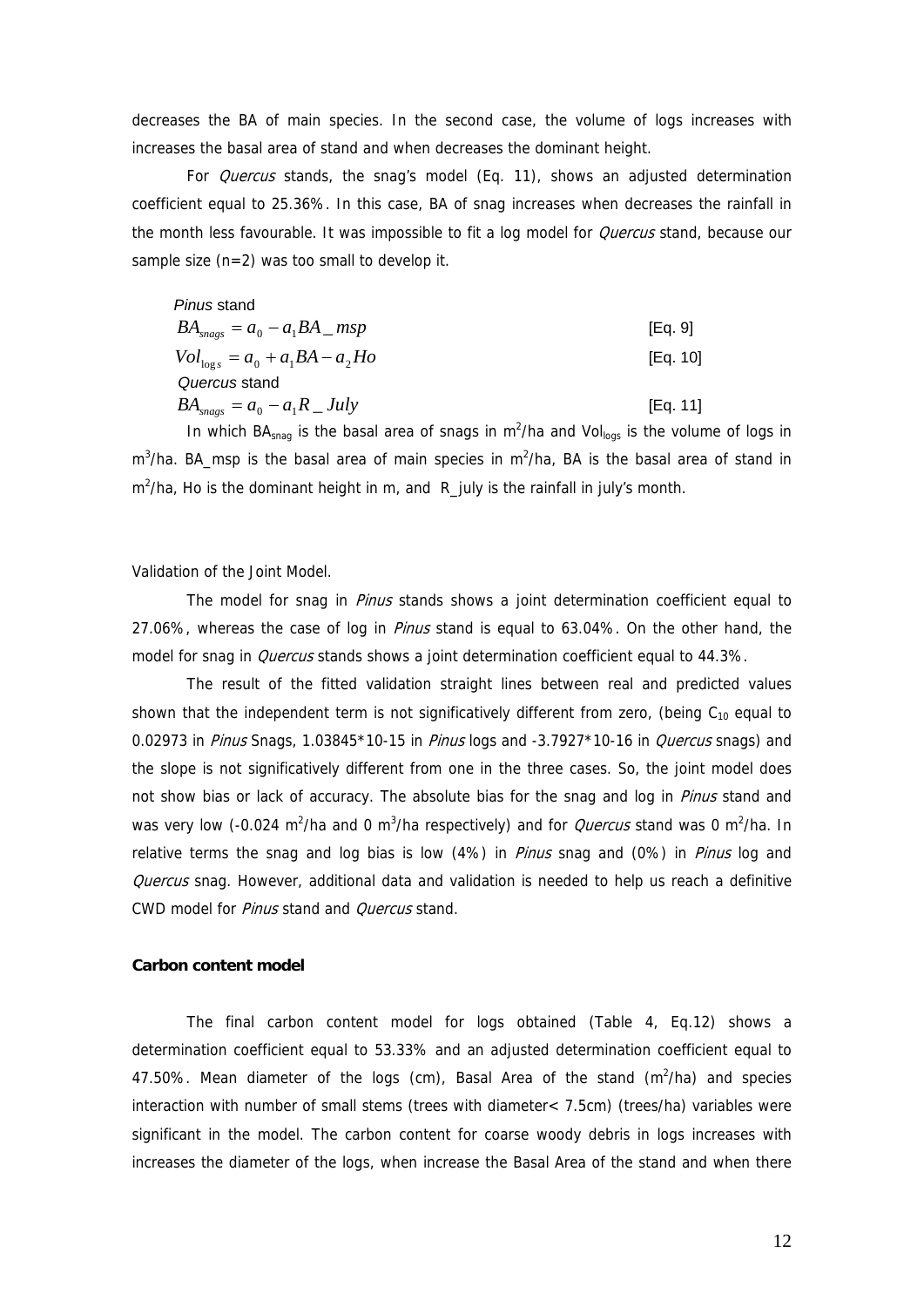are small trees of Pinus sp. The presence of small trees of Pinus sp shows the small development of the stand, where any forest management has been yet carried out.

$$
C_{\log s} = a_0 + a_1 m \log diam + a_2 BA - a_3 Sp * n
$$
 [Eq. 12]

### **CONCLUSIONS**

The dynamic of ecosystem presents periods with undisturbed natural growth interrupted by disturbances caused by natural hazards (e.g., fires, wind, …) or human interference (e.g., thinning or pruning). These disturbances, either small scale gap either small scale gap perturbations or stand replacing catastrophic events, continuously replenish and create CWD (Hansen et al., 1991).

Forest management decisions are based on information about current and future forest conditions, so it is often necessary to project the changes of the system over time. Equations obtained modellized the presence of CWD and quantifying snags and logs parameters in northern of Spain. This area presents special characteristics and forest management. Pinus plantations are 40-50 years old and are managed to wood production by thinning. In the harvesting, dead trees have been object of cutting, maintaining only an average of 5 to 10 snags per hectare for the biodiversity, by the forest management normative in Castile and Leon region (Government regional of Castile and Leon Instructions, 1999). On the other hand, oak stands are a degraded forest by flogging, fire and low vigour coppice. Firewood harvesting have been carried out to improve the oak stands.

The two step model fitted predict accurately both snags and logs abundance in pine plantations and natural oak stands in Northern Spain. Results show the importance of CWD in Mediterranean forest ecosystems. Furthermore, although CWD of less than 10 cm in diameter accounts for an important fraction of total CWD, there is a notable lack of information on this type of CWD (Currie et al., in press), because most studies tend to focus on the larger pieces of woody debris.

### **Acknowledgments**

This work has been possible through research FORSEE project financed by European Union (INTERREG program) and trough University of Valladolid grant program.

# **REFERENCES**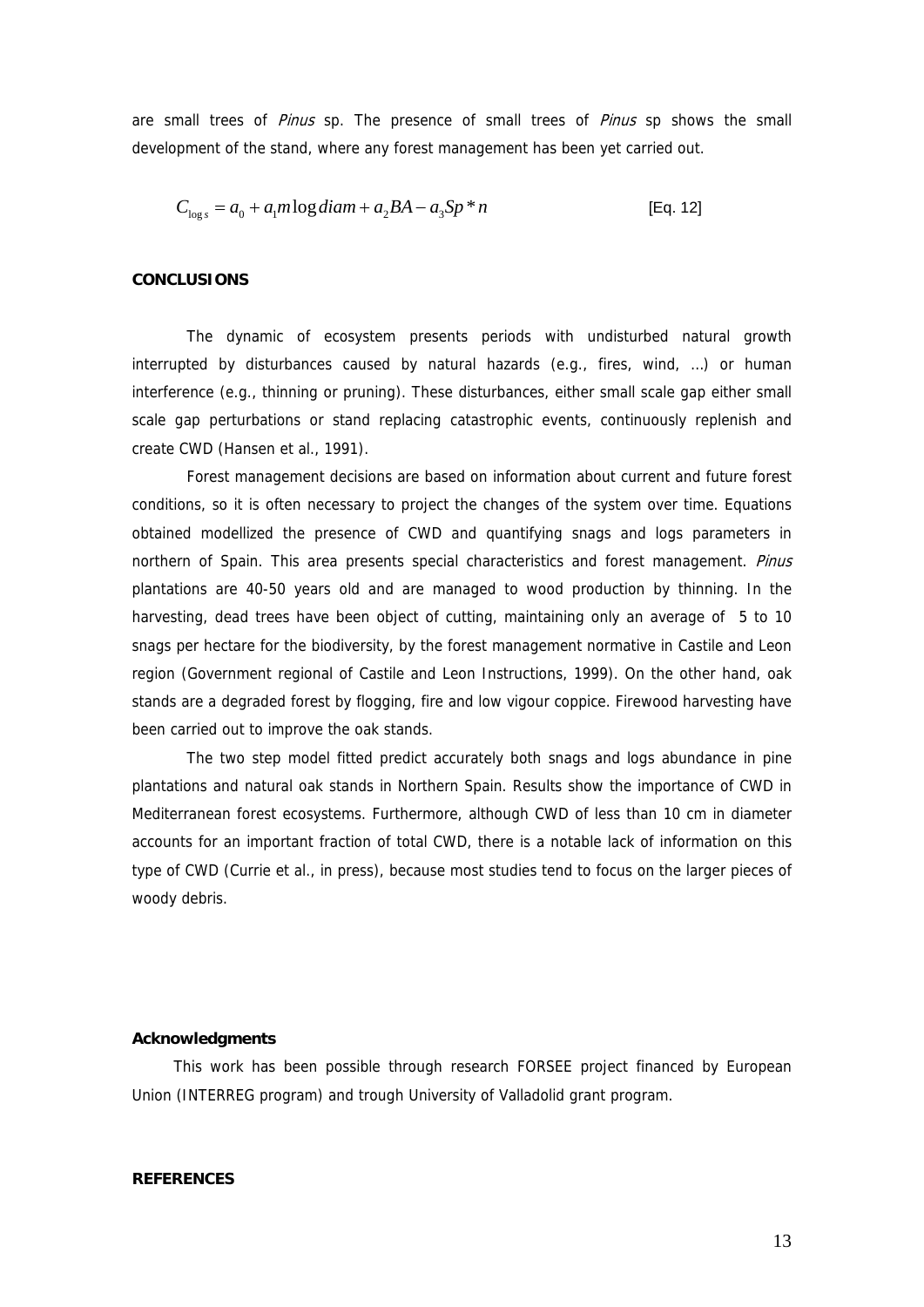- Álvarez González, J.G., Castedo Dorado, F., Ruiz González, A.D., López Sánchez, C.A. and von Gadow, K. 2004. **A two-step mortality model for even-aged stands of Pinus radiata D. Don in Galicia (Northwestern Spain**). Ann. Forest. Sci. 61: 441-450.
- Bravo, F., Pando, V., Ordóñez, C., Lizarralde, I., 2006. **Two-step ingrowth model for scots pine (Pinus sylvestris l.) and mediterranean maritime pine (Pinus pinaster Ait.) in Spain**. Forest Science (Submitted).
- Christensen, M., Hahn, K., Mountford, E. P., Standova, P., Rozenbergar, S., Diaci , J., Wijdeven, S., Meyer, P., Winter, S., Vrska, T., 2005. **Dead wood in European beech (Fagus sylvatica) forest reserves**. Forest Ecology and Management 210 (2005) 267–282
- Currie, W.S., Nadelhoffer, K.J., in press. **The imprint of land use history: patterns of carbon and nitrogen in downed woody debris at the Harvard forest**. Ecosystems.
- DeBell, D.S., Curtis, R.C., Harrington, C.A. & Tappeiner, J.C., 1997. **Shaping Stand Development through silvicultural practices**. In: **Creating Forestry for the 21st century. The science of ecosystem management**. Edited by Lathryn A. Kohm and Jerry F. Franklin. Island Press 1997. 141-151 pp.
- Esseen, P.A., Ehnström, B., Ericson, L. & Sjöberg, K., 1992. **Boreal forest-The focal habitats of Fennoscandinavia**. In: **Ecological principles of nature conservation. Applications in temperate and boreal environments**. L. Hansson (Ed.). pp. 252- 325. London.
- Goverment regional of Castile and Leon. Instrucciones generales para la ordenación de montes arbolados en Castilla y León. 1999. Ed. Junta de Castilla y León. Conserjería de Medio Ambiente. Dirección General del Medio Natural. Servicio de Ordenación de Ecosistemas Forestales. 219 pp.
- Hansen, A.J., Spies, T.A., Swanson, F.J., Ohmann, J.L., 1991. **Conserving biodiversity in managed forests. Lessons from natural forests**. BioScience 41, 292±382.
- Harmon, M.E., Franklin, J.F., Swanson, F.J., Sollins, P., Gregory.S.V., Lattin, J.D.. Anderson, N.H., Cline, S.P., Aumen, N.G., Sedell. J.R.. Lienkaemper, G.W., Cromack. K. Jr., Cummins. K.W., 1986. **Ecology of coarse woody debris in temperate ecosystems**. Adv. Ecol. Res. 15, 133-302.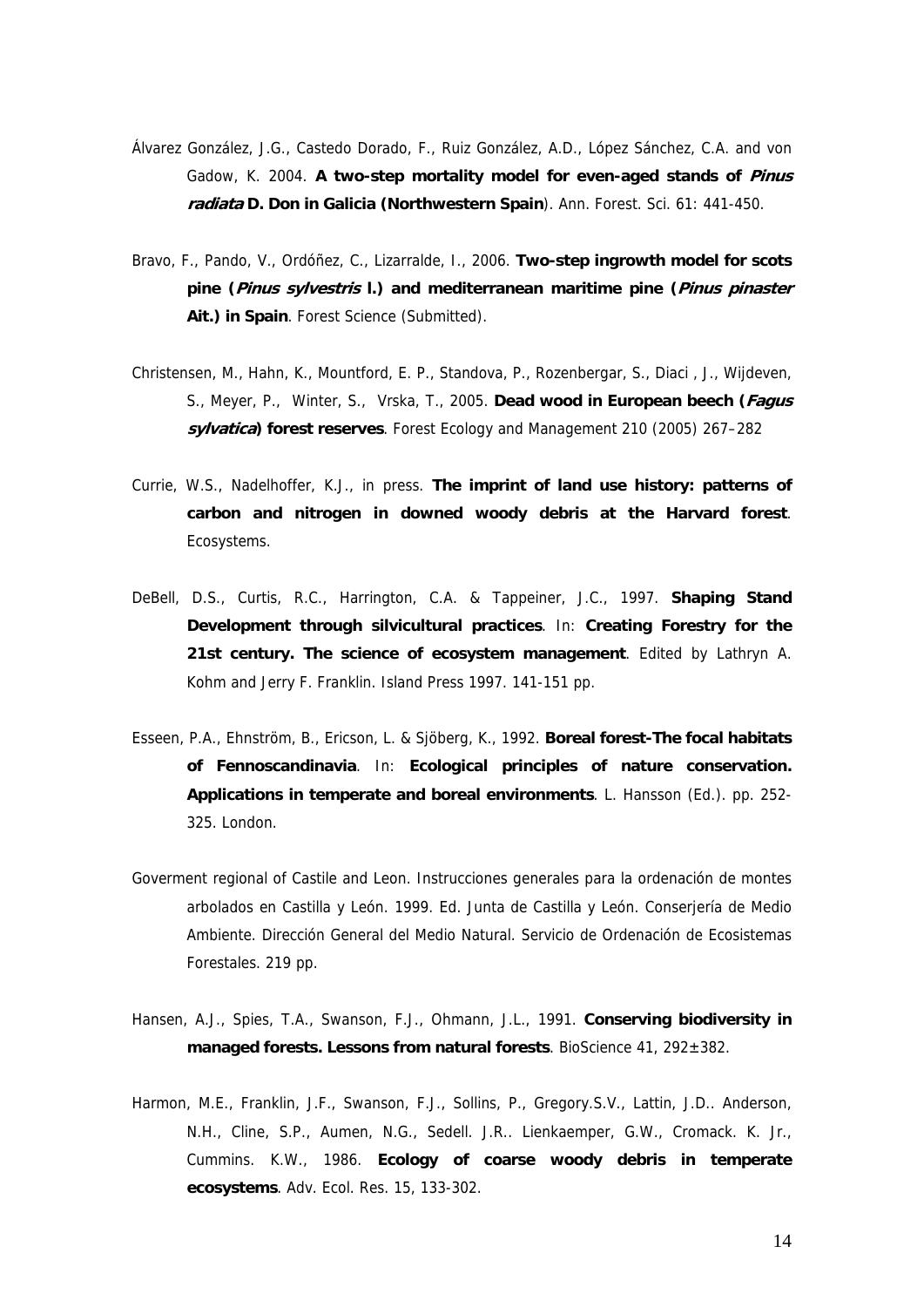- Harmon, M.E., Chen, 1991. **Coarse woody debris in two oldgrowth ecosystems. Comparing a deciduous forest in China and a conifer forests in Oregon**. BioScience  $41,604\pm610$ .
- Hart, S.C., 1999. **Long-term decomposition of forest detritus in a Mediterranean type climate**. In: **Abstract Presentations Book of the Blodgett Forest Symposium**, Center for Forestry, Berkeley, California, USA.
- Hosmer, D.W., Lemeshow, S., 1989. **Applied Logistic Regression**. John Wiley & Sons, New York, N.Y.
- Huang, S., Yang, Y. and Wang, Y. 2003. **A critical look at procedures for validating growth and yield models**. In A. Amaro, D. Reed and P. Soares (Eds.), **Modelling Forest Systems** (pp. 271-293). Wallingford: CABI Publishing.
- Hunter, M. L., Jr. 1990. **Wildlife, forest, and forestry: Principles for managing forests for biological diversity**. Englewood Cliffs, NJ: Prentice-Hall.
- Larsen, M.J., Harvey, A.E., Jurgensen, M.F., 1980. **Residue decay processes and associated environmental functions in northern Rocky Mountain forests.** USDA For. Serv., Gener. Techn. Rep. INT-90, pp. 157±174.
- Lofroth, E. 1995. **The dead wood cycle**. Draft chapter in Ecological Principles of Forest Management, S. Harrison and J. Voller, eds. B.C. Ministry of Forests, Victoria, B.C.
- McComn, W., & Lindenmayer, D., 1999. **Dying, dead, and down trees.** In: **Maintaining Biodiversity in Forest Ecosystems.** Edited by Malcon, L., & Hunter, J.R., Cambridge University Press 1999. 335-372 pp.
- Montes, F., Cañellas, I., 2006. **Modelling coarse woody debris dynamics in even-aged Scots pine forests**. Forest Ecology and Management 221 (2006) 220–232.
- Ninyerola, M., Pons, X. & Rour, J.M., 2005. **Atlas climático digital de la Península Ibérica. Metodología y aplicaciones en bioclimatología o geobotánica**. ISBN 932560-8-7. Universidad Autónoma de Barcelona, Bellaterra.
- Oria de Rueda, J.A., Díez, J., Rodríguez, M., 1996. **Guía de las plantas silvestres de Palencia**. Ed. Cálamo, 1996. 335 pp.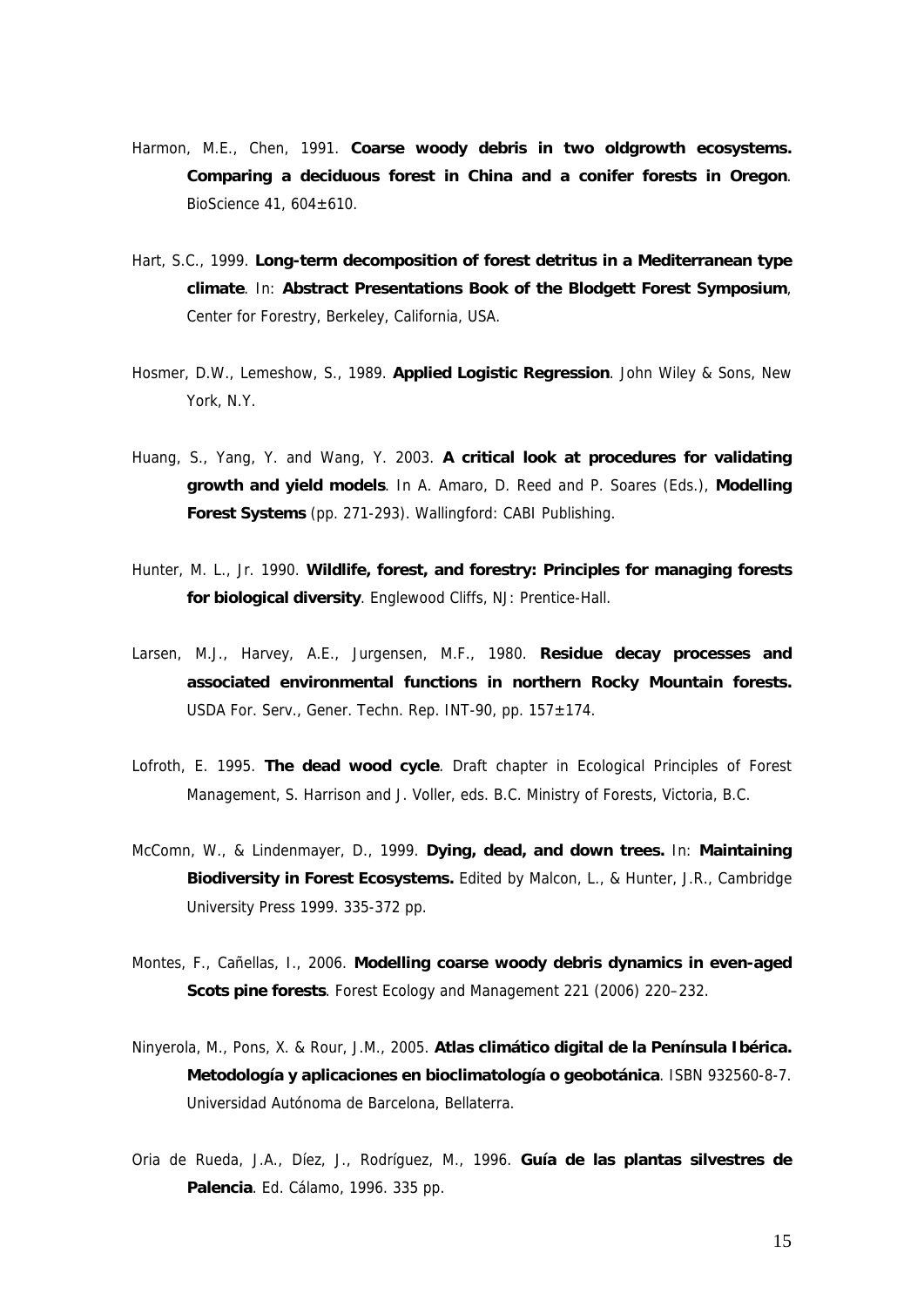Sas Institute Inc. 2001. SAS/STATTM User's Guide, Relase 8.2, Cary, N.C. USA.

- Spies, T.A., Franklin, J.F., Thomas, T.B., 1988. **Coarse woody debris in douglas-fir forests of western Oregon and Washington**. Ecology 69, 1689±1702.
- Stephens, S.L., & Moghaddas, J.J., 2005**. Fuel treatment effects on snags and coarse woody debris in a Sierra Nevada mixed conifer forest.** Forest Ecology and Management 214 (2005) 53–64
- Woldendorp, G., Keenan, R.J., Barry, S., Spencer, R.D., 2004. **Analysis of samplig methods for coarsy woody debris**. Forest Ecology and Management 198 (2004) 133-148.
- Woollons R.C., 1998. **Even-aged stand mortality estimation through a two-step regression process**. For. Ecol. Manage. 105 (1998) 189–195.
- Zhang, S., Amateis, R.L. and Burkhart, H.E. 1997. **Constraining individual tree diameter increment and survival models for loblolly pine plantations**. Forest Sci. 43: 414– 423.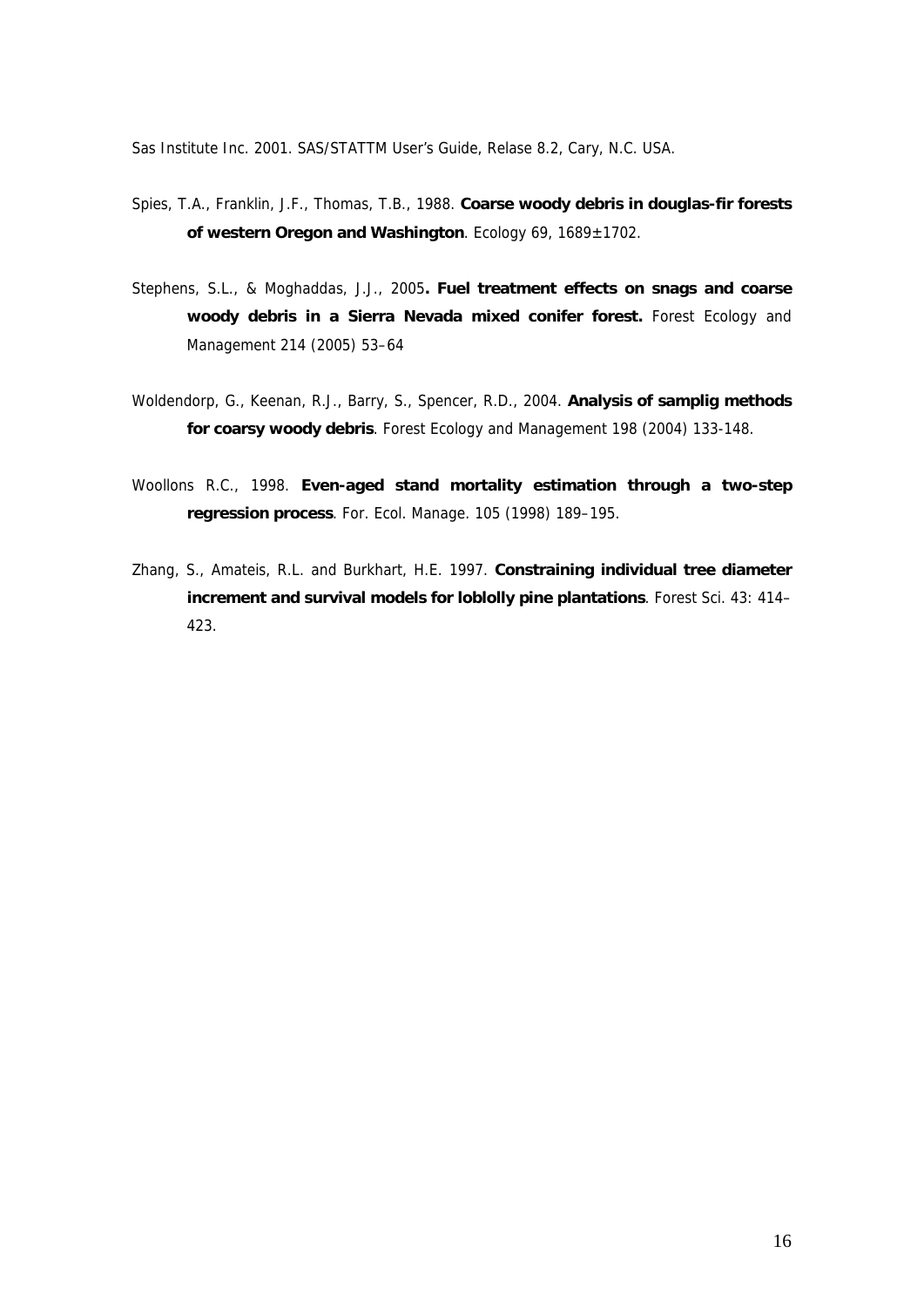| <b>Variable</b>                        | <b>Mean</b> | <b>Minimum</b><br><b>Maximum</b> |             | <b>Standard</b><br>deviation |
|----------------------------------------|-------------|----------------------------------|-------------|------------------------------|
| Pinus stand ( $n = 67$ plots)          |             |                                  |             |                              |
| N (trees/ha)                           | 802.8       | 25.5                             | 1584.5      | 341.3                        |
| BA $(m^2/ha)$                          | 23.2        | 5.6                              | 39.3        | 8.2                          |
| QMD (cm)                               | 222.1       | 131.7                            | 582.7       | 62.9                         |
| $BAsnags$ (m <sup>2</sup> /ha)         | 1.7         | 0.2                              | 14.9        | 3.6                          |
| $V_{\text{logs}}$ (m <sup>3</sup> /ha) | 3.3         | 1.4                              | 11.8        | 3.9                          |
| Pinus sylvestris ( $n = 34$ plots)     |             |                                  |             |                              |
| N (trees/ha)                           | 807.4       | 1584.5                           | 187.4       | 351.4                        |
| BA $(m^2/ha)$                          | 24.8        | 39.3                             | 9.1         | 7.8                          |
| QMD (cm)                               | 219.7       | 283.5                            | 147.1       | 31.9                         |
| Pinus nigra (n = 25 plots)             |             |                                  |             |                              |
| N (trees/ha)                           | 914.9       | 1400.6                           | 541.1       | 268.5                        |
| BA $(m^2/ha)$                          | 21.5        | 36.1                             | 6           | 8.0                          |
| QMD (cm)                               | 195         | 308                              | 132         | 42.6                         |
| Pinus pinaster ( $n = 8$ plots)        |             |                                  |             |                              |
| N (trees/ha)                           | 433.3       | 817.0                            | 25.5        | 261.1                        |
| BA $(m^2/ha)$                          | 21.9        | 32                               | 5.6         | 10.4                         |
| QMD (cm)                               | 317.0       | 582.7                            | 213.7       | 115.6                        |
| Quercus pyrenaica (n = 28 plots)       |             |                                  |             |                              |
| N (trees/ha)                           | 456.9       | 1479.9                           | $\mathbf 0$ | 501                          |
| BA $(m^2/ha)$                          | 6.6         | 28.8                             | 0           | 8.4                          |
| QMD (cm)                               | 116.1       | 243.0                            | 0           | 81.2                         |
| $BAsnags$ (m <sup>2</sup> /ha)         | 0.26        | 0.33                             | 0.97        | 0.02                         |
| $V_{\text{logs}}$ (m <sup>3</sup> /ha) | $\mathbf 0$ | $\mathbf 0$                      | $\mathbf 0$ | $\mathbf 0$                  |

Table 1. Database characteristics used to develop the snag and log models for *Pinus* plantations and Oak stands in Northern Spain. N: Trees per ha, BA: basal area, QMD: Quadratric mean diameter and  $BA_{\text{snags}}$ : snags expressed as basal area,  $V_{\text{logs}}$ : logs expressed as volume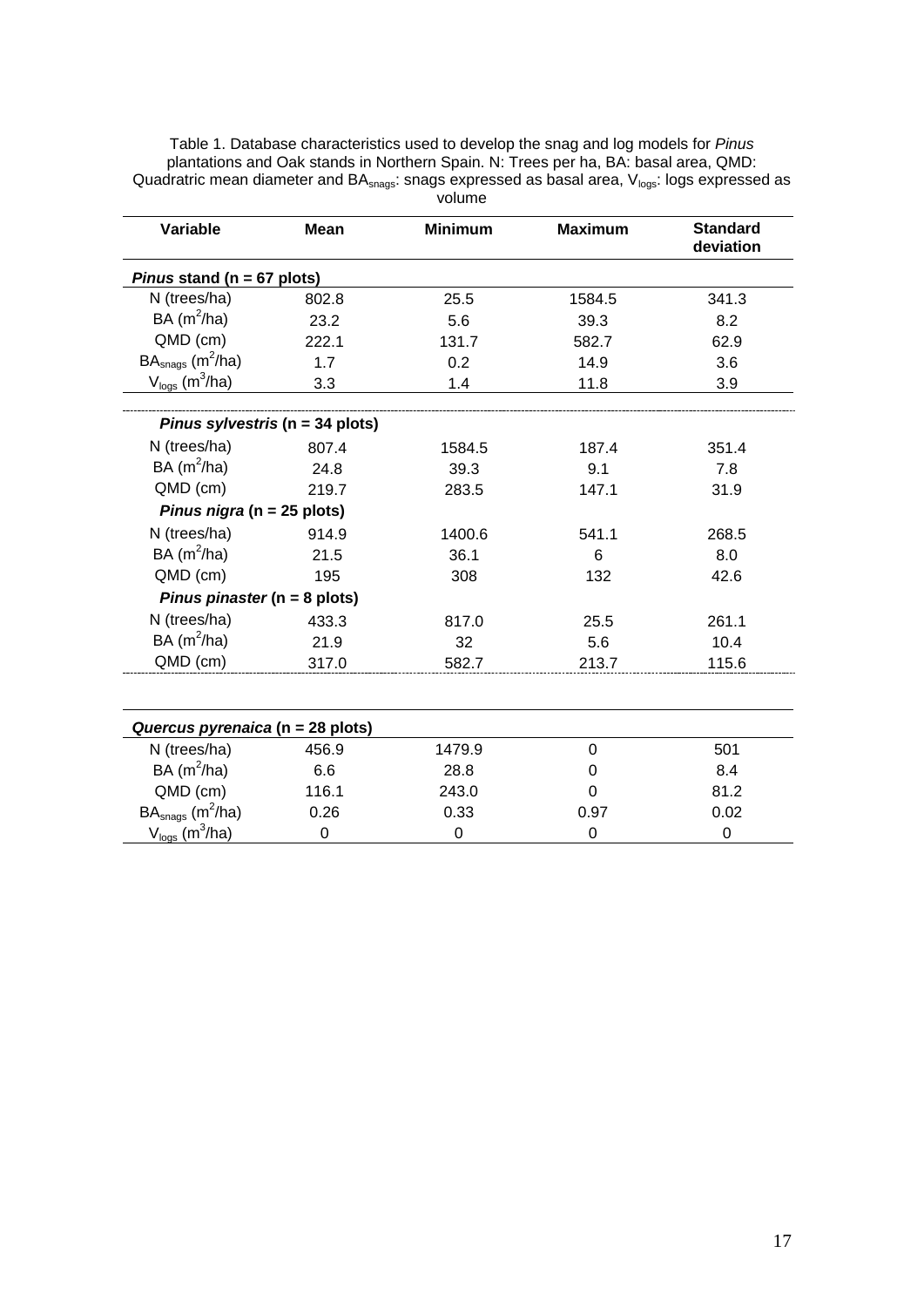Table 2. Database characteristics used to develop the carbon content model for logs in *Pinus* plantations and Oak stands in Northern Spain. N: Trees per ha, BA: basal area, QMD: Quadratric mean diameter, mlogDiam: mean diameter logs, mLengthlog: mean length logs, mWeightlog: mean weight logs.

| Variable       | Mean  | <b>Minimum</b>                                              | <b>Maximum</b> | <b>Standard</b><br>deviation |
|----------------|-------|-------------------------------------------------------------|----------------|------------------------------|
|                |       | Intensive inventory with presence of logs ( $n = 30$ plots) |                |                              |
| N (trees/ha)   | 787.2 | 187.4                                                       | 1585.0         | 347.1                        |
| BA $(m^2/ha)$  | 20.8  | 5.6                                                         | 34.8           | 8.0                          |
| QMD (mm)       | 211.6 | 131.7                                                       | 334.2          | 47.9                         |
| mlogDiam (cm)  | 1.7   | 1.2                                                         | 2.8            | 0.4                          |
| mlogLength (m) | 0.7   | 0.2                                                         | 2.1            | 0.5                          |
| mlogWeight (g) | 141.3 | 11.8                                                        | 1038           | 201.4                        |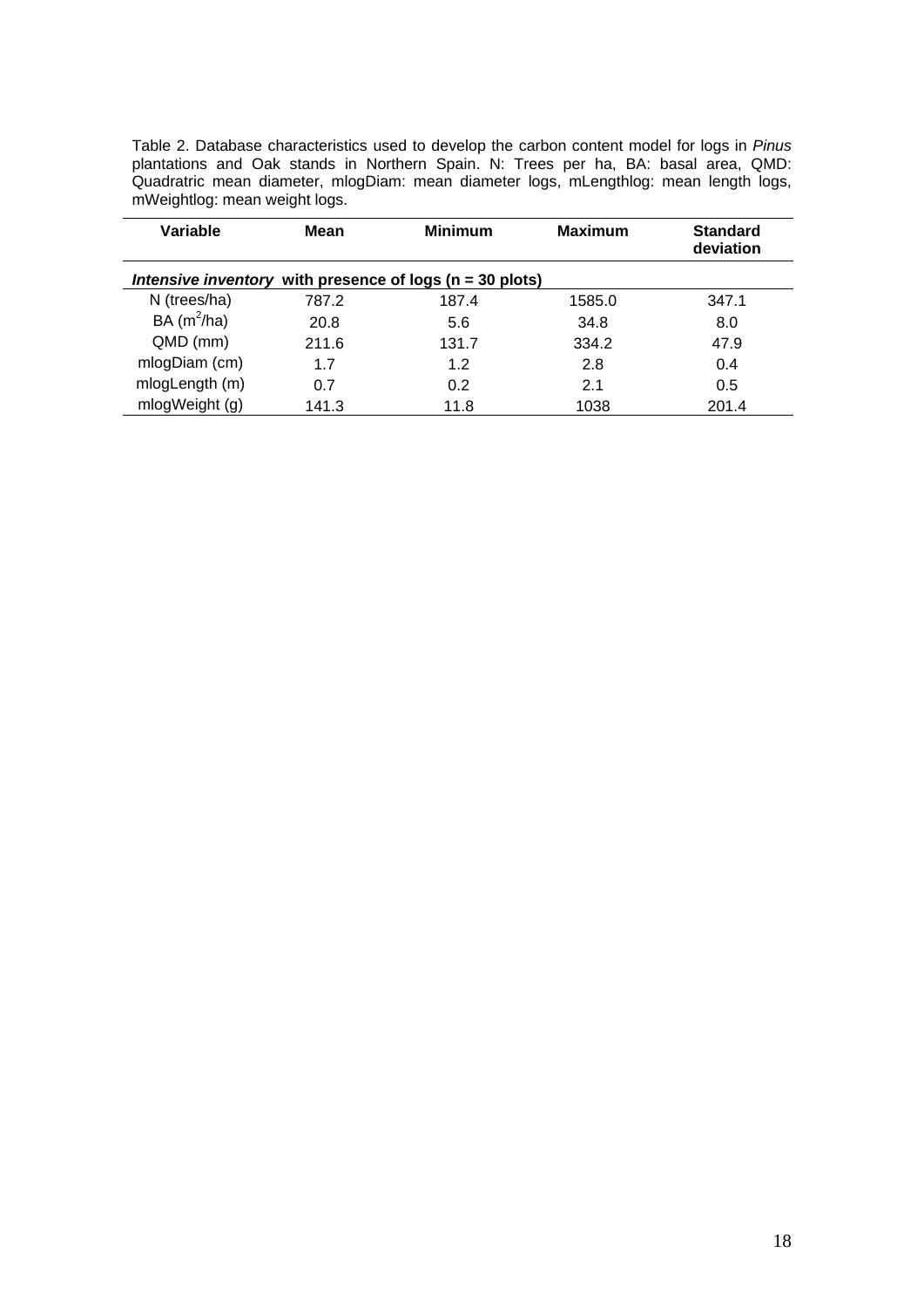Table 3. Logistic and lineal components of the snag models for *Pinus* stands and *Quercus pyrenaica* Willd. stands in Northern Spain. Altitude (m als), Minimum temperature (ºC), Clay Soil Texture, Silt Soil Texture, Sandy Soil Texture, Harvest and thinning operations, BA\_main species: basal area of dominant species in the plot,  $m^2/ha$ , BA: basal area,  $m^2/ha$ , Ho: dominant height, m, July rainfall in mm.

| <b>Variables</b>                                | <b>Estimate</b> | <b>Standard error</b>            | Pr > Chi-squared |  |  |  |  |  |  |
|-------------------------------------------------|-----------------|----------------------------------|------------------|--|--|--|--|--|--|
| <b>Pinus stand</b>                              |                 |                                  |                  |  |  |  |  |  |  |
| <b>Logistic Component</b>                       |                 |                                  |                  |  |  |  |  |  |  |
| Independent term                                | -43.9984        | 16.7061                          | 0.0084           |  |  |  |  |  |  |
| Altitude                                        | 2.5969          | 1.0269                           | 0.0114           |  |  |  |  |  |  |
| Minimum temperature                             | 0.4001          | 0.1696                           | 0.0183           |  |  |  |  |  |  |
| <b>Clay Soil Texture</b>                        | 4.6954          | 1.9376                           | 0.0154           |  |  |  |  |  |  |
| <b>Silt Soil Texture</b>                        | 2.4785          | 0.9836                           | 0.0117           |  |  |  |  |  |  |
| Sandy Soil Texture                              | 0               |                                  |                  |  |  |  |  |  |  |
| Harvest<br>and<br>thinning<br>operations        | 2.5391          | 0.7768                           | 0.0011           |  |  |  |  |  |  |
| <b>Harvest</b><br>thinning<br>and<br>operations | 0               |                                  |                  |  |  |  |  |  |  |
|                                                 |                 | <b>Lineal Component for snag</b> |                  |  |  |  |  |  |  |
| Independent term                                | 8.60775         | 3.41676                          | 0.0199           |  |  |  |  |  |  |
| BA_main species                                 | $-0.08549$      | 0.04119                          | 0.0504           |  |  |  |  |  |  |
|                                                 |                 | <b>Lineal Component for log</b>  |                  |  |  |  |  |  |  |
| Independent term                                | 1.52226         | 2.83827                          | 0.5976           |  |  |  |  |  |  |
| <b>BA</b>                                       | 0.40998         | 0.10137                          | 0.0006           |  |  |  |  |  |  |
| Ho                                              | $-0.77458$      | 0.30349                          | 0.0190           |  |  |  |  |  |  |
| Oak stands                                      |                 |                                  |                  |  |  |  |  |  |  |
|                                                 |                 | <b>Logistic Component</b>        |                  |  |  |  |  |  |  |
| Independent term                                | $-3.5843$       | 1.6198                           | 0.0269           |  |  |  |  |  |  |
| BA                                              | 0.0479          | 0.0187                           | 0.0103           |  |  |  |  |  |  |
|                                                 |                 | <b>Lineal Component for snag</b> |                  |  |  |  |  |  |  |
| Independent term                                | 1.98078         | 0.85502                          | 0.0390           |  |  |  |  |  |  |
| July rainfall                                   | $-0.00623$      | 0.00308                          | 0.0664           |  |  |  |  |  |  |
|                                                 |                 |                                  |                  |  |  |  |  |  |  |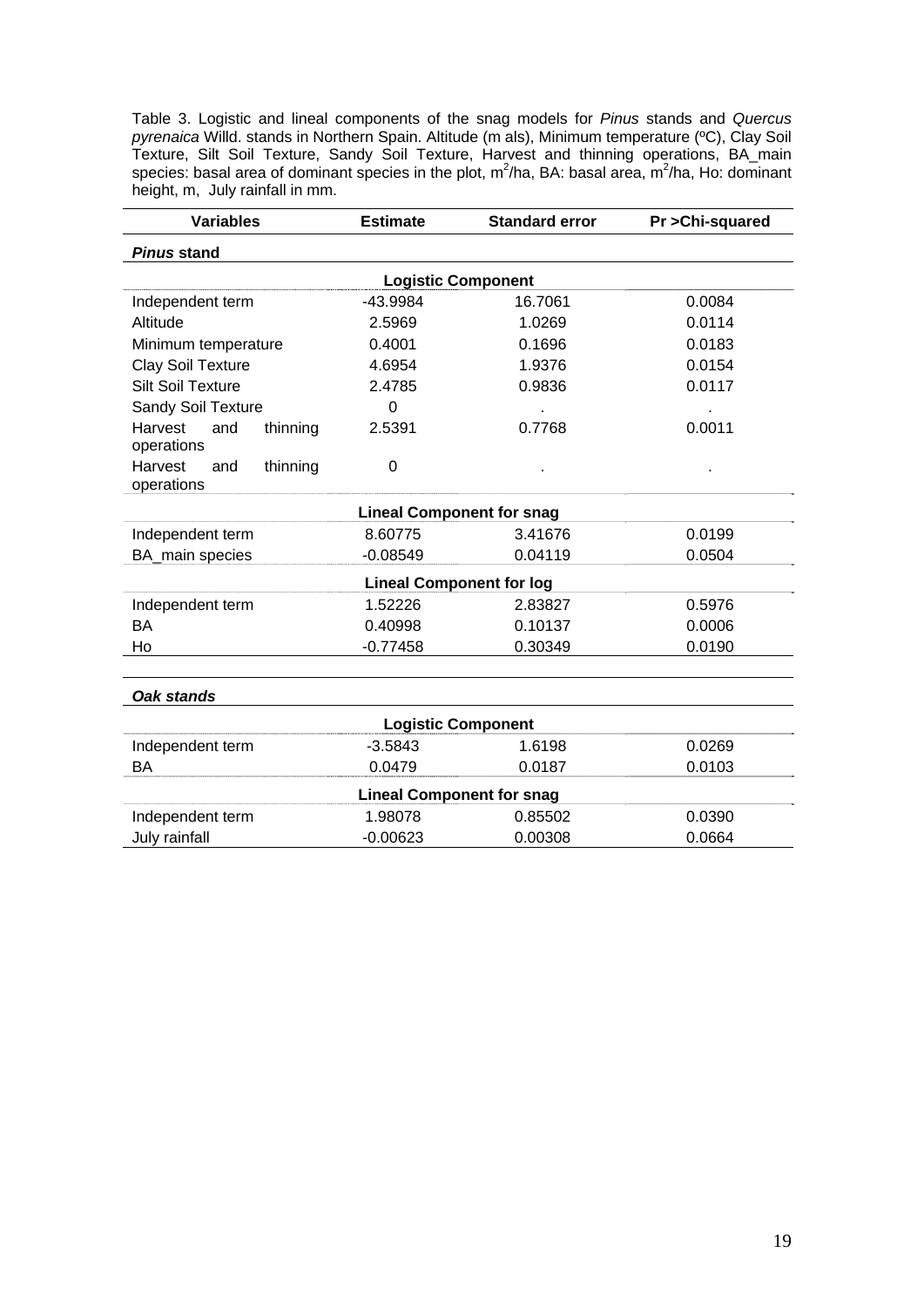Table 4. Lineal components of the CWD carbon sequestration model for *Pinus* stands and *Quercus pyrenaica* Willd stands in Northern Spain. mlogDiam: mean diameter logs (cm), BA: basal area of stand, m<sup>2</sup>/ha, Sp\*n: Species interaction with number of small stems (trees with diameter< 7.5cm) (trees/ha).

| Variables                    | <b>Estimate</b> | <b>Standard error</b> | Pr > Chi-squared |
|------------------------------|-----------------|-----------------------|------------------|
| Independent term             | -54.57405       | 0.60047               | < 0.0001         |
| mlogDiam (cm)                | 0.61940         | 0.29964               | 0.0497           |
| BA $(m^2/ha)$                | 0.03457         | 0.01692               | 0.0522           |
| Sp <sup>*</sup> n (trees/ha) | $-0.00032779$   | 0.00013458            | 0.0227           |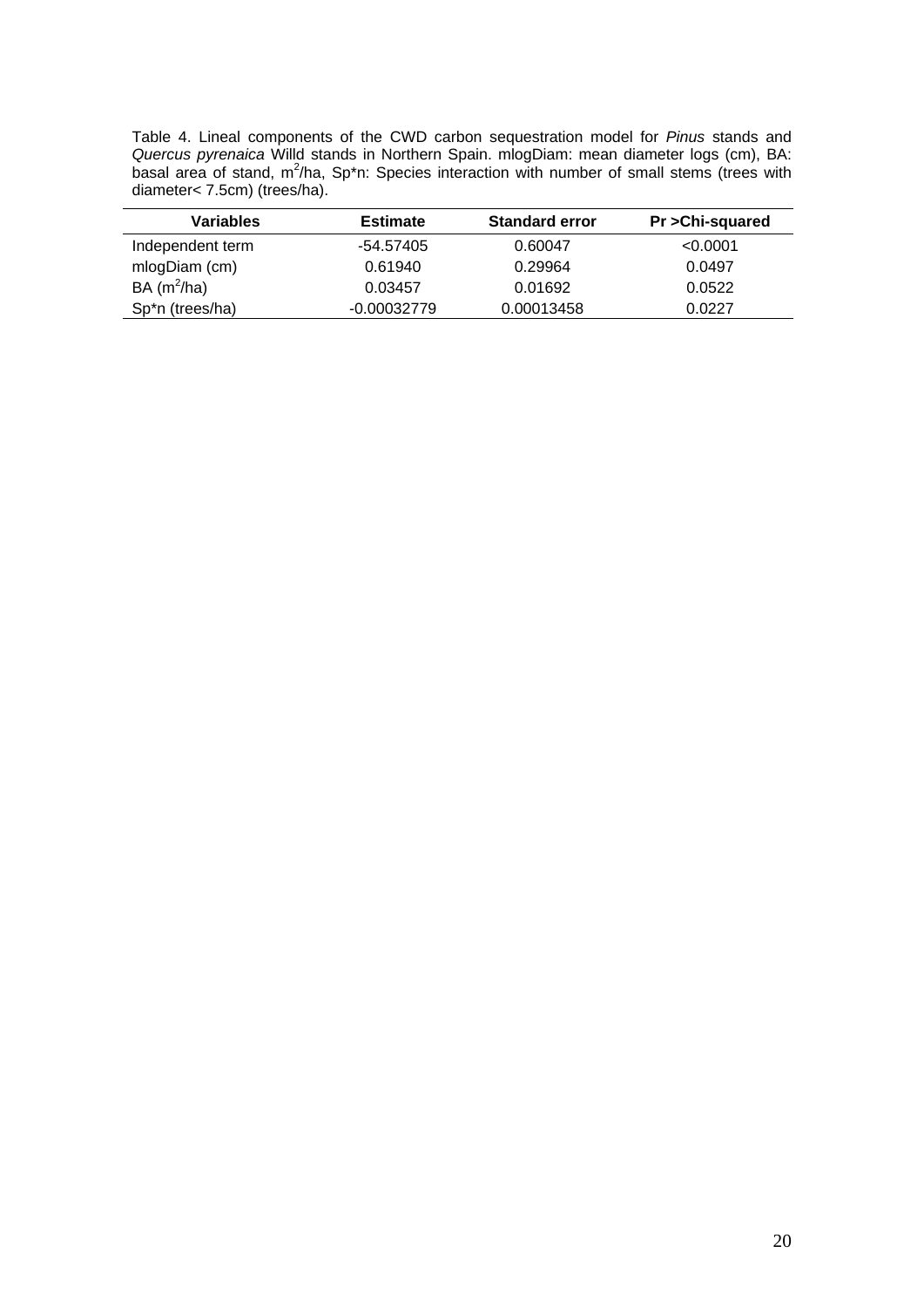*Criterio 2: Mantenimiento de la Sanidad y Vitalidad Forestales.*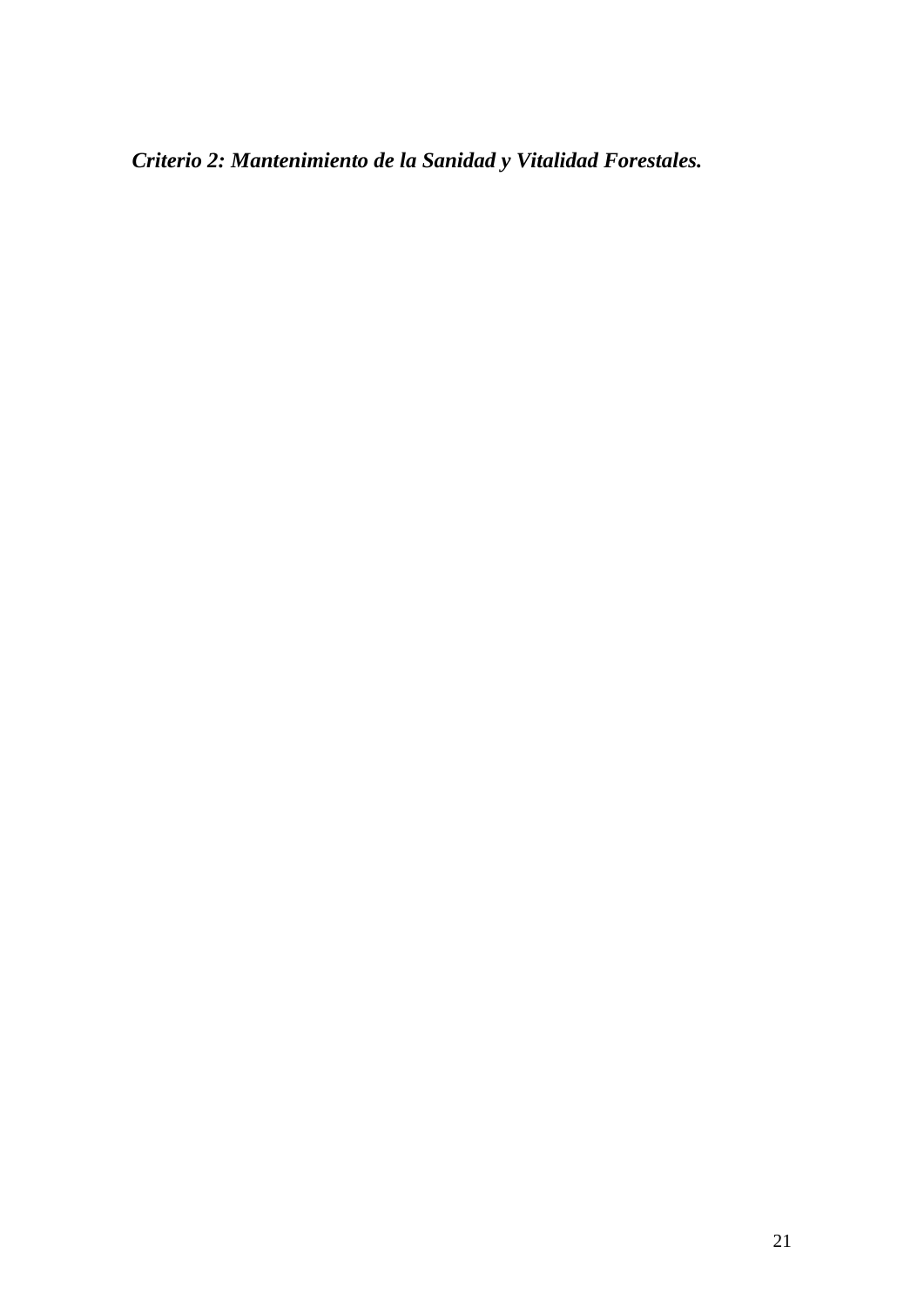| $\mathbf{1}$   | Title:                                                                                      |
|----------------|---------------------------------------------------------------------------------------------|
| $\overline{2}$ | Monitoring crown condition in poplar plantations                                            |
| 3              |                                                                                             |
| $\overline{4}$ | <b>Names of authors:</b>                                                                    |
| 5              | <sup>1</sup> Jorge Martín García (jorgemg@pvs.uva.es)                                       |
| 6              | <sup>2</sup> Hervé Jactel (herve.jactel@pierroton.inra.fr)                                  |
| $\overline{7}$ | <sup>1</sup> Julio Javier Diez (jdcasero@pvs.uva.es)                                        |
| 8              |                                                                                             |
| 9              |                                                                                             |
| 10             | Affiliation of the authors:                                                                 |
| 11             | <sup>1</sup> Department of Plant Production and Forest Resources, University of Valladolid, |
| 12             | Avenida de Madrid 44, 34004, Palencia, Spain                                                |
| 13             | <sup>2</sup> UMR 1202 BIOGECO, INRA, 69 Route d'Arcachon, 33612 Cestas cedex, France        |
| 14             |                                                                                             |
| 15             | <b>Concise title:</b>                                                                       |
| 16             | Monitoring crown condition in poplars                                                       |
| 17             |                                                                                             |
| 18             | Author responsible for correspondence:                                                      |
| 19             | Jorge Martín García                                                                         |
| 20             | Phone number: +34 979 10 84 32                                                              |
| 21             | Fax number: +34 979 10 84 40                                                                |
| 22             | E-mail: jorgemg@pvs.uva.es                                                                  |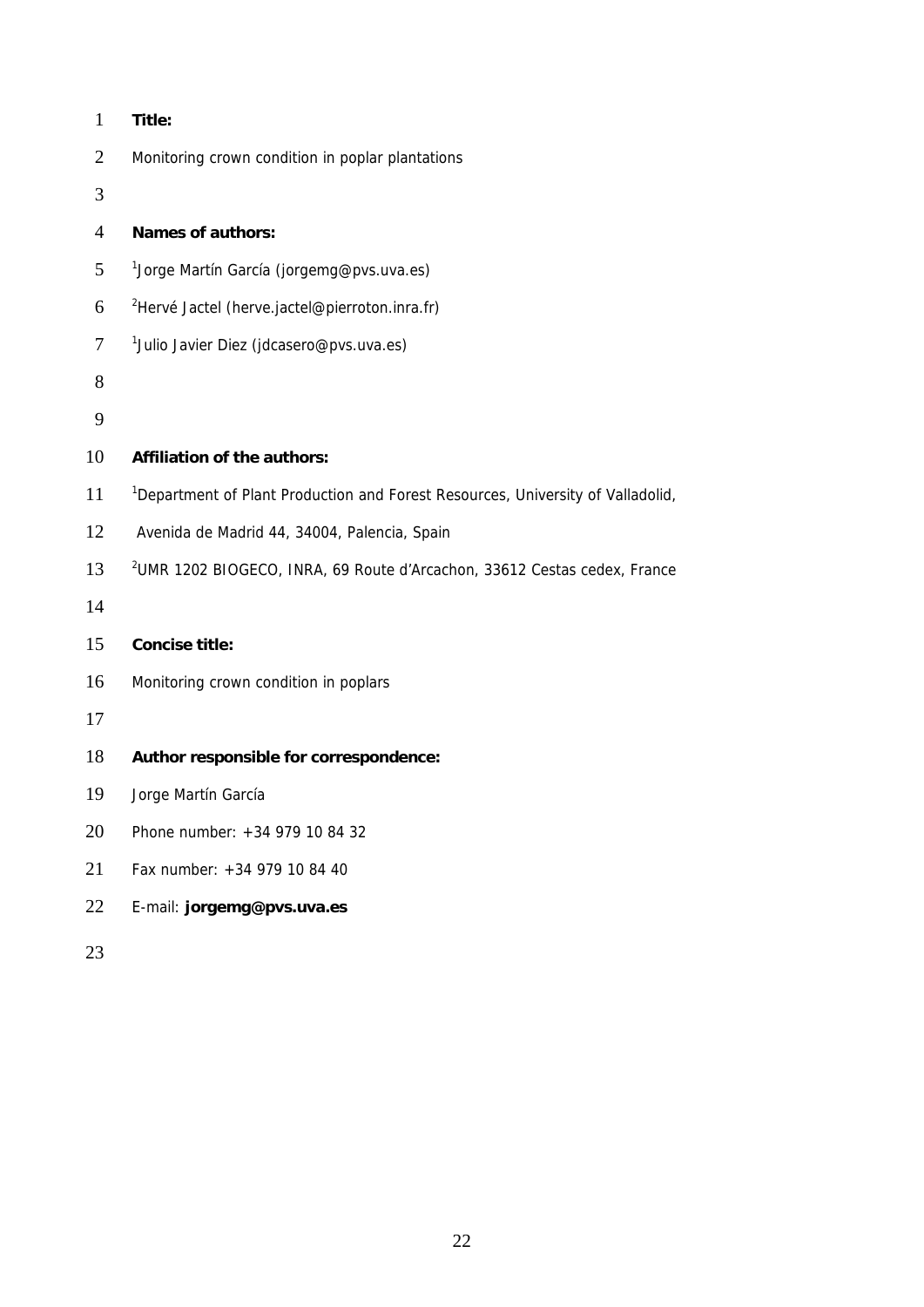#### 1 **Abstract**

2

3 4 5 6 7 8 9 10 11 12 13 14 15 A study was carried out to improve the monitoring of crown condition in poplar stands. Crown transparency and discoloration were visually evaluated in 2857 trees from 34 poplar plantations, which were chosen according to a factorial scheme with three factors, namely tree age, quality site and understorey management. A subset of trees was also assessed using CROCO software, to compare visual and digital crown transparency estimates. Poplar crown transparency and discoloration declined with stand age. Crown conditions improved when the understorey vegetation was harrowed in poor sites but the opposite response was observed in rich sites. The mean values of crown transparency per stand, calculated from one or four plots of 15 m radius, did not differ significantly. Calibration curves of crown transparency estimates obtained with the CROCO software were successfully fitted with observed values for young and old poplar stands. Therefore, the use of CROCO software to estimate the crown transparency in ca. twenty trees is recommended to accurately and objectively survey the sanitary conditions of poplar plantations.

16

#### 17 **Keywords**

18 19 Poplar, plantations, monitoring, crown condition, transparency, discoloration, forest health, CROCO.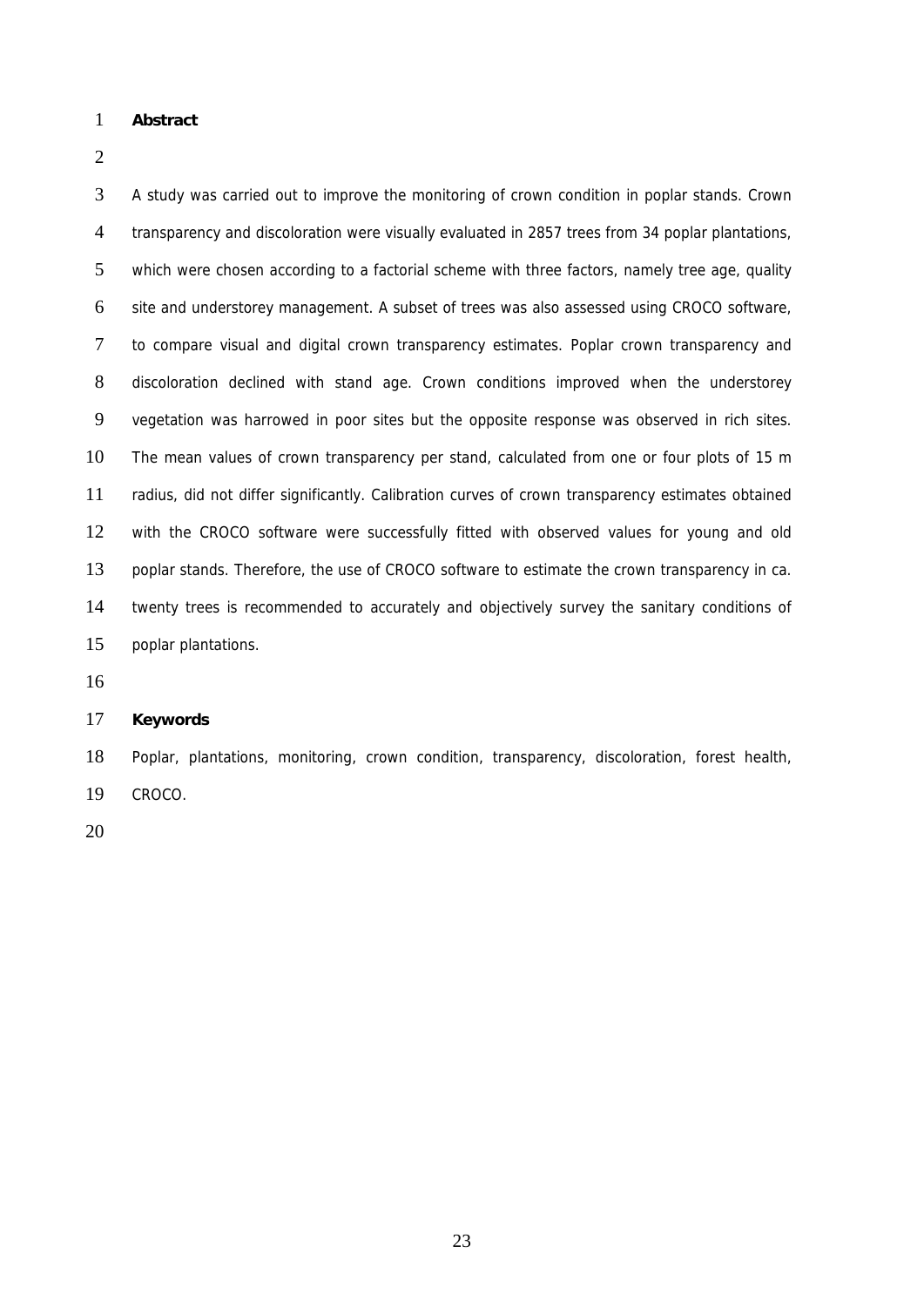#### 1 **1. Introduction**

2

3 4 5 6 7 Forest health monitoring programs have been carried out in Europe since the 1980s within the International Co-operative Programme on the Assessment and Monitoring of Air Pollution Effects on Forest, ICP Forest (Level I European network). It comprised more than 6100 plots, on a 16 x 16 km grid, where tree crown conditions were annually assessed, and both crown transparency and crown discoloration were visually estimated on ca. 20 trees per plot.

8 9 10 11 12 13 14 15 16 However, the ability of such a systematic network to describe the real health condition of trees remains questionable, particularly for forests with small and fragmented areas (Ferretti, 1997). This is the case of poplar plantations, which cover about 800.000 ha in Europe and represent 0.39 % of European forests. Spain is the third European country in terms of poplar area after France and Italy (Ball et al., 2005) with 100.000 ha. In Europe there are only 23 plots of Populus in the Level I Network, which represent 0.22% of all the plots (Lorenz et al., 2005) Due to the reduced number of plots available, sanitary data are difficult to analyze in poplar plantations, at a time when their growing importance in rural development is acknowledged, and when new rules for sustainable management are required (Ball et al., 2005).

17 18 19 20 21 22 One way to increase the number of monitored plots for the same sampling effort is to try to minimize the number of sampled trees per plot. Because poplar plantations are often monoclonal, protocols developed to assess sanitary conditions in other types of forest may not be relevant. In particular, as the variability of traits between trees is lower, one can assume that tree clones will be similarly damaged (Braganca et al., 1998; Camps, 2001; Sierra, 2001) and that small samples of trees can be representative for the whole stand condition.

23 24 25 26 27 28 29 Another option to increase the reliability of sanitary assessment while keeping the sampling effort to a minimum is to develop automatic, standardized methods. Considerable effort has been devoted to improve the assessment of tree crown transparency and discoloration, as it is considered as an appropriate indicator of forest health (Ferretti, 1997). In the European Network Level I, these variables are visually estimated by observers from the ground, but due to the subjectivity of human assessment, data quality and comparability across countries have been questioned (Mizoue and Dobbertin, 2003). The sources of error in the quantitative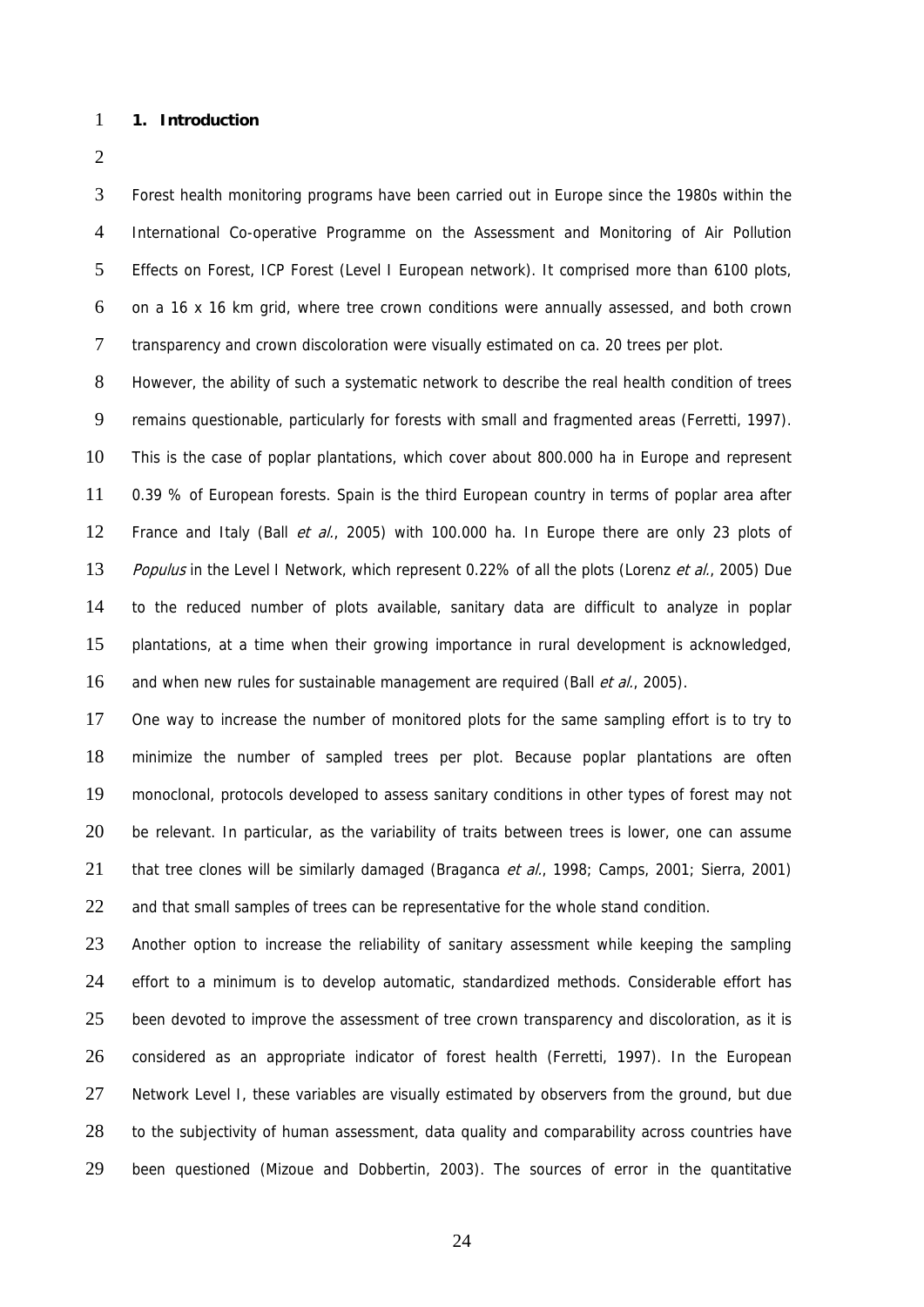1 2 3 4 5 6 7 8 9 10 11 assessment of crown condition are several, including the variation in the expertise of the observers, the weather conditions, crown appearance, tree species, age and social position (Innes et al., 1993; Ghosh et al., 1995; Solberg and Strand, 1999; Wulff, 2002; Redfern and Boswell, 2004). Such sources of error make it difficult to compare patterns between countries, and even across time within the same country. They may also mask the relationship between forest decline and explanatory factors such as pest pressure or site conditions. Researchers have tried to solve these problems; combining field and control team assessments (Ghosh and Innes, 1995), using data from cross-calibration courses to estimate correction factors for between countries differences (Innes et al., 1993), using reference photographs (Solberg and Strand, 1999) or standard sets of two-dimensional silhouettes representing various degrees of foliage density (Frampton et al., 2001).

12 13 14 15 16 17 18 19 20 21 22 23 24 Nevertheless, these improvements sometimes are not enough and proposals have been made to replace visual by digital assessment from the ground (Mizoue, 2002; Clark *et al.*, 2003; Sang-Mook et al., 2003) or with remote sensing (Stone et al., 2003; Coops et al., 2004; Solberg et al., 2004; Solberg et al., 2005). In particular, Mizoue (2002) developed a semi-automatic image analysis system, called CROCO, to assess crown transparency from digital photographs. In CROCO an automatic thresholding algorithm is used to obtain crown silhouette images, where foliage and branches are transformed to black pixels and background sky to white pixels (Mizoue and Inoue, 2001). Then a fractal dimension (D) is computed, indicating how an object can fill the space, with a value of 0 for a white plane, a value of 1 for a black line and a value of 2 for a black plane, respectively. CROCO calculates two fractal dimensions to estimate the crown transparency of the tree silhouette (Ds) and outline (Do). DSO is calculated as the difference between Ds and Do indicating the index of crown transparency. DSO values decrease with increasing crown transparency.

25 26 27 The main objective of this study was therefore to refine a monitoring method to assess crown condition in poplar stands quantitatively and objectively. To achieve this objective the following questions need to be addressed:

28 29 1. Do site conditions and management practices have an effect on crown transparency and discoloration in poplar stands?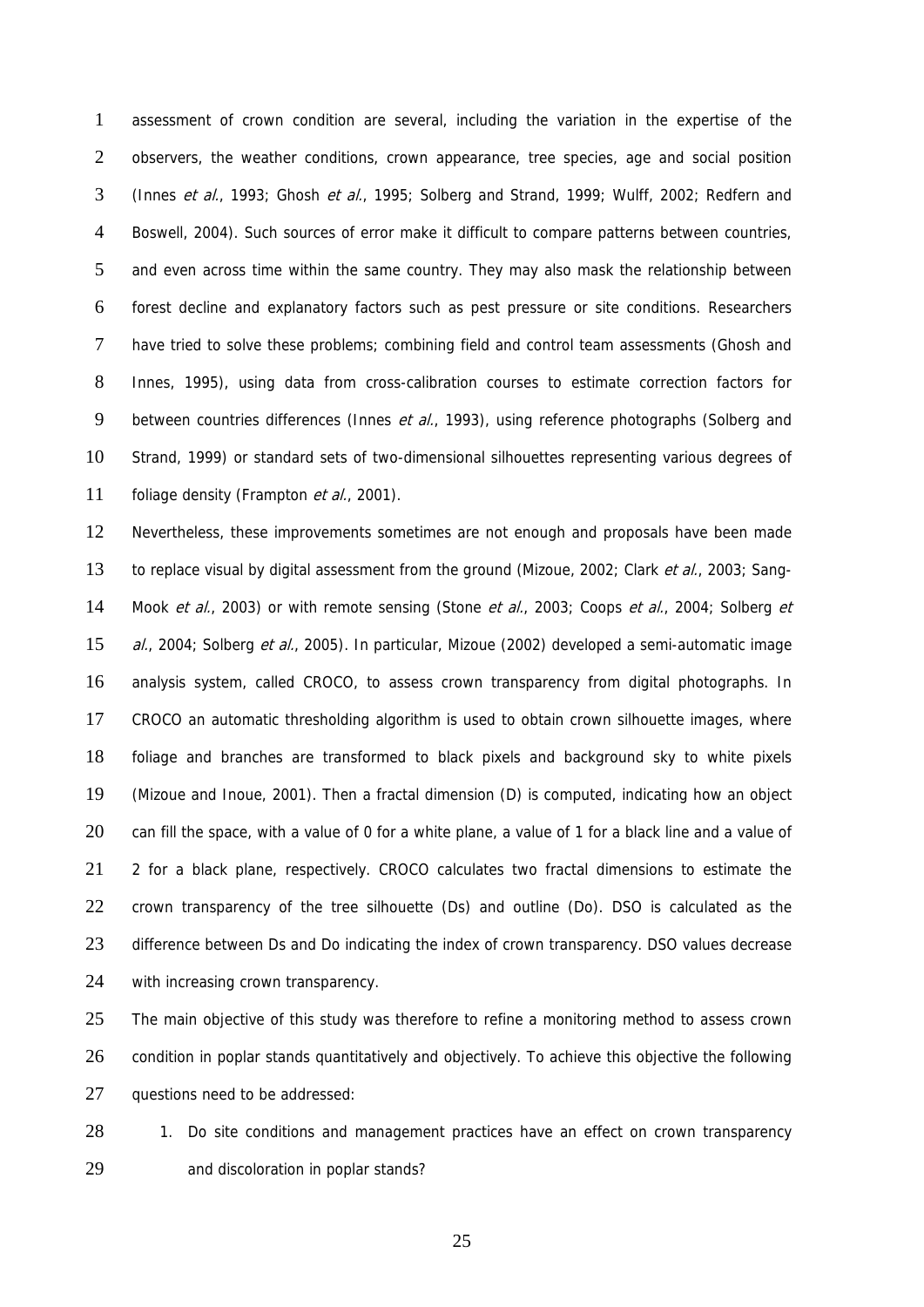- 1 2 2. How far can be reduced the number of sampled trees for crown conditions to detect the same effects of site and management in poplar stands?
- 3 4 3. Can visual crown condition assessment be substituted by digital photo and CROCO estimates to detect the same effects of site and management in poplar stands?
- 5

#### 6 **2. Materials and methods**

#### 7 **2.1. Site description and experimental design**

8 9 10 The present study was carried out in Castile and Leon (Spain) where there are about 45000 ha of poplar plantations, the most common species grown is *Populus x euramericana* hybrid (P.nigra x P.deltoides).

11 12 13 14 15 16 17 Several clones are used but the clone I-214 is the most representative covering about 70 % of the total poplar plantation area (Fernández and Hernanz, 2004). The density of clonal poplar plantations is kept constant during the whole rotation, at about 278-400 stems/ha, according to the planting distance of 6x6 or 5x5 metres, respectively. Traditional management of poplar stands is only applied during the first six years of the plantation. Understorey vegetation is controlled with disc harrowing each year until canopy closure. All trees are pruned up to six meters from the ground level during the first six years, and are clear-cut at fourteen years.

18 19 20 21 22 23 24 25 26 27 The experimental design consisted on a factorial scheme with three factors: stand age (young stands of 3-7 years old or adult stands of 8-14 years old), quality site (rich site (quality 1 and 2) or poor site (quality 3 and 4), according to the quality site abacus developed for the *Populus x* euramericana clone I-214 in the river Duero basin (Bravo et al., 1995) and understorey management (harrowed or not harrowed). Four I-214 clonal plantations as replicates of each factors combination were sampled. Two additional young and harrowed stands in rich site conditions were sampled to account for higher stand structure variability within this combination of factors. A total of 34 poplar stands were therefore sampled in the north of the Palencia province, within the Carrion river basin (from 346.405 to 366.495 and 4.686.275 to 4.712.381, latitude and longitude respectively).

28

#### 29 **2.2. Assessment of crown condition variables in poplars**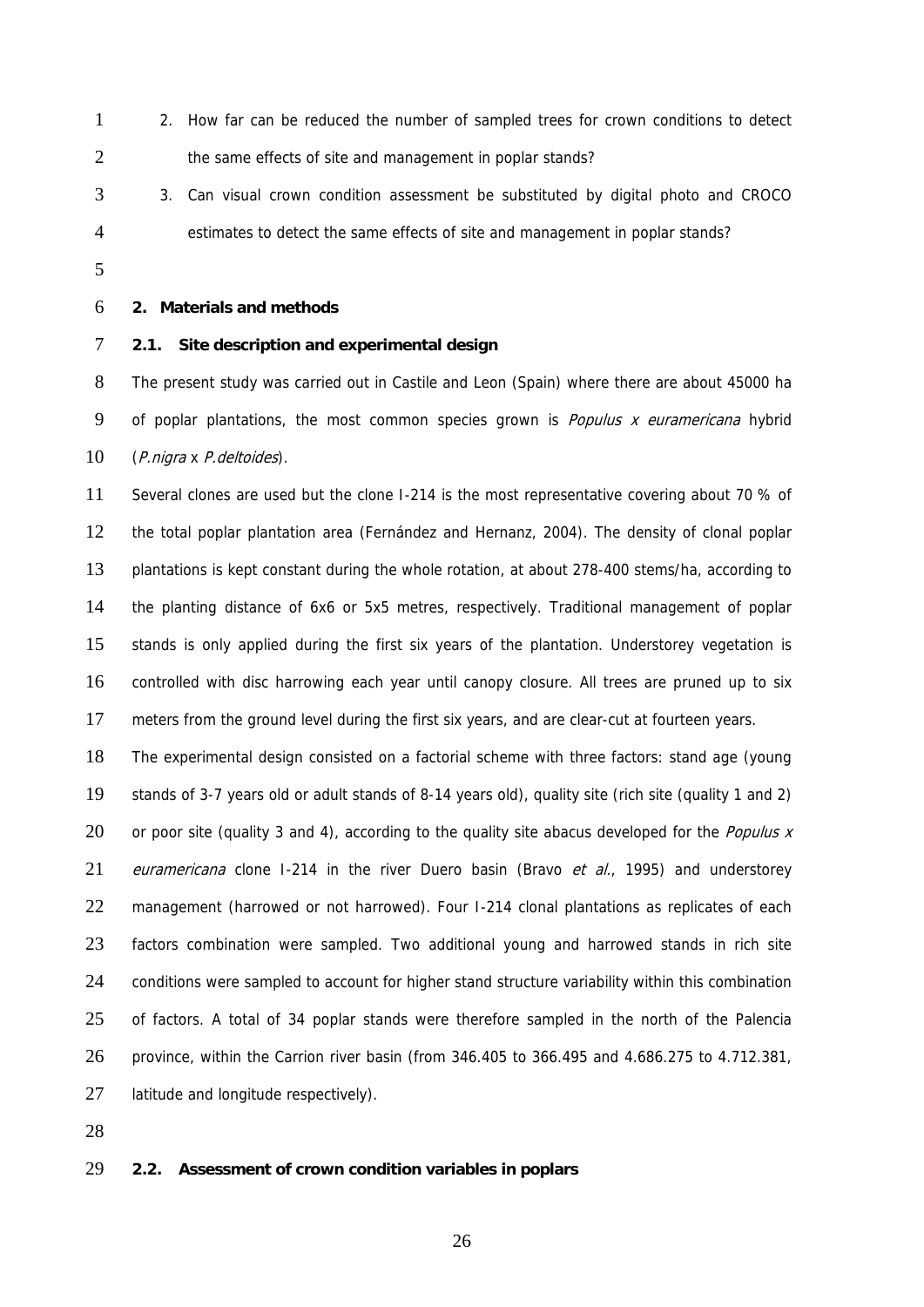1 2 3 4 5 6 7 In each stand, four circular subplots of 15 meters radius were monitored. These subplots were located 50 metres apart from each other, at the ends of cross located at the centre of the stand. Within each subplot all trees were marked and sampled. A total of 2857 poplar trees were assessed during the summer of 2005 (within the first two weeks of July). Crown transparency and discoloration were visually estimated, according to Level I European network methodology (Eichhorn et al., 2006). Simultaneously, all trees were photographed using a digital photo camera of 8 mega pixels (EOS 350D, Canon), from the same position.

8 9 10 11 Subsequently, 7 trees with contrasted percentages of crown transparency were selected and photographed. Then the same crown images were analysed by one expert observer from the Spanish field crew of the European Level I network to provide an estimate of crown transparency.

12 13 14 15 16 17 18 19 20 21 22 23 24 25 26 27 A subset of 204 trees was also used to compare visual and digital crown transparency estimates. A total of 2857 trees from "young and poor", "young and rich", "adult and poor" and "adult and rich" stands were sorted according to crown transparency classes. Then one to four trees from each crown transparency class were randomly selected within each stand age and site condition combinations. Values of DSO index of crown transparency were calculated for the 204 trees selected using the CROCO method (Mizoue and Dobbertin, 2003). First, in each crown photograph a rectangular region of interest (ROI) was cut out, including the part of the crown exposed to the sunlight, but excluding the parts overlapping with adjacent trees. At the same time, the overlap rate (OR) was visually categorized into 8 classes (no overlap, 25, 50, 75, 100 % overlap on one side of the crown and 25, 50, 75 % overlap on both sides). Second, and automatic thresholding algorithm was applied to the blue-filtered grey scale image to generate a crown silhouette image. Finally, DSO values were calculated from the crown silhouette images using fractal analysis (Mizoue, 2001). Trees that overlapped have positively biased DSO values (underestimation of crown transparency). This was corrected using the simple linear regression model developed by Mizoue (2002). The corrected DSO provided an estimate of crown transparency, called Digital Crown Transparency (DCT). CROCO uses Scion Image for Windows (available for free at the [http://www.scioncorp.com/\)](http://rsb.info.nih.gov/nih-image/) and image processing software (in this work was used Adobe Photoshop). 28 29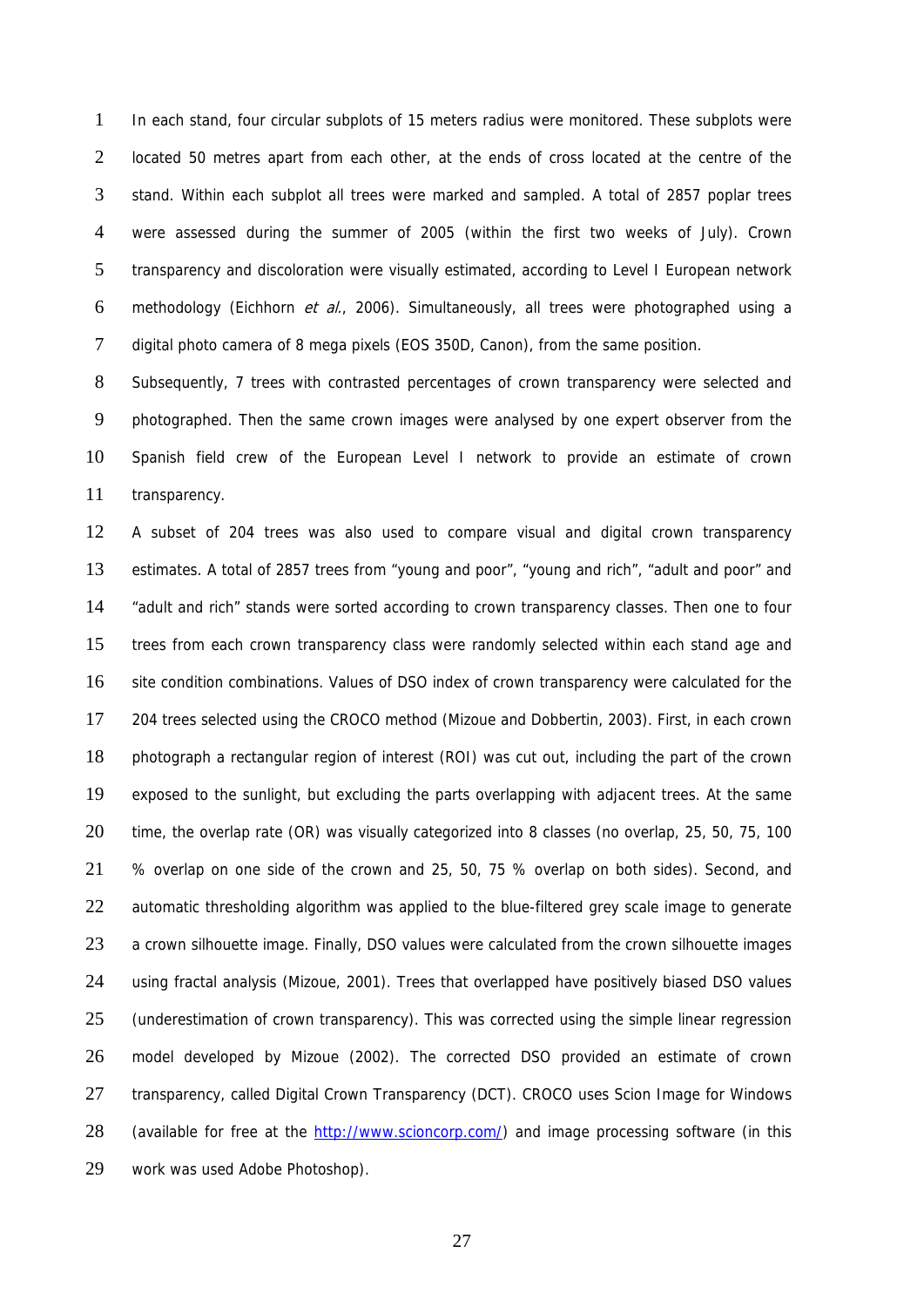1

#### 2 **2.3. Statistical analysis**

3 4 5 6 7 8 9 10 11 ANOVAs and Tukey's HSD post-hoc test were used after angular transformation (arcsin  $\sqrt{x}$ ) (Peña, 2002) to test factors effects (stand age, quality site and understorey management) on percentage variables of Visual Crown Transparency (VCT), Visual Crown Discoloration (VCD) and Digital Crown Transparency (DCT). Wilcoxon paired tests were carried out to compare dependent variable values in the same stand but calculated from two sample sizes (all trees from 1 subplot vs. all trees from the 4 subplots). Finally, simple regression and ANCOVA were used to fit calibration curves of DCT against VCT and test for slope differences between stand ages and site conditions, respectively. All analyses were performed using Statistica 6.0 package (StafSoft, 2001).

12

13 **3. Results** 

#### 14 15 **3.1. Effect of age, site condition and management on crown conditions of poplar trees**

16 17 18 19 20 21 22 23 24 25 26 27 28 Visual crown transparency and visual crown discoloration values were significantly different between stand age, site quality and understorey management (Table 1). Crown conditions were always of poorer quality (higher VCT and VCD values) in poor than in rich sites (F=3103.39, p<0.0001 and F=2.247.44, p<0.0001 VCT and VCD respectively, Figures 1 and 2). Two double interactions, between site quality and stand age and between site quality and understorey management respectively were also significant, as well as the interaction between the three factors. This indicates that the pattern of crown conditions responded to both stand age and understorey management depending on site quality. Therefore rich and poor sites were considered separately to facilitate the interpretation of the patterns. In both site conditions, Tukey HSD tests revealed that crown conditions were not as good as in adult than in young stands, with an increment of both crown transparency and discoloration with age. By contrast, Tukey HSD tests revealed a different pattern on the effect of understorey management according to site quality. In rich sites, harrowing understorey vegetation resulted in a significant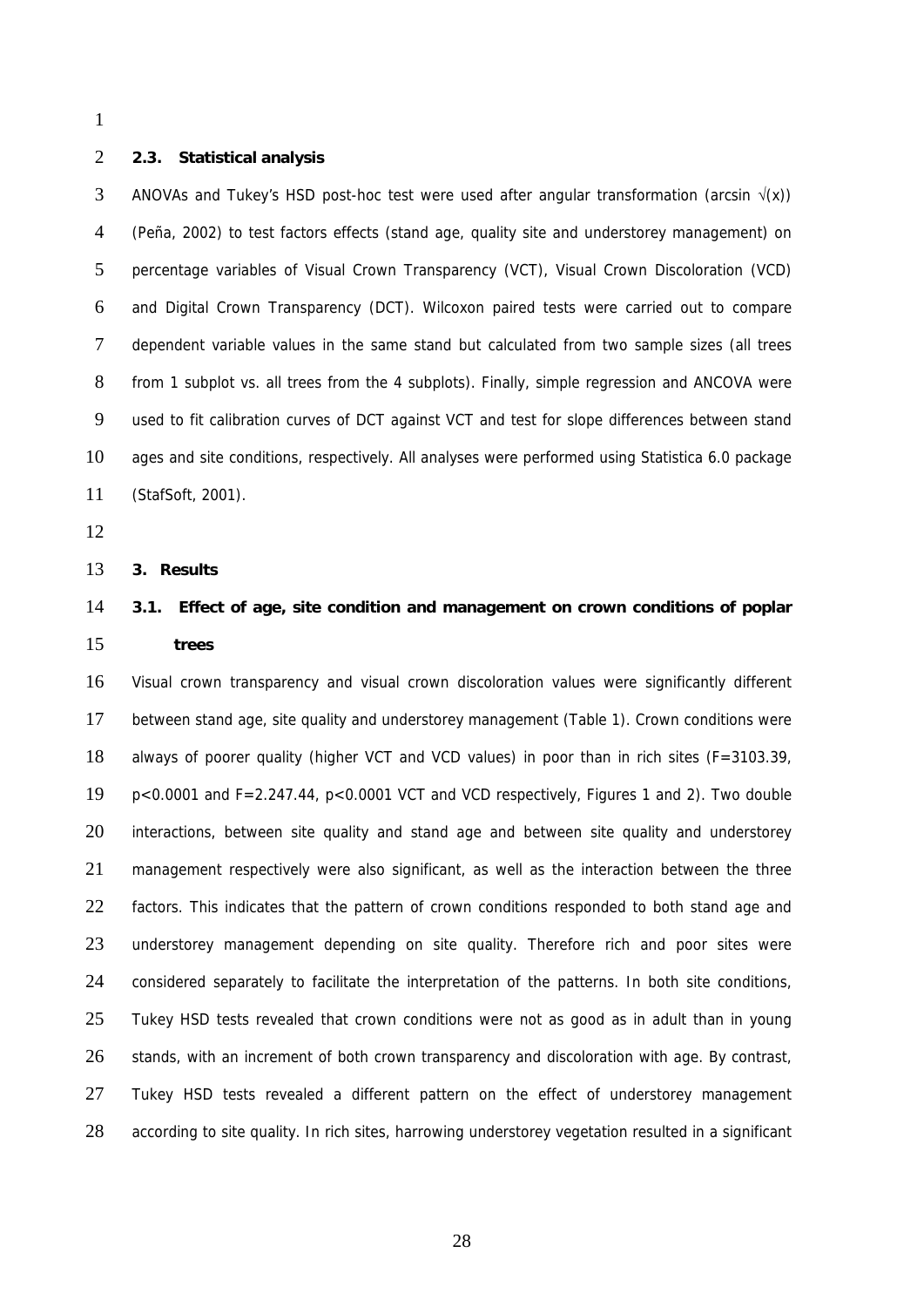- 1 2 deterioration of crown condition (higher VCT and VCD values) whereas in poor sites the effect was the opposite, with an improvement of crown conditions in harrowed stands.
- 3

#### 4 **3.2. Effect of sample size on crown conditions estimation in poplar stands**

5 6 7 8 9 10 11 Comparison of mean VCT and VCD values per stand calculated with data from one versus four subplots per stand did not show any significant differences (Table 2). Analyses of the variances for VCT and VCD mean values per stand  $(N=34)$ , using the trees of the four subplots or only one subplot to calculate the mean values, showed exactly the same significant effects of the factors on dependent variable (Table 3). This indicates that sampling trees in only one subplot of 15m radius would deliver the same information on crown conditions in a poplar stand than sampling four times more trees (four subplots).

12

### 13 14 **3.3. Ability of CROCO outputs to fit with visual assessment data and to detect driving factors of crown conditions in poplar**

15 16 17 Based on a sample of seven trees selected along a linear gradient of crown transparency, ,the calibration curve between visual estimates (VCT values) and DSO values obtained with CROCO showed a good fit with a simple exponential regression ( $R^2 = 0.96$ ,  $P=0.004$ ) (Figure 3).

18 19 20 21 22 23 24 25 26 Likewise, the linear regression of VCT against DSO values in the sample of 204 trees was positive and highly significant. In the first ANCOVA, the interaction effect between stand age and VCT was significant (Table 4), indicating that the slopes of the regression lines between DSO and VCT differed significantly, i.e. the lines were not parallel. In the second ANCOVA with no interaction, the effect of stand age was significant (Table 5), indicating that the intercept were also different. By contrast the site quality factor had no significant effect alone or in interaction with VCT. It was therefore necessary to fit two regression models for young and adult stands respectively (Figure 4). Both regression models were linear and significant (young stands,  $R^2 = 0.65$ ,  $P < 0.0001$ ; adult stands,  $R^2 = 0.59$ ,  $P < 0.0001$ ).

27

#### 28 **4. Discussion**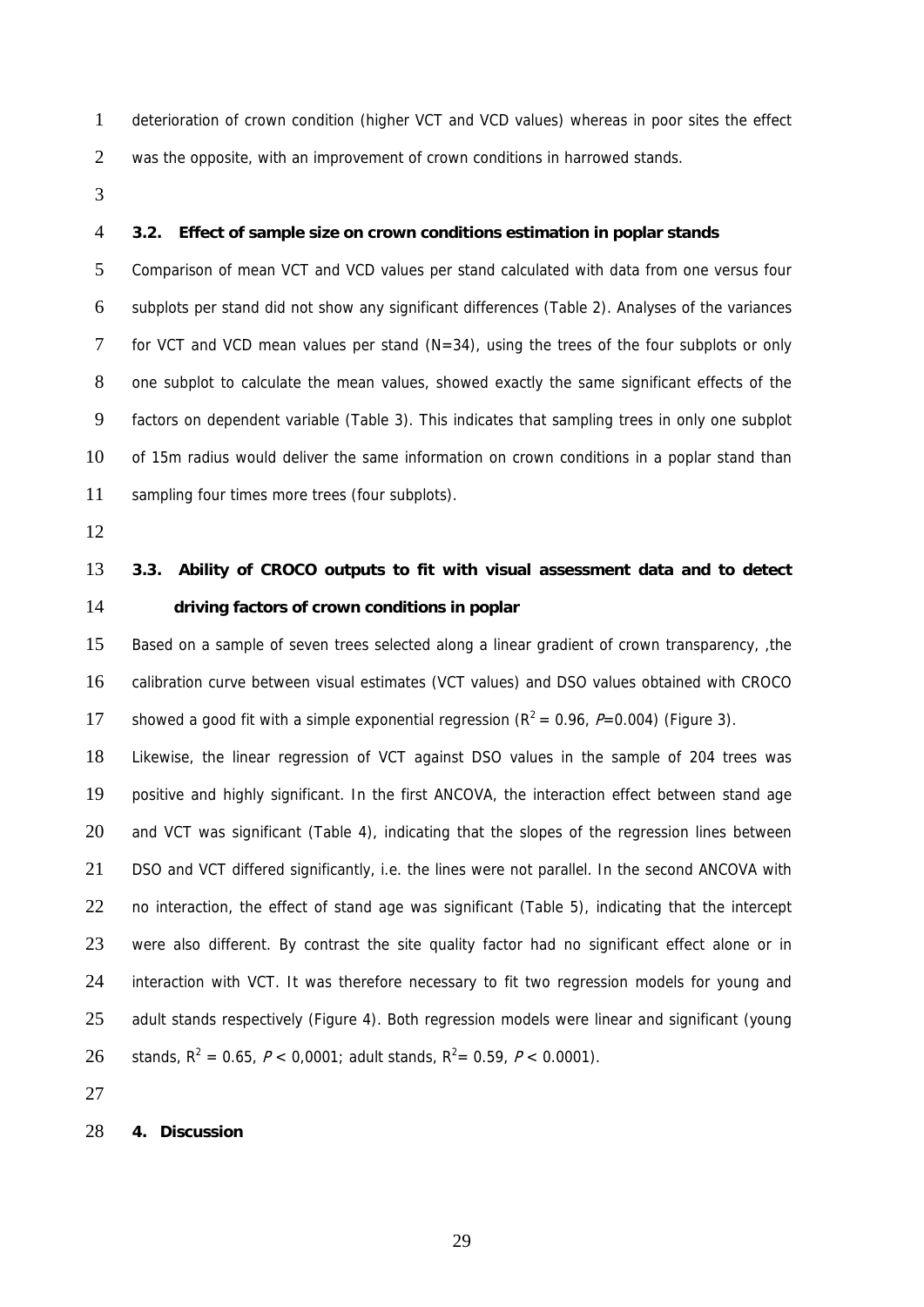1 2 3 4 5 6 7 8 9 10 11 12 13 14 15 16 17 18 19 20 21 22 23 24 25 26 27 28 29 Several studies have analysed the effect of different factors, such as tree species, stand age and site condition on crown condition in trees (Innes, 1993; Solberg, 1999; Hendriks et al., 2000; Klap et al., 2000; Bussotti et al., 2002). Stand age has often been considered as a factor affecting crown condition in trees, and particularly crown transparency. Hendriks and collaborators (2000) observed that crown transparency in oak and Scots pine significantly increased with tree age, however Innes (1993) could not confirm this relationship. Likewise, age was not a predictor variable of crown transparency in the Douglas fir (Hendriks et al., 2000). In the present study it was observed a clear trend of increasing crown transparency with increasing age in clonal poplar plantations. Several reasons can explain this relationship, like changes in crown geometry. In particular elongation of branches, may give the feeling that the crown is more transparent (Metzger and Oren, 2001). The susceptibility of trees to biotic agents may be increased with age (Solberg, 1999), as well as stress factors such as drought or nutritional deficiency may cumulate their detrimental effect with age. Likewise, in this study results showed that crown conditions in poplar stands improved with site quality, which is corroborated by several authors (Ferretti, 1998; Solberg, 1999). It is likely that nutritional stress in poor quality sites had a detrimental effect on tree physiology, resulting in a proportional reduction of foliar biomass. The effect of forest management on crown conditions had never been studied in poplars. Our results showed that understorey harrowing, the main management practice in poplar plantations, had an effect on crown conditions and interacted with site quality. Crown transparency in poor sites was lower in the "harrowed" treatment than in the "not harrowed" treatment, whereas the pattern was opposite in rich sites. This fact could be due to the damage caused on secondary roots when the soil is harrowed; since poplar is capable of producing very dense root mats in the first 30 cm of soil (Newman, 1997). Rich sites are usually characterized by a small depth of the water table, and small roots are often superficial. The latter can be damaged by the disc harrow, resulting in a lower capacity to mobilize water and nutrients and therefore in a physiological tree stress. On the contrary, the water table is at a higher depth in poor sites and small tree roots are also often deeper. In this case the disc harrow would cause less injuries to these roots. Furthermore, understorey harrowing may reduce competition with trees for water and nutrient resources. Harrowing may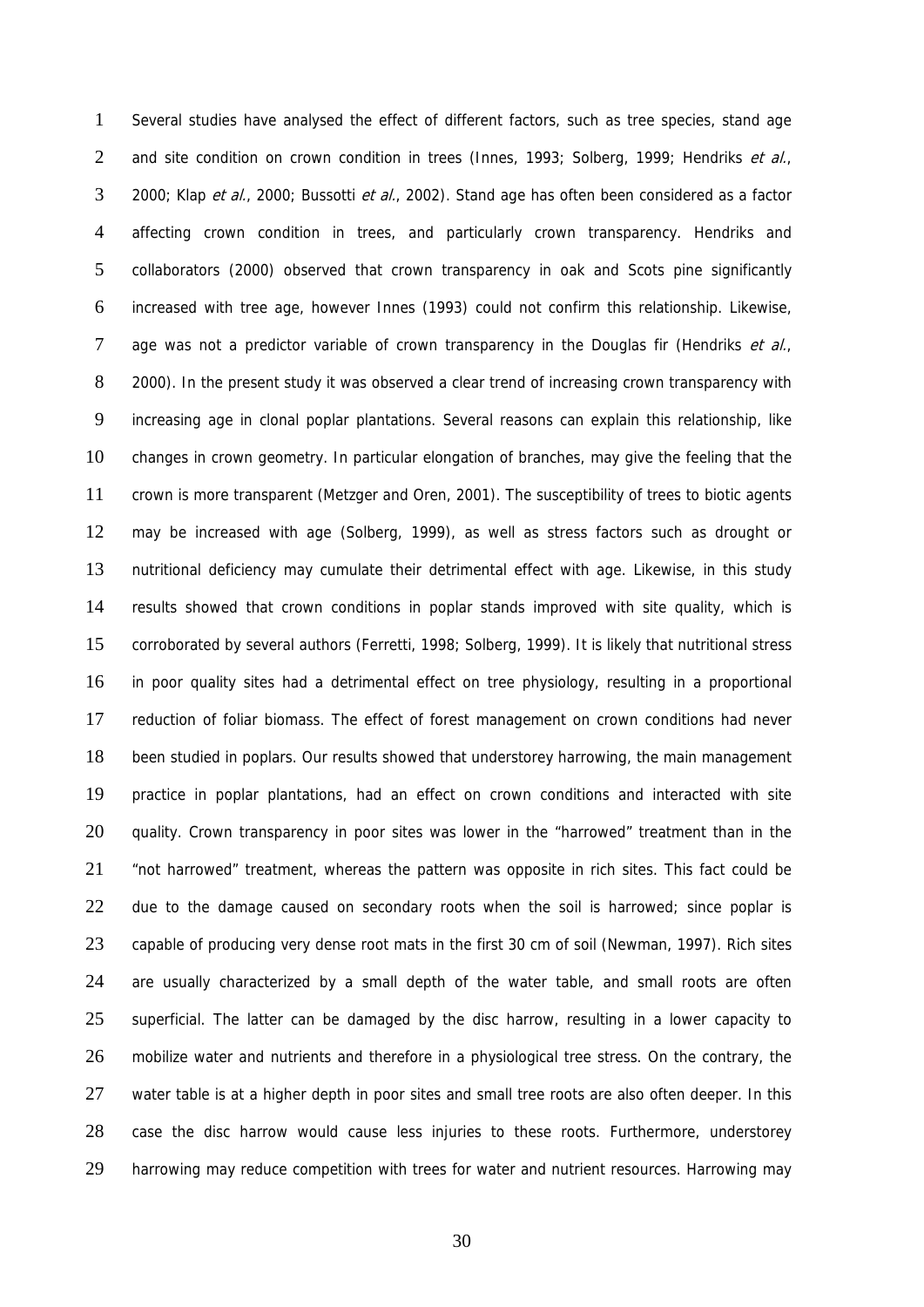1 2 also improve the soil structure and facilitate the incorporation of nutrients into the litter, thus resulting in a gain of stand fertility.

3 4 5 6 Crown discoloration seems to provide similar information than crown transparency (Table 1 and 3) but with additional limitations. Crown discolouration is known to be more difficult to be assessed objectively (Ferretti, 1998; Wulff, 2002), and more difficult to relate with stress factors (Hendriks *et al.*, 2000).

7 8 9 10 11 12 13 14 15 16 17 18 19 Different shapes and sizes of sample plot have been used in forest health surveys: four subplots of six trees located 25 m from a fixed point in Europe (Eichhorn et al., 2006), four subplots spaced 36.6 m apart with a fixed radius by the FHM (Forest Health Monitoring) in U.S. (Zarnoch et al., 2004) and one circular plot of 24 trees in Spain (SPCAN-DGCN, 2002). In this study there was no significant difference between the mean values of crown condition variables when calculated from one or four subplots of 15m radius. Moreover, mean values calculated from only one subplot were able to discriminate the same effect of driving factors than those computed from four subplots. Contrary to the results obtained by Innes and Boswell (1990) in Canadian forests, that demonstrated significant variations amongst the 4 subplots of the each plot, the assessment of only one subplot of fixed radius (exactly 15 metres, i.e. approximately 18 trees in plantations with planting distance 6 x 6 meters) seems to be sufficient to qualify forest health in poplar plantation. This discrepancy may be due to the higher homogeneity of the monoclonal plantations.

20 21 22 23 24 25 26 27 28 29 Once crown transparency was selected as an indicator to assess tree crown condition in poplars, our next aim was to tune up a methodology to assess it objectively. We used the CROCO methodology developed by Mizoue (2002) and with a sample of 7 trees of contrasted crown conditions, we obtained a highly significant correlation between visual crown transparency and DSO estimates ( $R^2 = 96.18$ %). This value was similar to those obtained with a similar approach in other tree species such as Norway spruce (95.4 %), silver fir (97.1 %), Scots pine (95.1 %), larch (92.8 %), beech (99.9 %), pedunculate oak (99.3 %), sycamore (98.8 %) and ash (97.7 %) (Mizoue and Dobbertin, 2004). We could also successfully fit a significant linear model relating visual and digital crown transparency estimate in a larger sample of ca. 200 poplar trees. However, running an analysis of covariance on DSO values, we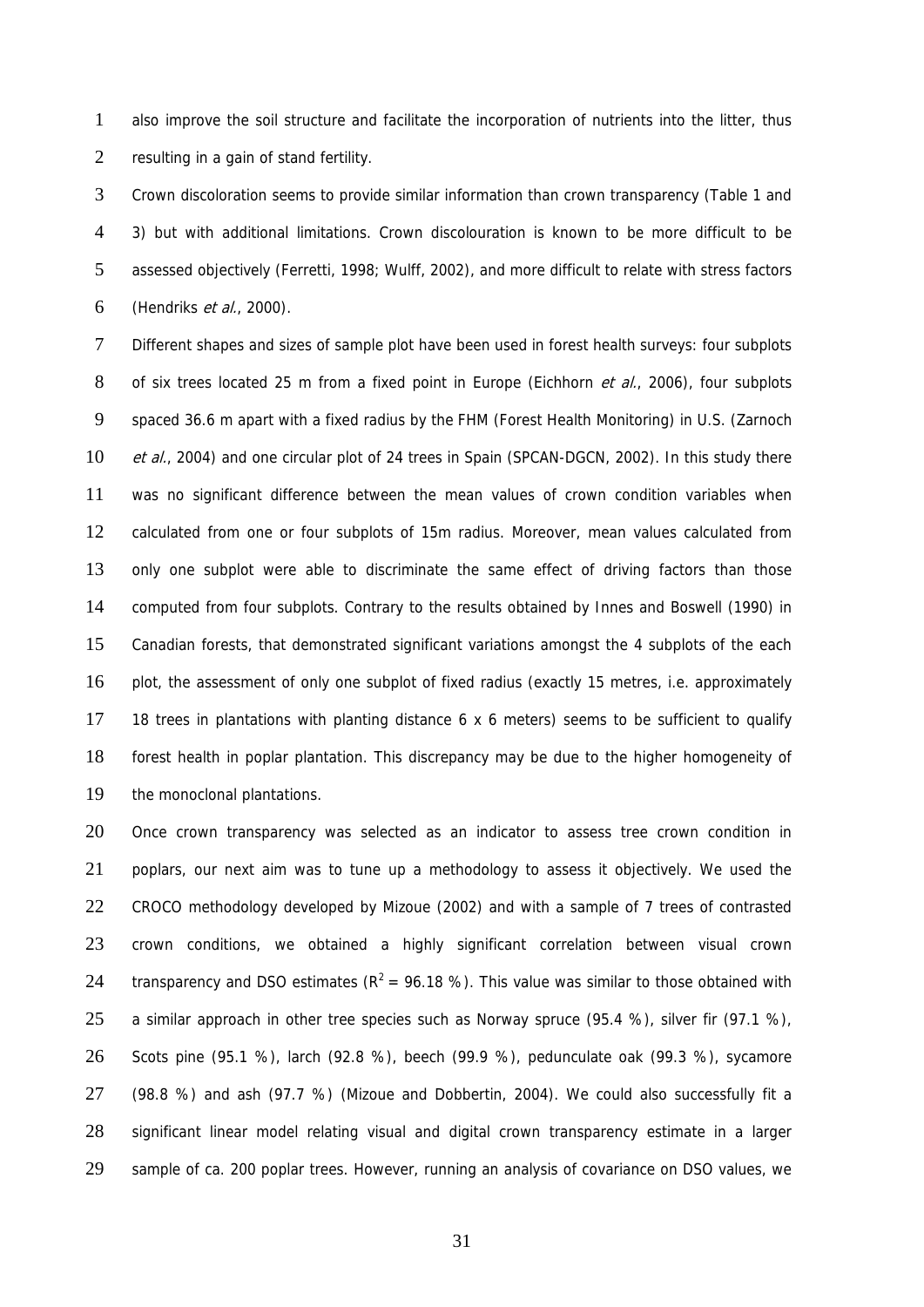1 2 3 4 5 6 7 8 9 10 11 12 13 14 15 16 showed a significant interaction effect between stand age and visual crown transparency. This result demonstrates that the methodology previously proposed by Mizoue and Dobberttin (2003; 2004), which was based on only one calibration curve, may be not enough to assess the crown transparency in poplar plantations. As a consequence we developed two calibration curves of visual against digital crown transparency estimates for young (3-7 years) and adult (8-14 years) poplar stands respectively. With this precaution, the use of the CROCO software is therefore recommended to obtain an objective assessment of the crown transparency in poplar plantation. Problems due to the subjectivity of visual assessment will be solved, thus facilitating the investigation of biotic agents or abiotic factors responsible for changes in crown transparency (Hendriks *et al.*, 2000) and allowing comparison between surveys results across time (Mizoue and Dobbertin, 2003). It is possible that in the future, national forest surveys will have to include different data to document more variables than the traditional dendrometric features, such as soil, biodiversity, and health variables. In this context, the application of the CROCO methodology to assess tree crown transparency in twenty trees seems quite relevant because it is compatible with the sampling strategy in national forest inventories which is based on fixed radius plots and because it can be applied with no special expertise in tree pathology.

17

#### 18 **Acknowledgements**

19

20 21 22 23 24 25 We are grateful to Dr. Mizoue of Miyazaki University, Japan, for providing free the software CROCO and for valuable suggestions. We thank Oscar Osorno for scoring the crown transparency in the photographs used in the fit. The authors also thank Ana Pérez Sierra for her helpful comments on the last version of the manuscript. Financial support of this study was provided by European Union and Regional Government of Castilla y León, through the INTERREG IIIB program Atlantic Area (FORSEE project).

- 26
- 27
- 28
- 29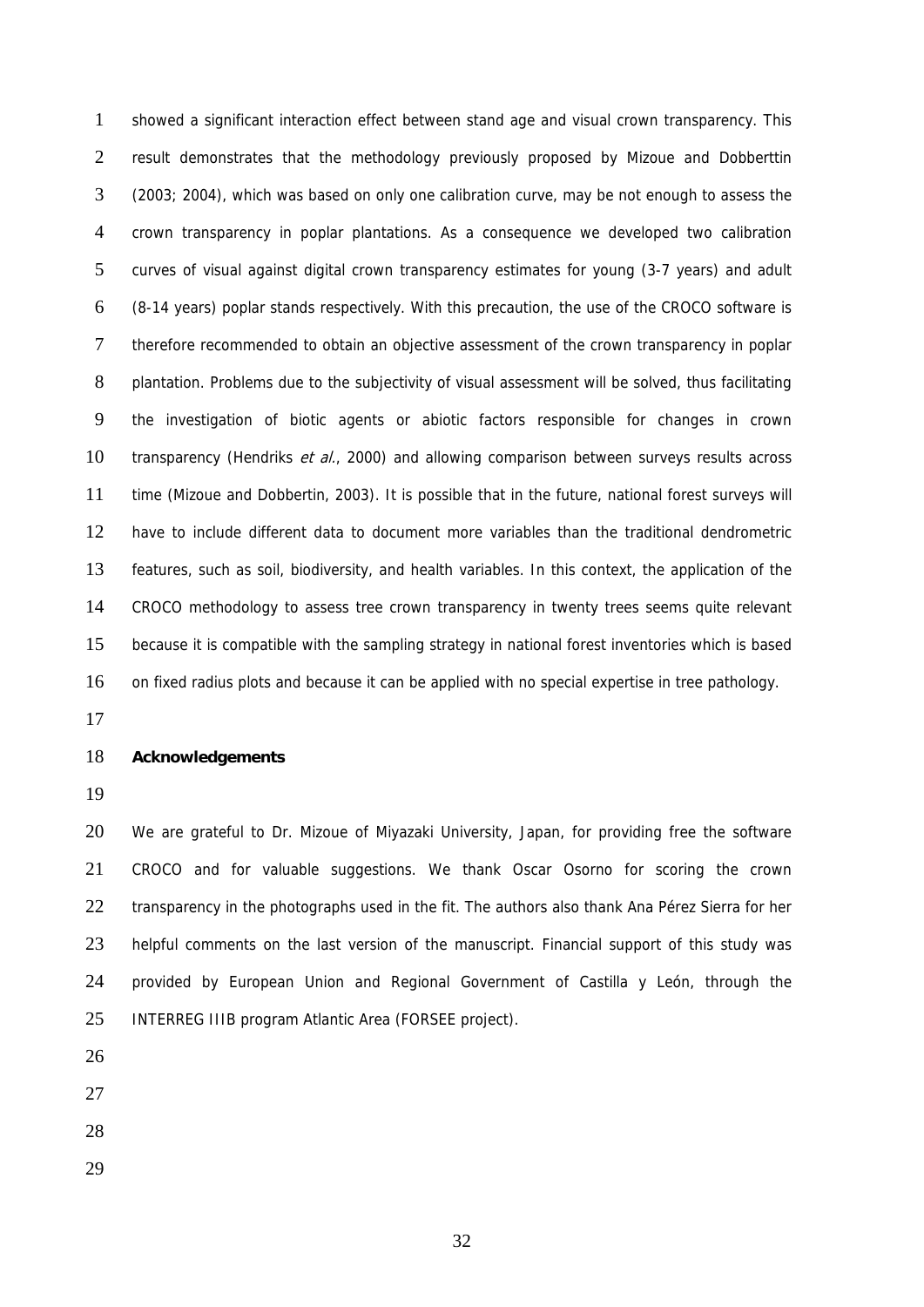1 **References** 

2

3 4 Ball, J., Carle, J., Del Lungo, A., 2005. Contribution of poplars and willows to sustainable forestry and rural development. Unasylva 56, 3-9.

- 5 Braganca, M., DeSouza, O., Zanuncio, J.C., 1998. Environmental heterogeneity as a strategy for
- 6 pest management in Eucalyptus plantations. Forest Ecol Manag 102, 9-12.
- 7 Bravo, F., Grau, J.M., Antoñanzas, F.G., 1995. Curvas de calidad y tablas de producción para
- 8 Populus x euramericana en la cuenca del Duero. Montes 44, 43-46.
- 9 Bussotti, F., Cozzi, A., Ferretti, M., Cenni, E., Bettini, D., Nibbi, R., 2002. Crown condition
- 10 assessment at the CONECOFOR Permanent Monitoring Plots. Journal of Limnology 61, 12-18.
- 11 Camps, F., 2001. Principales plagas y enfermedades de chopo. In, I Simposio del chopo. Junta
- 12 de Castilla y León, Zamora, pp. 223-231.
- 13 14 15 Clark, N., Sang-Mook, L., Araman, P., 2003. Finding a good segmentation strategy for tree crown transparency estimation. In, 19<sup>th</sup> Biennal Workshop on Color Photography and Videography in Resource Assessment, Logan, Utah.
- 16 17 Coops, N.C., Stone, C., Culvenor, D.S., Chisholm, L., 2004. Assessment of crown condition in eucalypt vegetation by remotely sensed optical indices. J Environ Qual 33, 956-964.
- 18 Eichhorn, J., Szepesi, A., Ferretti, M., Durrant, D., Roskams, P., 2006. Part II: Visual
- 19 assessment of tree condition. In: Manual on methods and criteria for harmonized samplig,
- 20 assessment, monitoring and analysis of the effects of air pollution on forests. In. United Nations
- 21 Economics Commision for Europe, International Cooperative Programme on Assessment and
- 22 Monitoring of Air Pollution Effects on Forests (ICP-Forests).
- 23 24 Fernández, A., Hernanz, G., 2004. El chopo (Populus sp.) Manual de Gestión Forestal Sostenible. Junta de Castilla y León.
- 25 26 Ferretti, M., 1997. Forest health assessment and monitoring - Issues for consideration. Environ Monit Assess 48, 45-72.
- 27 28 Ferretti, M., 1998. Potential and limitation of visual indices of tree condition. Chemosphere 36, 1031-1036.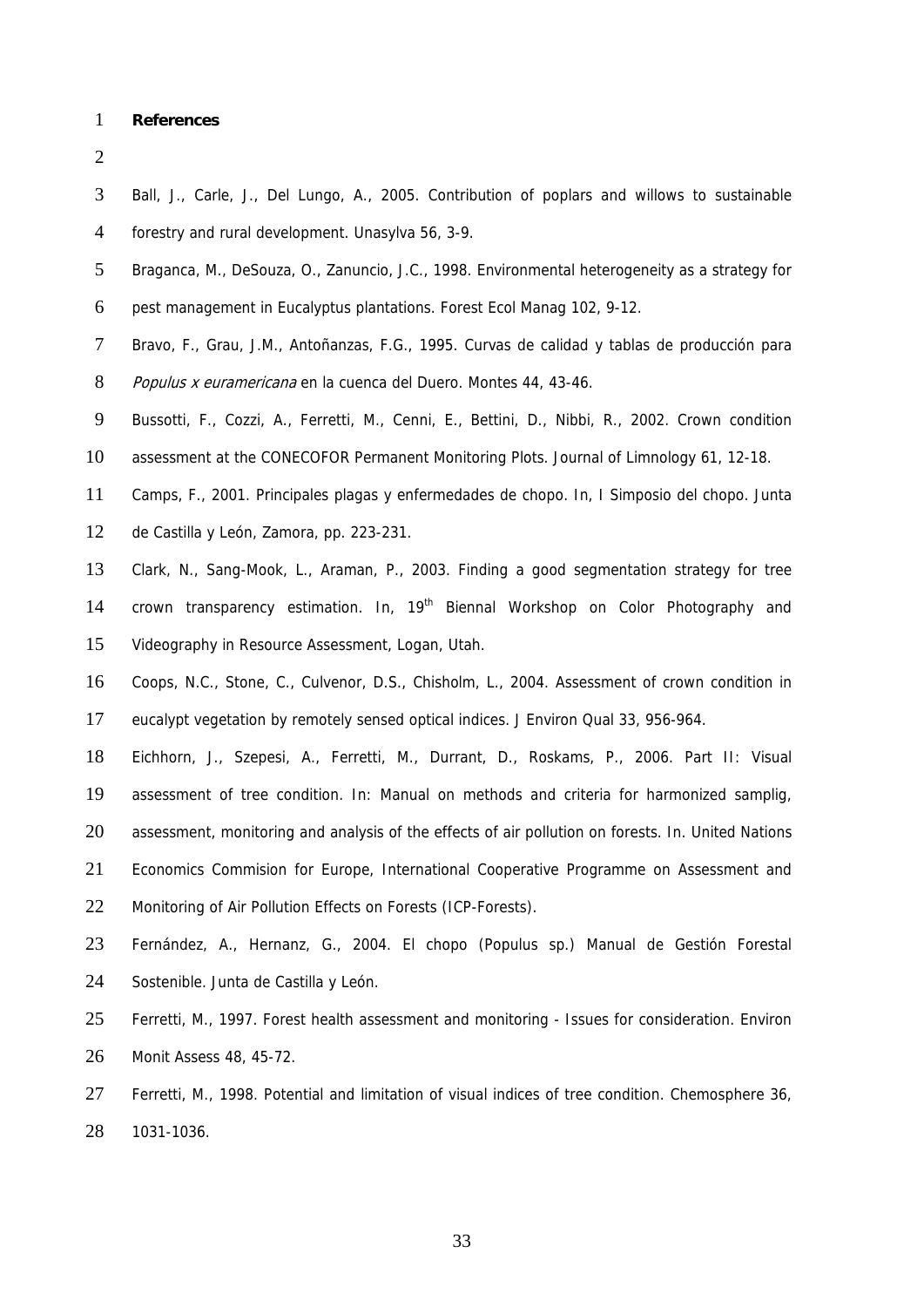- 1 2 Frampton, C.M., Pekelharing, C.J., Payton, I.J., 2001. A fast method for monitoring foliage density in single lower-canopy trees. Environ Monit Assess 72, 227-234.
- 3 4 Ghosh, S., Innes, J.L., 1995. Combining Field and Control Team Assessments to Obtain Error-Estimates for Surveys of Crown Condition. Scand J Forest Res 10, 264-270.
- 5 6 Ghosh, S., Innes, J.L., Hoffmann, C., 1995. Observer Variation as a Source of Error in Assessments of Crown Condition through Time. Forest Sci 41, 235-254.
- 7 Hendriks, C.M.A., Olsthoorn, A.F.M., Klap, J.M., Goedhart, P.W., Oude Voshaar, J.H., Bleeker,
- 8 A., De Vries, F., Van Der Salm, C., Voogd, J.C.H., De Vries, W., Wijdeven, S.M.J., 2000.
- 9 Relationships between crown condition and its determining factors in The Netherlands for the
- 10 period 1984 to 1994. In. Green World Research, Wageningen, Alterra, p. 70.
- 11 Innes, J.L., 1993. Some factors affecting the crown condition density of trees in Great Britain
- 12 based in recent annual surveys of forest condition. In: Huettl/Mueller-Dombois (Ed.), Forest
- 13 Decline in the Atlantic and Pacific Region. Springer-Verlag Berlin Heidelberg, pp. 40-53.
- 14 15 Innes, J.L., Boswell, R.C., 1990. Reliability, Presentation, and Relationships among Data from Inventories of Forest Condition. Can J Forest Res 20, 790-799.
- 16 17 Innes, J.L., Landmann, G., Mettendorf, B., 1993. Consistency of Observations of Forest Tree Defoliation in 3 European Countries. Environ Monit Assess 25, 29-40.
- 18 Klap, J.M., Voshaar, J.H.O., De Vries, W., Erisman, J.W., 2000. Effects of environmental stress
- 19 20 on forest crown condition in Europe. Part IV: Statistical analysis of relationships. Water Air Soil Poll 119, 387-420.
- 21 Lorenz, M., Becher, G., Mues, V., Fisher, R., Becker, R., Calatayud, V., Dise, N., Krause, G.H.M.,
- 22 Sanz, M., Ulrich, E., 2005. Forest condition in Europe, report of the 2004 survey. In. UN/ECE,
- 23 CEC, Geneva, p. 99.
- 24 25 Metzger, J.M., Oren, R., 2001. The effect of crown dimensions on transparency and the assessment of tree health. Ecol Appl 11, 1634-1640.
- 26 Mizoue, N., 2001. Fractal analysis of tree crown images in relation to crown transparency.
- 27 Journal of Forest Planning 7, 79-87.
- 28 29 Mizoue, N., 2002. CROCO: Semi-automatic image analysis system for crown condition assessment in forest health monitoring. Journal of Forest Planning 8, 17-24.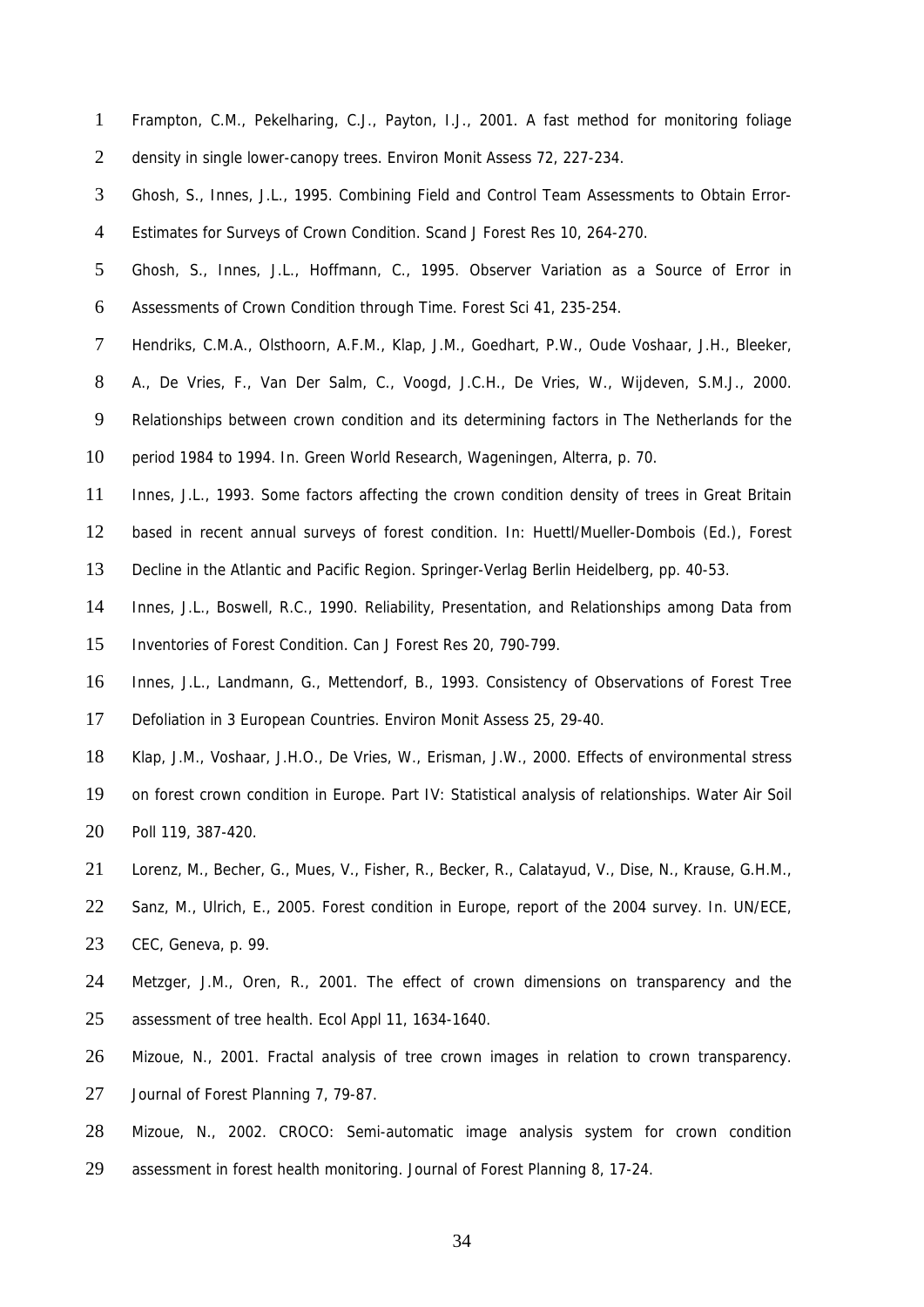- 1 2 Mizoue, N., Dobbertin, M., 2003. Detecting differences in crown transparency assessments between countries using the image analysis system CROCO. Environ Monit Assess 89, 179-195.
- 3 Mizoue, N., Dobbertin, M., 2004. Within country accuracy of tree crown transparency estimates
- 4 using the image analysis system CROCO: a case study from Switzerland. Environ Modell Softw

5 19, 1089-1095.

- 6 7 Mizoue, N., Inoue, A., 2001. Automatic thresholding of tree crown images. Journal of Forest Planning 6, 75-80.
- 8 Newman, S.M., 1997. Poplar agroforestry in India. Forest Ecol Manag 90, 13-17.

9 Peña, D., 2002. Regresión y diseño de experimentos. Alianza, Madrid.

- 10 Redfern, D.B., Boswell, R.C., 2004. Assessment of crown condition in forest trees: comparison
- 11 of methods, sources of variation and observer bias. Forest Ecol Manag 188, 149-160.

12 Sang-Mook, L., Clark, N., Araman, P., 2003. Automated methods of tree boundary extraction

13 and foliage transparency estimation from digital imagery. In, 19<sup>th</sup> Biennal Workshop on Color

14 Photography and Videography in Resource Assessment, Logan, Utah.

- 15 Sierra, J.M., 2001. Plagas y enfermedades de los chopos en España, con especial referencia a
- 16 Castilla y León. In, I Simposio del chopo. Junta de Castilla y León, Zamora, pp. 223-231.

17 Solberg, S., 1999. Crown density changes of Norway spruce and the influence from increased

18 age on permanent monitoring plots in Norway during 1988-1997. Eur J Forest Pathol 29, 219-

19 230.

- 20 21 22 23 Solberg, S., Lange, H., Aurdal, L., Solberg, R., Naesset, E., 2005. Monitoring forest health by remote sensing of canopy chlorophyll: first results from a pilot project in Norway. In,  $31<sup>st</sup>$ International Symposium on Remote Sensing of Environment. Global monitoring for sustainability and security, Saint Petersburg, Russian Federation.
- 24 Solberg, S., Naesset, E., Lange, H., Bollandsas, O.M., 2004. Remote sensing of forest health.
- 25 In: Thies, M., Koch, B., Spiecker, H. & Weinacker, H. (Ed.), Natcan International Conference on
- 26 Laser-Scanners for Forest and Landscape Assessment, Freiburg, pp. 161-166.
- 27 Solberg, S., Strand, L., 1999. Crown density assessments, control surveys and reproducibility.
- 28 Environ Monit Assess 56, 75-86.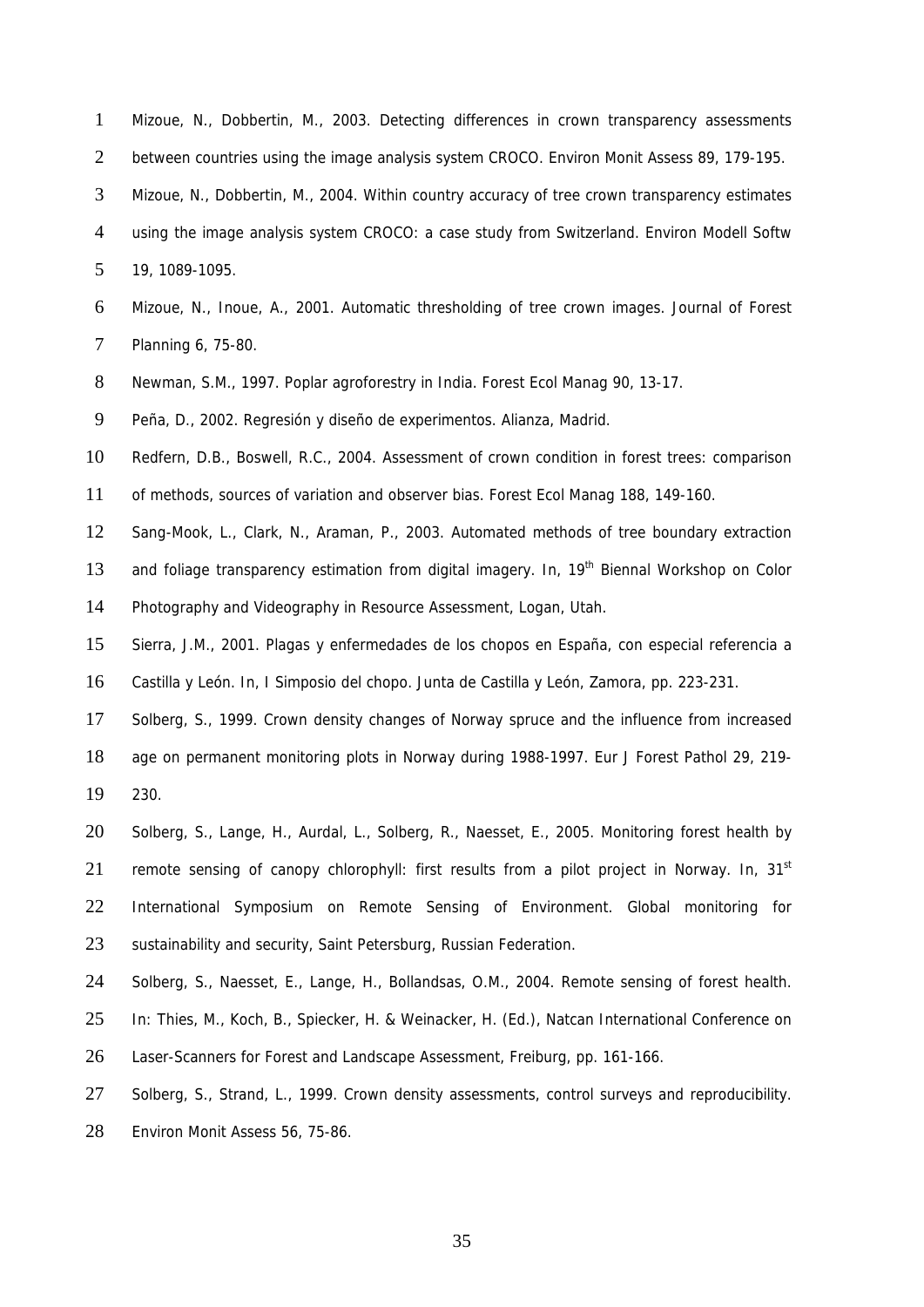- 1 SPCAN-DGCN, 2002. Red de seguimiento de daños en los montes (Red CE de nivel I). Manual
- 2 de campo. In. Ministerio de Medio Ambiente, p. 55.
- 3 4 StafSoft, I., 2001. STATISTICA (data analysis software system), version 6.0. [www.statsoft.com](http://www.statsoft.com/). In.
- 5 6 7 Stone, C., Wardlaw, R.F., Carnegie, A., Wyllie, R., De Little, D., 2003. Harmonization of methods for the assessment and reporting of forest health in Australia - a starting point. Australian Forestry 66, 233-246.
- 8 9 Wulff, S., 2002. The accuracy of forest damage assessments - Experiences from Sweden. Environ Monit Assess 74, 295-309.
- 10 Zarnoch, S.J., Bechtold, W.A., Stolte, K.W., 2004. Using crown condition variables as indicators
- 11 of forest health. Can J Forest Res 34, 1057-1070.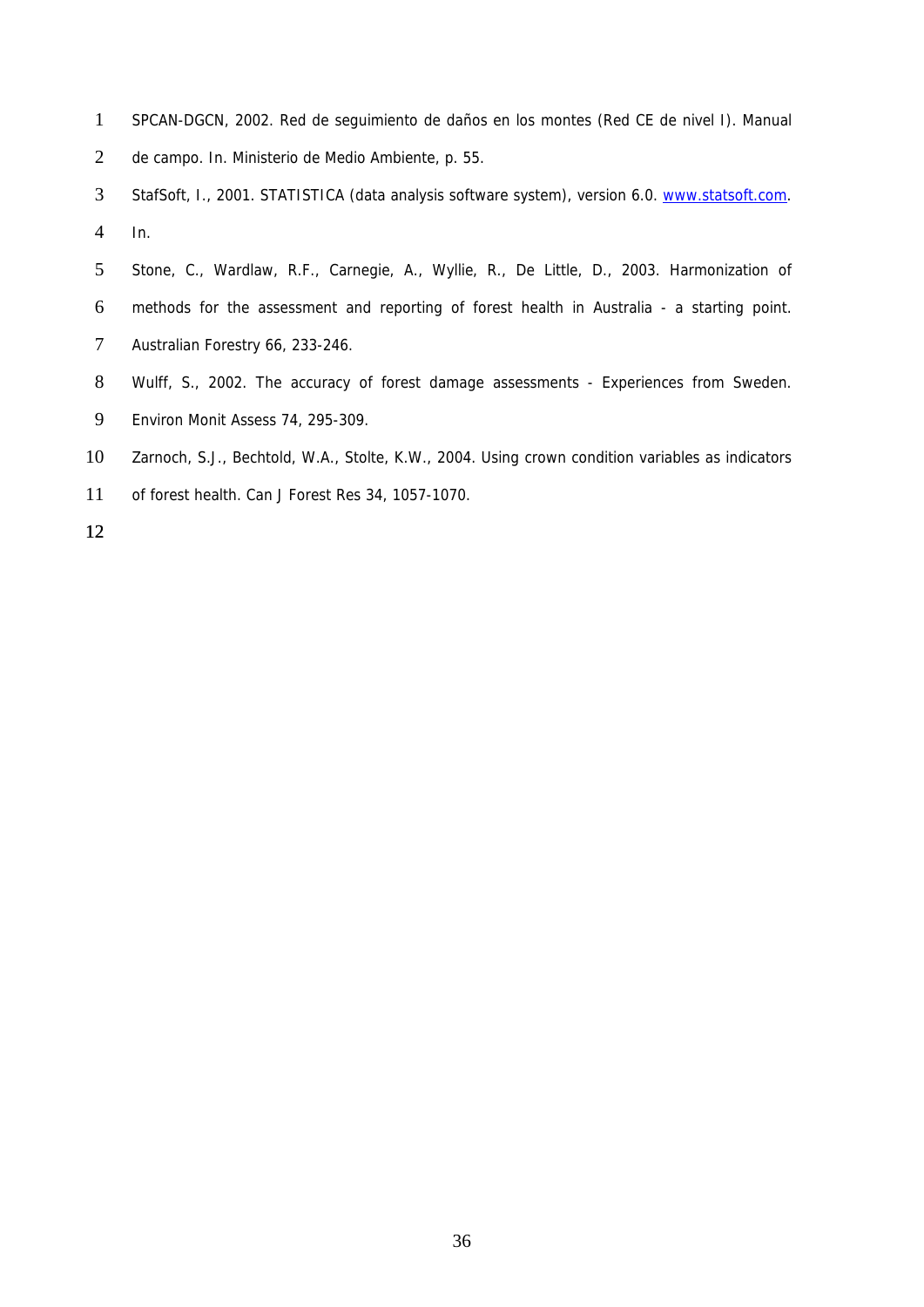|              |              | <b>VCT</b> |       |              | <b>VCD</b> |       |
|--------------|--------------|------------|-------|--------------|------------|-------|
| Source       | d.f.         | F          | p     | d.f.         | F          | p     |
| A            | $\mathbf{1}$ | 2829,05    | 0,000 | $\mathbf{1}$ | 1411,833   | 0,000 |
| Q            | $\mathbf{1}$ | 3103,33    | 0,000 | $\mathbf{1}$ | 2247,444   | 0,000 |
| M            | $\mathbf{1}$ | 53,69      | 0,000 | $\mathbf{1}$ | 12,700     | 0,000 |
| A x Q        | $\mathbf{1}$ | 1270,46    | 0,000 | $\mathbf{1}$ | 1090,080   | 0,000 |
| $A \times M$ | $\mathbf{1}$ | 0,06       | 0,812 | $\mathbf{1}$ | 3,390      | 0,065 |
| Q x M        | $\mathbf{1}$ | 336,71     | 0,000 | $\mathbf{1}$ | 87,258     | 0,000 |
| A x Q x M    | $\mathbf{1}$ | 6,30       | 0,012 | $\mathbf{1}$ | 7,662      | 0,005 |
| Error        | 2848         |            |       | 2848         |            |       |

Table 1. Analysis of variance of the crown condition variables to test for the effect of stand age, site quality and understorey management, in the complete sample of 2848 poplar trees.

**Note:** A, stand age; Q, site quality; M, understorey management; VCT, visual crown transparency; VCD, visual crown discoloration

**Table 2.** Wilcoxon Paired comparison of mean VCT and VCD calculated from 1 vs. 4 subplots per poplar stand

| VCT mean 4 subplot & VCT mean 1 subplot  |  | 34 269,0000 0.205480 0.837197 |  |
|------------------------------------------|--|-------------------------------|--|
| VCD mean 4 subplots & VCD mean 1 subplot |  | 34 163,0000 0,624650 0,532201 |  |

**Note:** VCT, visual crown transparency; VCD, visual crown discoloration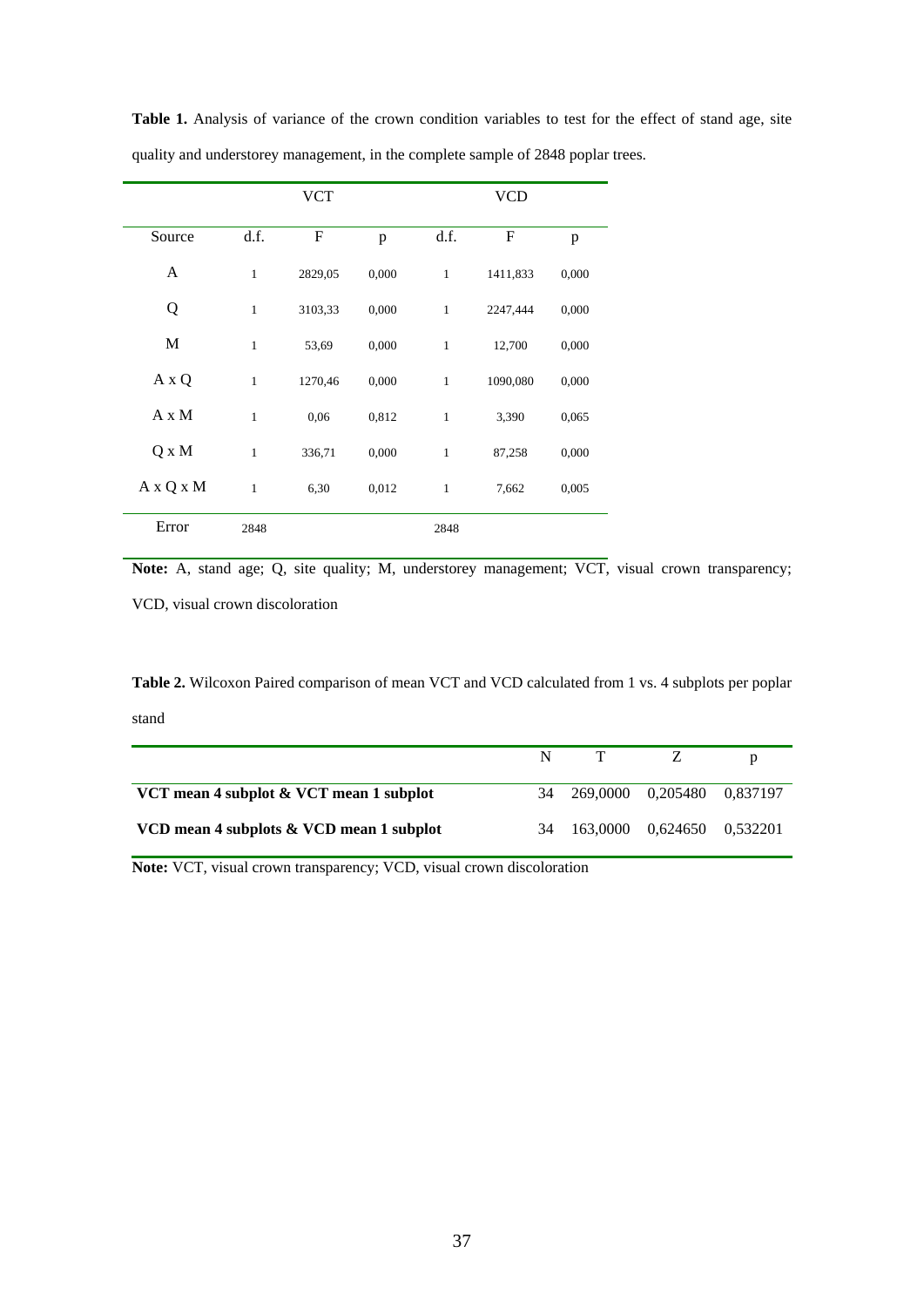| <b>VCT</b>            |              |              |       |              |              |       |              |              | <b>VCD</b> |              |             |       |
|-----------------------|--------------|--------------|-------|--------------|--------------|-------|--------------|--------------|------------|--------------|-------------|-------|
|                       |              | 4 subplots   |       |              | 1 subplot    |       |              | 4 subplots   |            |              | 1 subplot   |       |
| Source                | d.f.         | $\mathbf{F}$ | p     | d.f.         | $\mathbf{F}$ | p     | d.f.         | $\mathbf{F}$ | p          | d.f.         | $\mathbf F$ | p     |
| A                     | $\mathbf{1}$ | 106,586      | 0,000 | $\mathbf{1}$ | 57,338       | 0,000 | $\mathbf{1}$ | 12,736       | 0,001      | $\mathbf{1}$ | 12,257      | 0,001 |
| Q                     | 1            | 121,195      | 0,000 | $\mathbf{1}$ | 83,210       | 0,000 | $\mathbf{1}$ | 22,207       | 0,000      | $\mathbf{1}$ | 23,379      | 0,000 |
| M                     | $\mathbf{1}$ | 2,259        | 0,144 | $\mathbf{1}$ | 3,634        | 0,067 | $\mathbf{1}$ | 0,138        | 0,712      | $\mathbf{1}$ | 0,143       | 0,708 |
| A x Q                 | $\mathbf{1}$ | 50,136       | 0,000 | $\mathbf{1}$ | 31,532       | 0,000 | $\mathbf{1}$ | 12,441       | 0,001      | $\mathbf{1}$ | 9,216       | 0,005 |
| A x M                 | $\mathbf{1}$ | 0,010        | 0,922 | 1            | 0,024        | 0,879 | $\mathbf{1}$ | 0,053        | 0,819      | $\mathbf{1}$ | 0,070       | 0,792 |
| $Q \times M$          | $\mathbf{1}$ | 12,926       | 0,001 | $\mathbf{1}$ | 6,913        | 0,014 | $\mathbf{1}$ | 0,912        | 0,348      | $\mathbf{1}$ | 1,192       | 0,284 |
| $A \times O \times M$ | 1            | 0,370        | 0,548 | $\mathbf{1}$ | 0,143        | 0,708 | $\mathbf{1}$ | 0,136        | 0,714      | $\mathbf{1}$ | 0,196       | 0,660 |
| Error                 | 26           |              |       | 26           |              |       | 26           |              |            | 26           |             |       |

**Table 3.** Analysis of variance of VCT and VCD mean values calculated with tree data from 4 subplots or 1 subplot to to test for the effect of stand age, site quality and understorey management.

**Note:** A, stand age; Q, site quality; M, understorey management; VCT, visual crown transparency; VCD,

visual crown discoloration

**Table 4.** Result of the analysis of covariance on the DSO values from 204 trees.

|            | d.f. | F      | P      |
|------------|------|--------|--------|
| <b>VCT</b> | 1    | 88,160 | 0,0000 |
| A          | 1    | 7,909  | 0,0054 |
| A x VCT    | 1    | 6,068  | 0,0146 |
| Q          | 1    | 0,008  | 0,9269 |
| Q x VCT    | 1    | 0,089  | 0,7646 |
| Error      | 197  |        |        |

**Note:** Factors: A, stand age; Q, site quality. Covariate: VCT, visual crown transparency

**Table 5.** Result of the analysis of covariance on the DSO values from 204 trees.

|            | d.f. | F      | P      |
|------------|------|--------|--------|
| <b>VCT</b> | 1    | 88,160 | 0,0000 |
| A          | 1    | 7,909  | 0,0054 |
| Q          | 1    | 0,008  | 0,9269 |
| Error      | 197  |        |        |

Note: Factors: A, stand age; Q, site quality. Covariate: VCT, visual crown transparency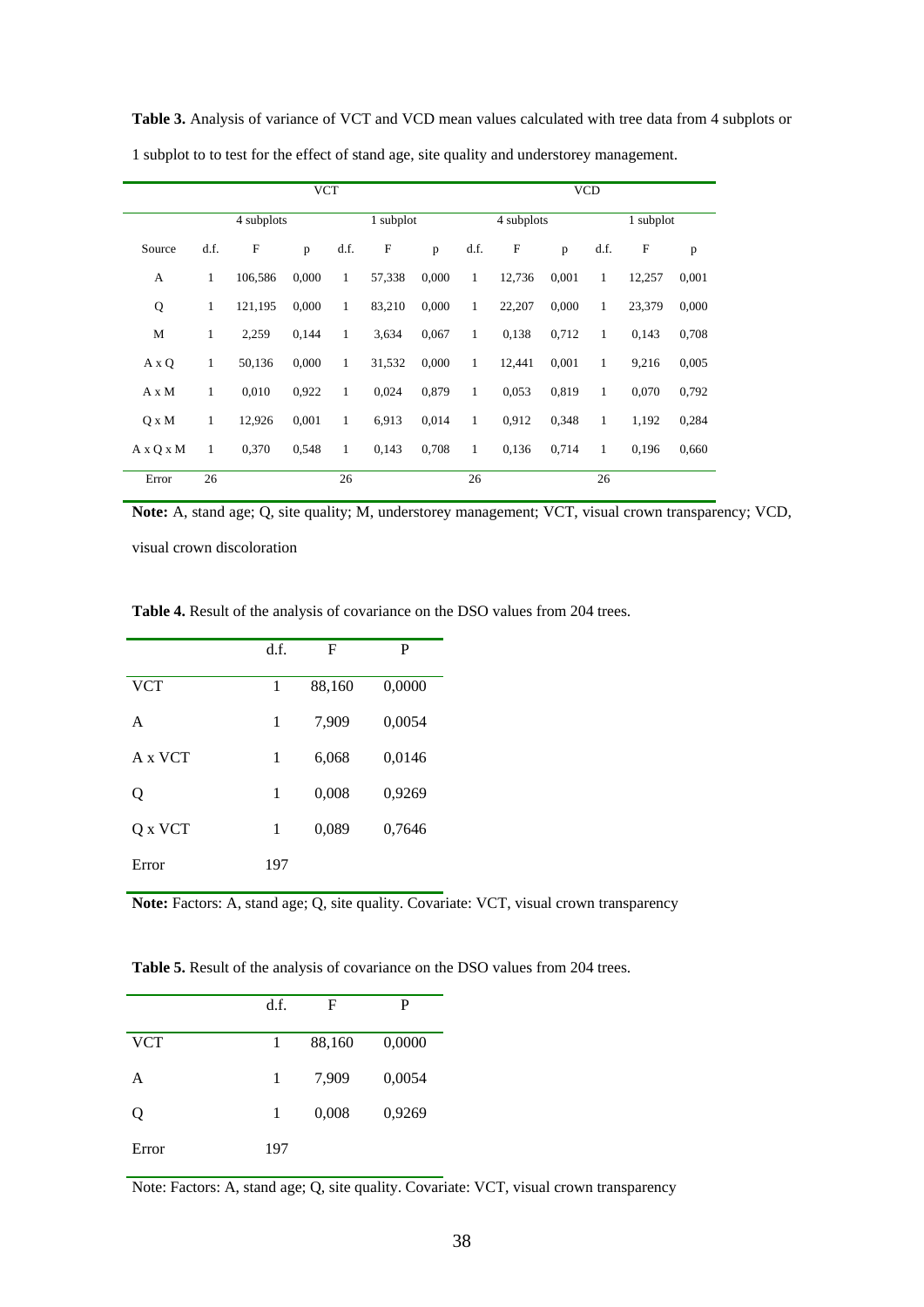Figure 1. Mean Visual Crown Transparency (VCT) values for each understorey management type in (a) rich and (b) poor sites.

**Figure 2.** Mean Visual Crown Discoloration (VCD) values for each understorey management type in (a) rich and (b) poor sites

Figure 3. Relationship between VCT values and DSO values obtained with CROCO from 7 trees of contrasted crown transparency.

**Figure 4.** Relationship between VCT values and DSO values obtained with CROCO in 204 adult or young trees.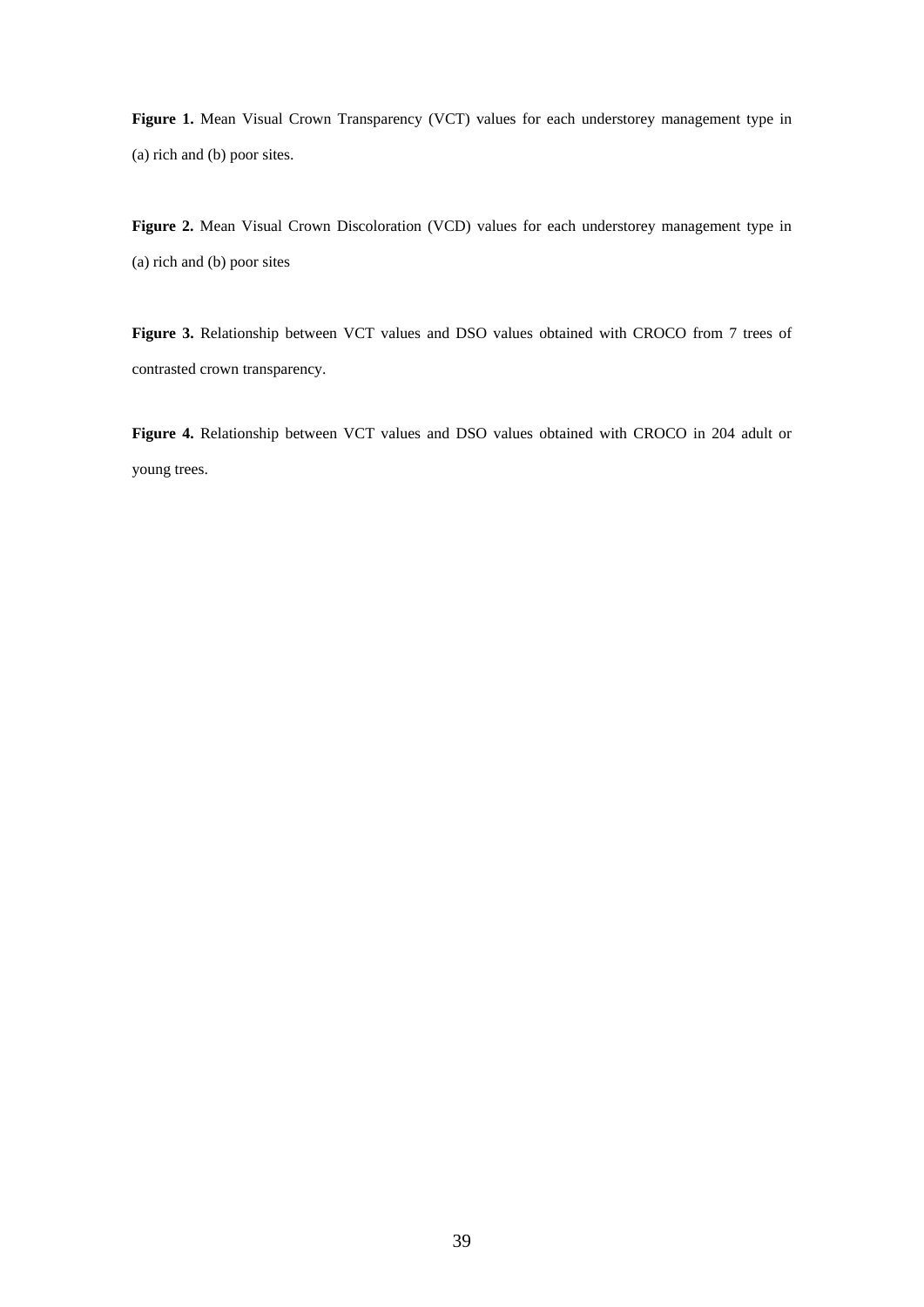J Martín-García\*, J Hervé and JJ Diez

# **Title:**

Monitoring crown condition in poplar plantations

Figure 1. Mean Visual Crown Transparency (VCT) values for each understorey management type in (a) rich and (b) poor sites.



# **Captions:**

Within each age class, bars with different letters indicate significantly different means

(Tukey's post-hoc test).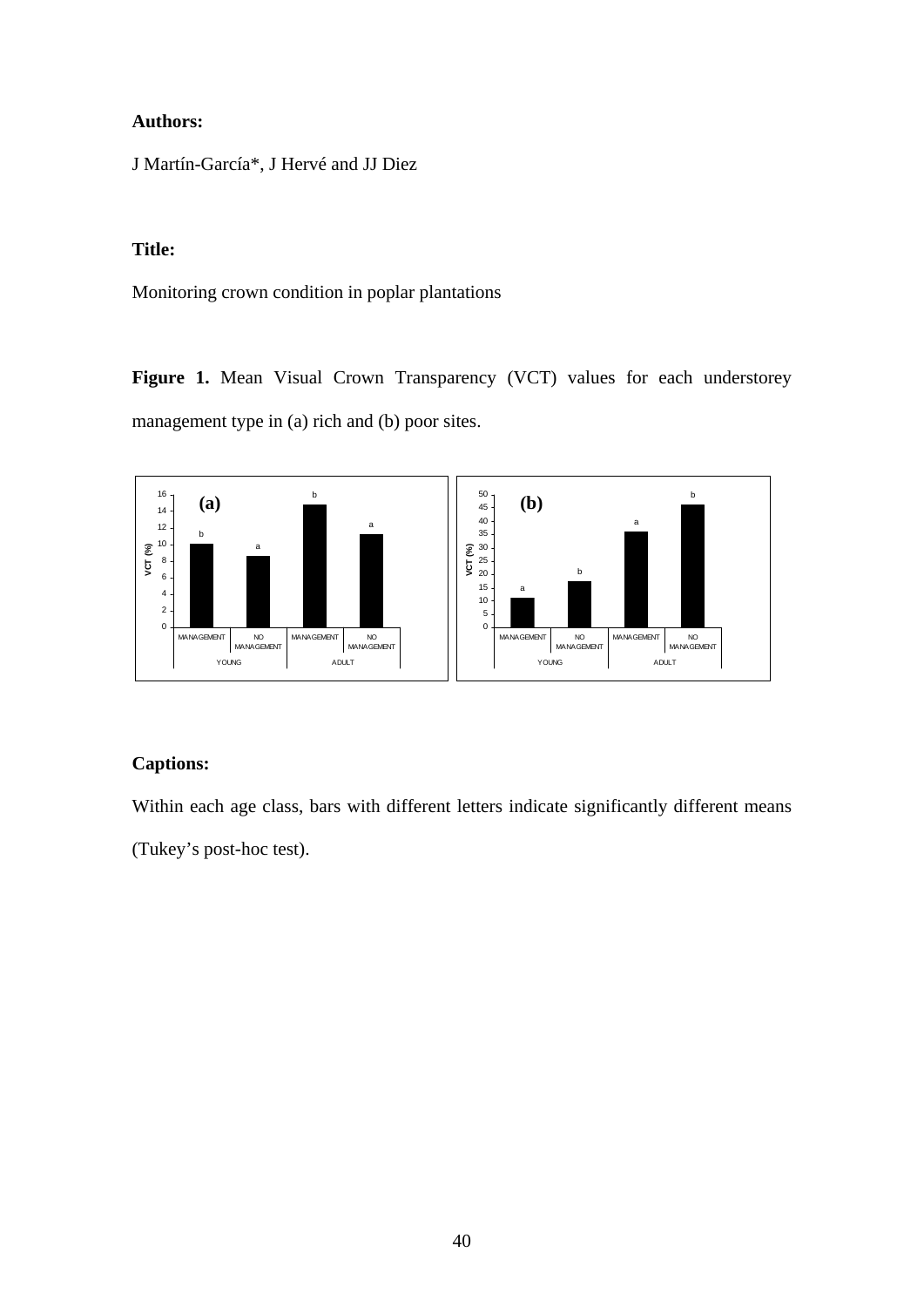J Martín-García\*, J Hervé and JJ Diez

# **Title:**

Monitoring crown condition in poplar plantations

Figure 2. Mean Visual Crown Discoloration (VCD) values for each understorey management type in (a) rich and (b) poor sites.



# **Captions:**

Within each age class, bars with different letters indicate significantly different means

(Tukey's post-hoc test).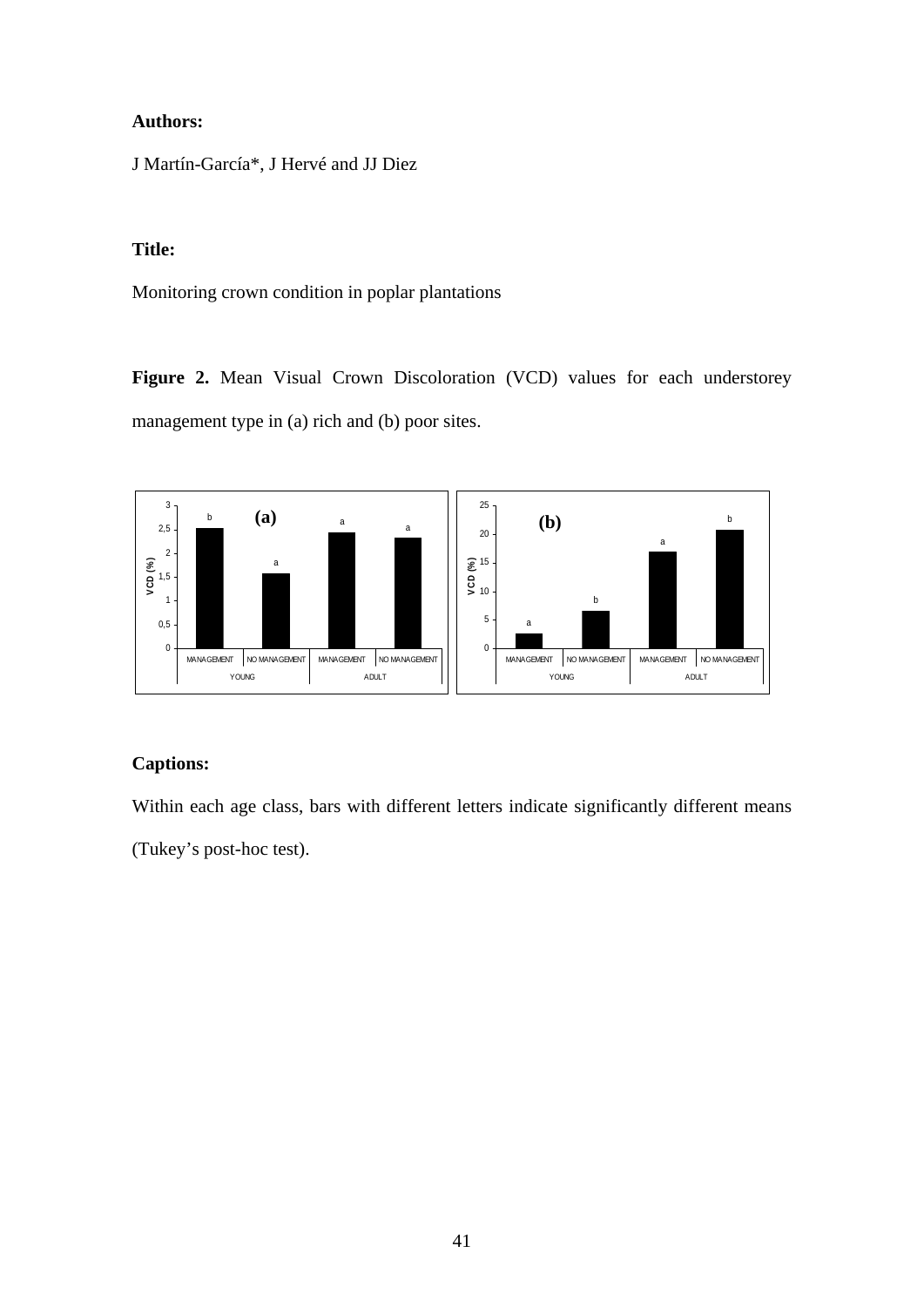J Martín-García\*, J Hervé and JJ Diez

# **Title:**

Monitoring crown condition in poplar plantations

**Figure 3.** Relationship between VCT values and DSO values obtained with CROCO from 7 trees of contrasted crown transparency.



# **Captions:**

VCT: Visual Crown Transparency, DSO: measure of crown transparency based on two fractal dimensions. CROCO: Semi-automatic image analysis system for crown condition assessment in forest health monitoring.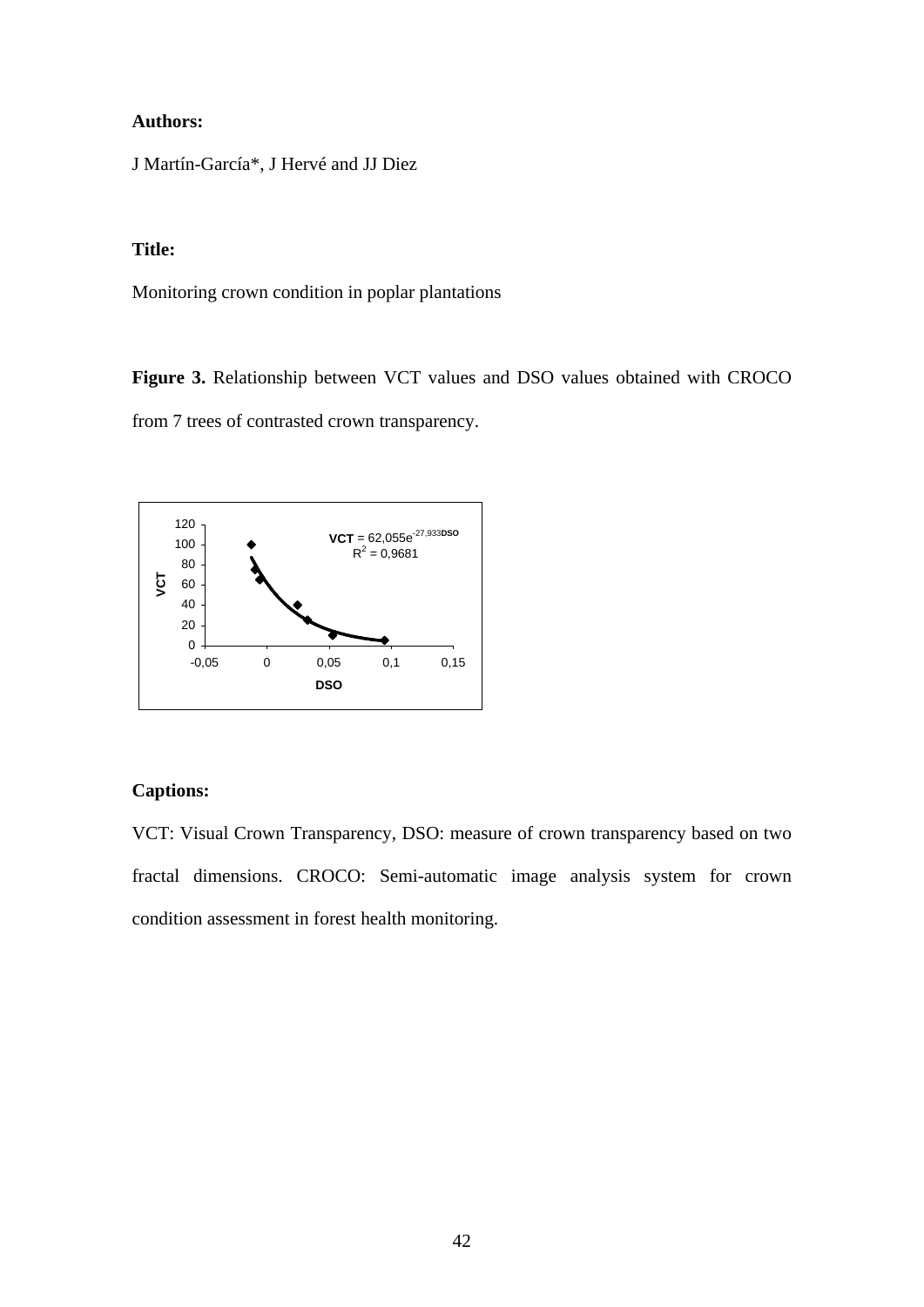J Martín-García\*, J Hervé and JJ Diez

# **Title:**

Monitoring crown condition in poplar plantations

**Figure 4.** Relationship between VCT values and DSO values obtained with CROCO in 204 adult or young trees.



# **Captions:**

Open squares refer to adult trees with their regression fit (discontinuous line), filled triangles to young trees with regression fit (continuous line).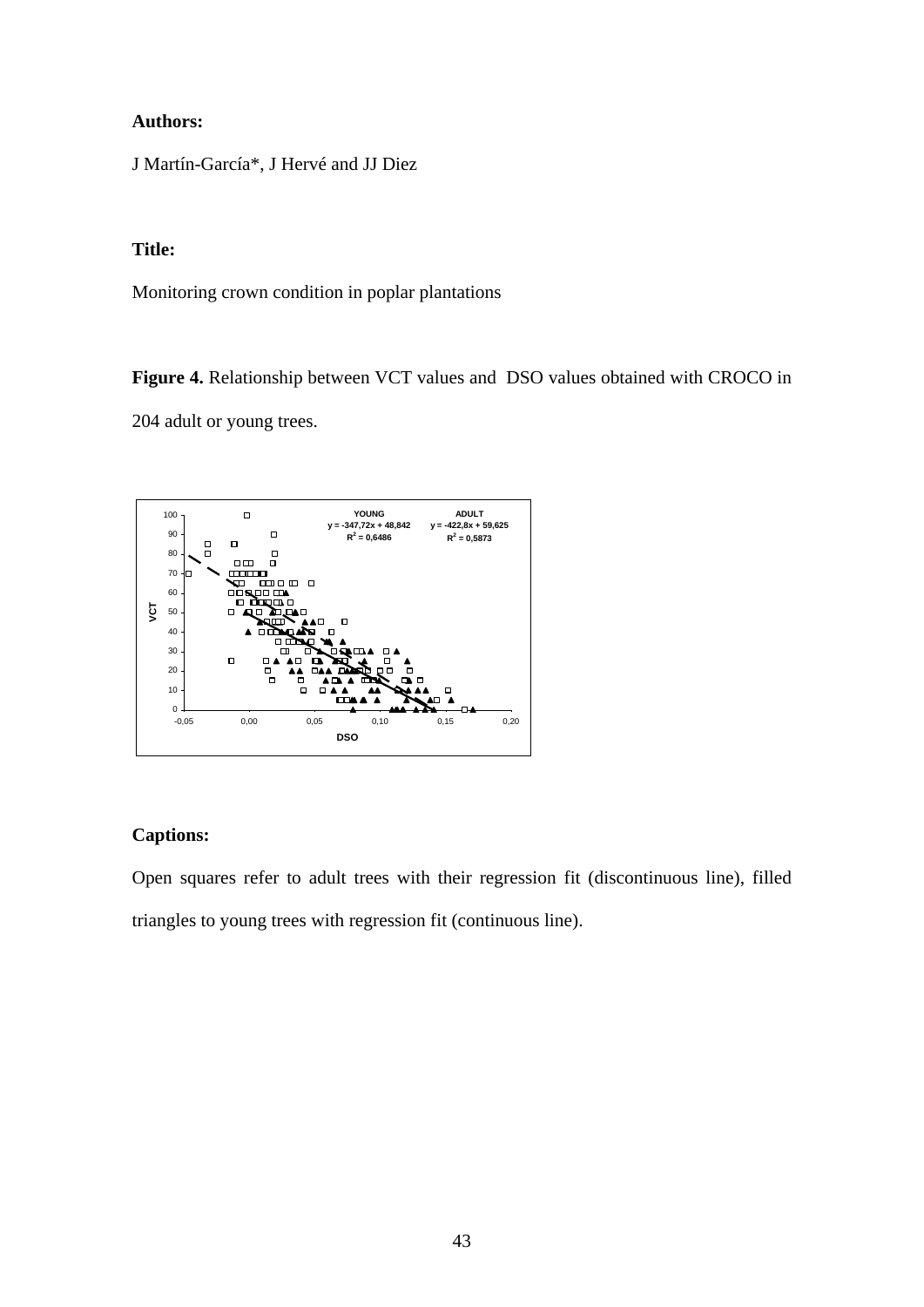*Criterio 4: Mantenimiento e incremento de la diversidad biológica*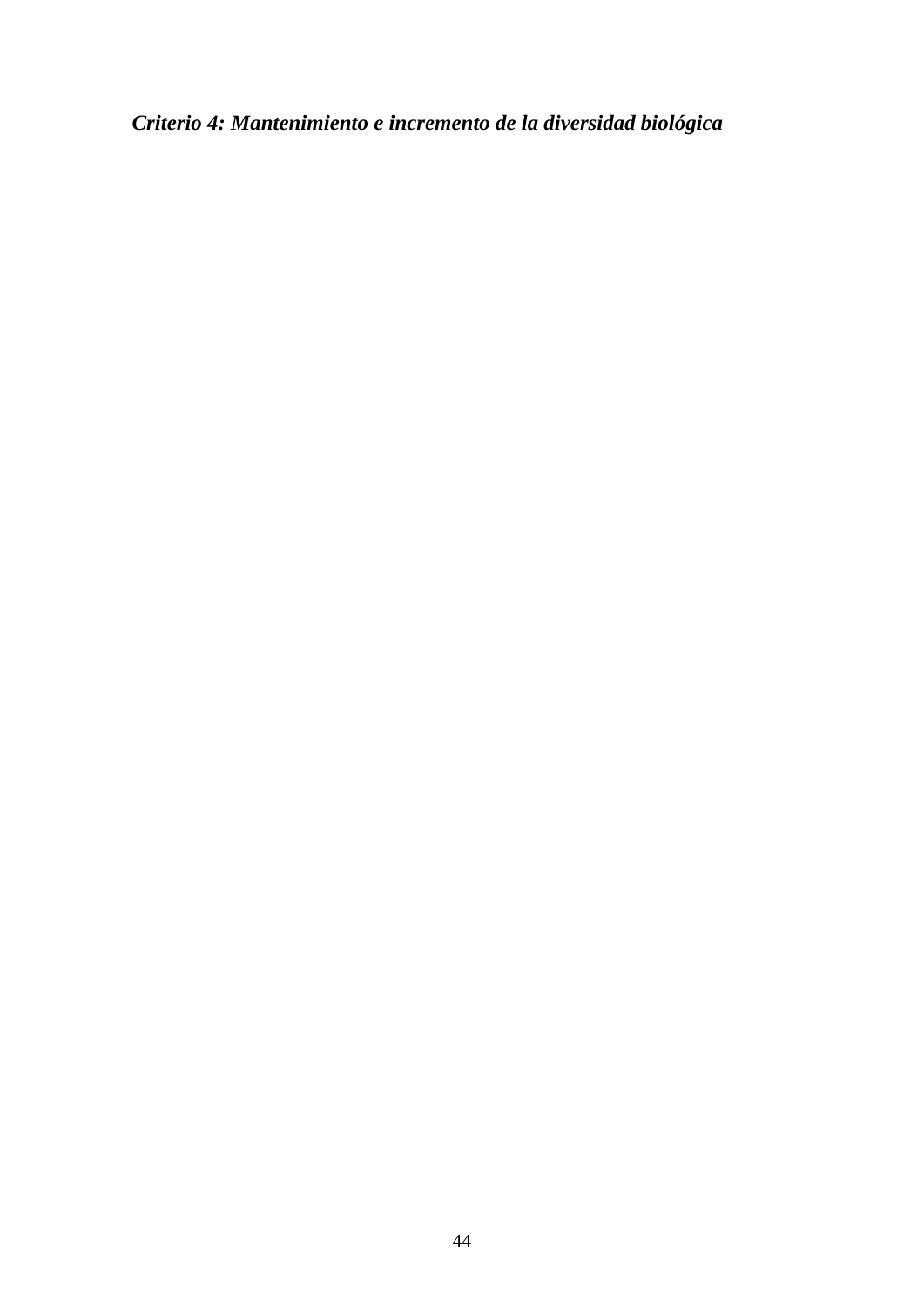# **UTILIZACIÓN DE MÉTRICAS DE PAISAJE COMO SUSTITUTAS DE LOS ESTUDIOS DE AVIFAUNA EN INDICADORES DE BIODIVERSIDAD**

### **1. INTRODUCCIÓN**

En las últimas décadas, el concepto de gestión forestal sostenible (GFS) ha cobrado especial importancia entre la sociedad, los políticos y los científicos (Brang et al., 2002). Si bien, la definición y procedimiento para su evaluación fue ampliamente discutido en su origen (Brand, 1997), en la actualidad parece existir un amplio consenso en que la GFS debe ser evaluada mediante criterios e indicadores. De este modo, en la cuarta conferencia interministerial de Viena en 2003 se establecieron seis criterios (C1: mantenimiento e incremento de los recursos forestales y su contribución a los ciclos globales del carbono, C2: mantenimiento de la sanidad y vitalidad de los ecosistemas forestales, C3: mantenimiento e incremento de las funciones productivas de los bosques, C4: mantenimiento, conservación e incremento de la diversidad biológica, C5: mantenimiento e incremento de las funciones protectoras de los bosques y C6: mantenimiento de las funciones socio-económicas) y sus respectivos indicadores. Sin embargo, en ocasiones estos indicadores previamente propuestos no son suficientes para una correcta evaluación del criterio. Por ello el desarrollo de nuevos indicadores es una necesidad que los científicos deben solventar.

Numerosos científicos han trabajado en la búsqueda de nuevos indicadores para el criterio de biodiversidad, encontrando numerosos taxa (aves, carábidos, mariposas, plantas vasculares, etc) que pueden ser utilizados como indicadores (Hilty y Merenlender, 2000). Concretamente, las aves han sido ampliamente utilizadas como bioindicadores debido a que su ecología es bien conocida, sus comunidades se encuentran ligadas a los ecosistemas vegetales, y cubren varios niveles de la pirámide ecológica (Padoa-Schioppa et al., 2006). No obstante, los estudios de avifauna no cumplen algunos de los requisitos indispensables de un buen indicador, como son la obtención de los datos de un modo sencillo y rápido, a un coste efectivo y una interpretación simple e inequívoca (Old et al., 1999).

Los gestores forestales demandan de los científicos herramientas fiables y factibles para la evaluación de la biodiversidad, de modo que puedan obtener sencillas normas de manejo que puedan ser integradas en los instrumentos de ordenación. A este respecto, se conoce que las comunidades de aves (abundancia, riqueza y composición de especies) se encuentran muy ligadas a los cambios del paisaje (Griffis-Kyle y Beier, 2003).

Las nuevas técnicas de GIS han posibilitado el desarrollo de diferentes paquetes informáticos para la evaluación de métricas de paisaje, que permiten su caracterización a través del estudio de la fragmentación, la heterogeneidad y la conectividad. Entre ellos, FRAGSTATS (McGarigal et al., 2002) ha sido ampliamente utilizado por su facilidad de manejo y por calcular una amplia variedad de métricas que permiten categorizar los patrones espaciales de paisaje (Oja et al., 2005).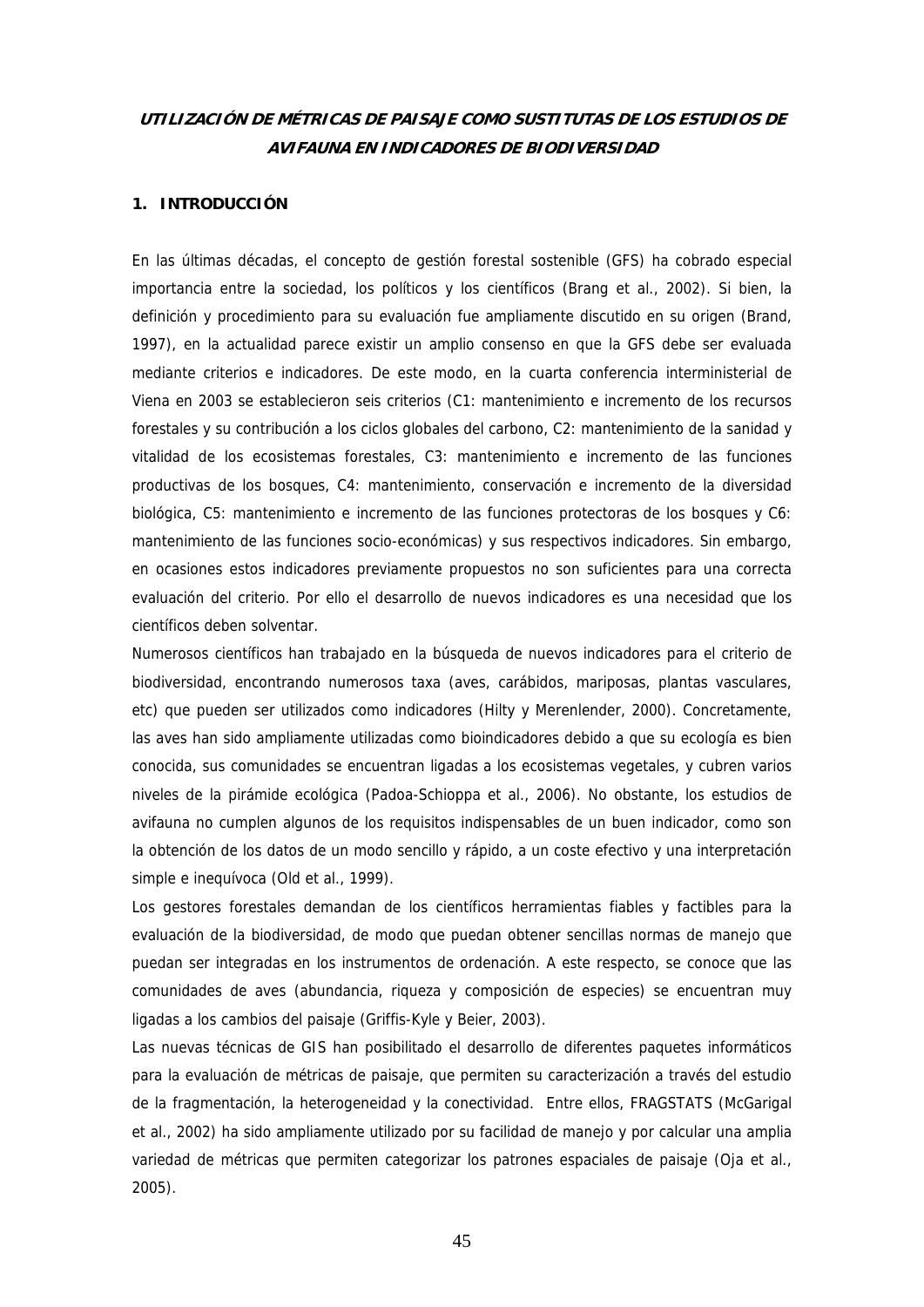El principal objetivo de este estudio fue testar la utilidad de las métricas de paisaje como sustitutas de los estudios de avifauna como indicadores de biodiversidad, para lo cual se plantearon una serie de preguntas:

¿Las métricas de paisaje podrían explicar la riqueza real de especies de aves? ¿Cuál sería la escala idónea para el estudio del paisaje si la finalidad fuese determinar la riqueza de especies? ¿La riqueza de especies podría ser utilizada por el gestor forestal como un buen indicador para la conservación de la biodiversidad?

# **2. MATERIAL Y MÉTODOS**

# **2.1. Área de estudio**

El presente estudio ha sido llevado a cabo en las comarcas de Páramos y Valles, situadas en el tercio central de la provincia de Palencia (Castilla y León, España) (Figura 1), las cuales abarcan una extensión total de 186.642 ha, y representan una zona de transición entre tierra de campos y la Cordillera de Campos. El rango de altitud varía entre 800 y 1172 metros, siendo su clima Mediterráneo con cierta influencia Atlántica.

En la actualidad, la zona piloto posee una vocación eminentemente agrícola, con casi el 60 % de la superficie dedicada al cultivo. Por su parte la cobertura forestal es de 55.399,44 ha, la cual se encuentra caracterizada principalmente por repoblaciones de pinar de la década de los 60-70 (Pinus sylvestris, P. nigra y P. pinaster), por grandes rodales de rebollo (Quercus  $pyrenaica$  y por plantaciones monoclonales del chopo *Populus x euramericana* (*P.nigra* x P.deltoides) que ha pesar de presentar una reducida extensión (3.536 ha), en la comarca constituyen un elevado porcentaje en la comunidad de Castilla y León, cifrada entorno a 45.000 ha, lo cual supone casi la mitad de la superficie dedicada a este cultivo en España (Fernández y Hernanz, 2004). Además, las plantaciones de chopo se encuentran en expansión debido a su gran rentabilidad, a la creciente demanda de madera de calidad de chopo para la industria del desenrollo.

Teniendo en cuenta estos condicionantes y que las plantaciones de chopo se encuentran ubicadas de modo disperso en los terrenos agrícolas más intensificados (como son los terrenos dedicados al regadío) se decidió llevar a cabo el estudio sobre este tipo de formación y concretamente sobre plantaciones del clon  $I-214$  de  $Px$  euramericana, por representar este el 70 % de la superficie total de choperas en la región.

El diseño experimental consistió en un muestreo factorial con cuatro repeticiones y tres factores: edad de la parcela (jóvenes de 3-7 años o adultas de 8-14 años), calidad de estación (pobre; calidad I y II o rica; calidad III y IV), según las curvas de calidad desarrolladas para P x euramericana en la cuenca del Duero (Bravo et al., 1995), y manejo del sotobosque (parcelas gradeadas o no gradeadas), para tener representados el conjunto de las choperas.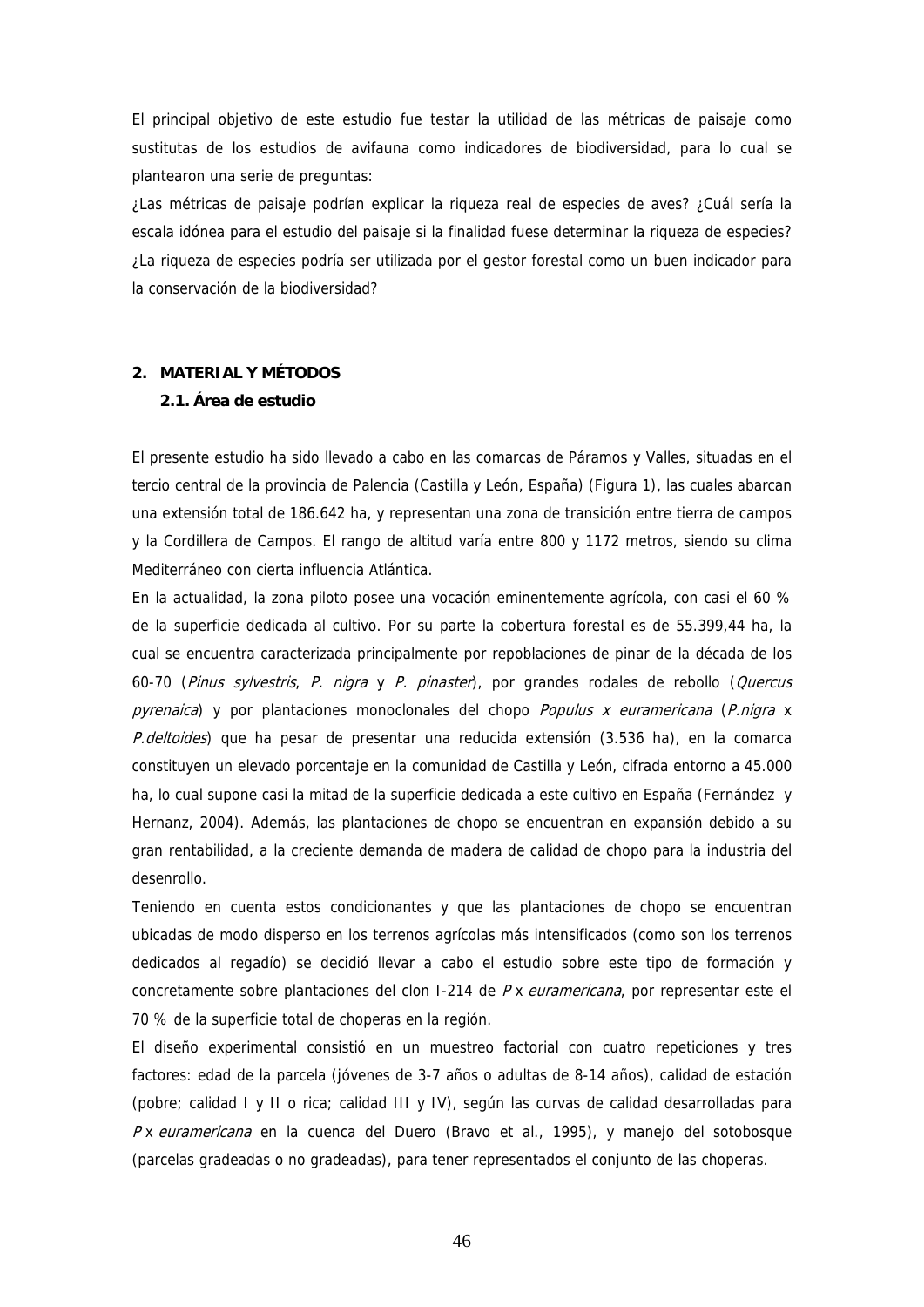Además, con la finalidad de comparar con otros tipos de hábitat, fueron seleccionadas otras tres formaciones: 4 parcelas de masas de pinar (Pinus nigra), 4 parcelas de rebollares (Quercus pyrenaica) y 3 parcelas de bosque de ribera autóctono (Alnus sp, Betula sp., etc)



**Figure 1:** Localización del área de estudio y de las parcelas de muestreo.

### **2.2. Métodos de muestreo**

Los muestreos de avifauna fueron llevados a cabo en verano 2005 y primavera 2006, mediante el método de conteo desde un punto fijo (Blondel et al., 1981). El observador se localizó en el centro de las parcelas y registró todas las aves escuchadas o vistas durante 20 minutos dentro de un periodo de tres horas después del amanecer y en días sin lluvia (Hobson y Bayne, 2000). Se registraron todas las especies identificadas sin límite de distancia, siempre y cuando se encontrasen en el interior del tipo de masa de la parcela. Cada macho cantando o pareja fueron puntuados con 1 y cada individuo avistado no cantando fue registrado con 0,5. Con estas puntuaciones se obtuvo un índice semicuantitativo con un rango de 0-5 (Barbaro et al., 2005). En los análisis estadísticos se excluyeron las especies que aparecieron en menos de tres parcelas y las que se registraron sobrevolando las parcelas.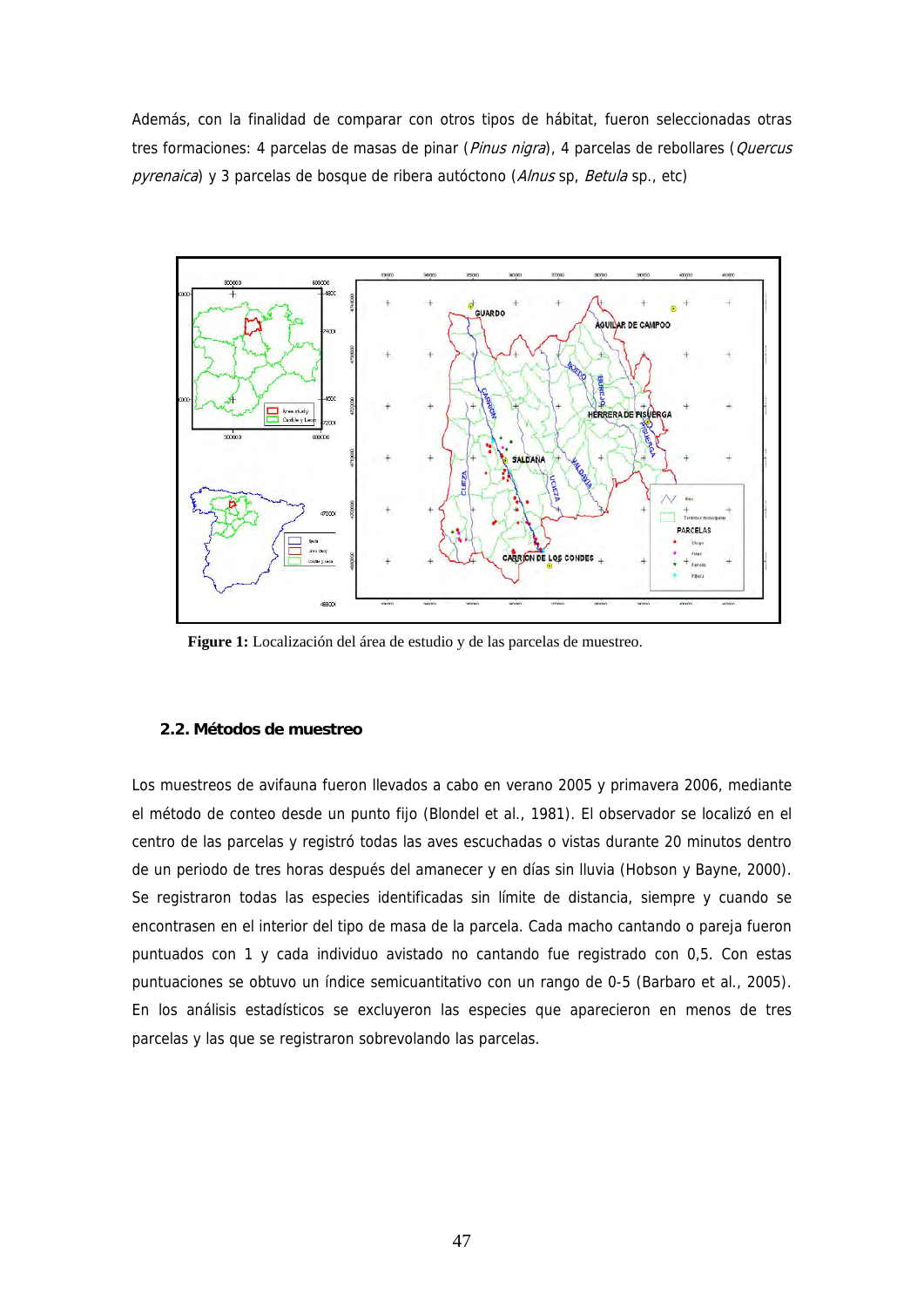### **2.3. Métricas de paisaje**

Un mapa de usos del suelo fue desarrollado a partir del teselado de la zona de estudio mediante fotointerpretación de las ortofotos elaboradas en el año 2004, a una escala de 1:2000 y validación en campo. Se caracterizaron diferentes tipos de formaciones (choperas, masas de pinar, rebollares, bosques de ribera, setos lineales, improductivos, infraestructuras lineales, cultivos agrícolas, explotaciones agro-ganaderas (naves, vaquerías, etc) y núcleos urbanos). El cálculo de las métricas de paisaje fue llevado a cabo utilizando FRAGSTATS 3.3 directamente desde ArcGis 9.1, aplicando el *script* Fragstatsbatch. Las métricas seleccionadas fueron área total de cada clase (CA), densidad de bordes (ED), número de teselas (NP), índice de la tesela más grande (LPI), distancia euclídea al vecino más cercano del mismo tipo de masa (ENN), índice de forma (SHAPE) e índice de Shannon (SHDI). Estas métricas fueron evaluadas a diferentes escalas de paisaje, 100, 200, 300, 500 y 1000 metros de radio alrededor de las parcelas seleccionadas.

### **2.4. Análisis estadísticos**

Con la finalidad de determinar la escala o tamaño muestral óptimo de muestreo se llevaron a cabo en cada una de las escalas estudiadas (buffer 100, 200, 300, 500 y 1000 metros) regresiones múltiples mediante "stepwise" con un procedimiento de selección "forward" (F de entrada = 4.0 y F de salida =2.0; Díaz et al., 1998) desde el módulo GRM del paquete Statistica 6.0 (StatSoft, Inc., 2001), con el objetivo de buscar una combinación de métricas de paisaje, que lograsen explicar el mayor porcentaje de variabilidad de la riqueza de especies.

Una vez establecida la escala de paisaje óptima para el análisis, se desarrollaron dos modelos utilizando el mismo procedimiento de regresiones múltiples mediante "stepwise". El primero de ellos con la totalidad de parcelas (representados los cuatro tipos de hábitats) y un segundo modelo desarrollado únicamente a partir de las parcelas localizadas en las plantaciones de chopo.

Un análisis canónico de correspondencias (CCA) fue utilizado para estudiar el efecto de las métricas de paisaje sobre las asociaciones de especies. La significación estadística de las variables ambientales, en este caso las métricas del paisaje, fue testada mediante un test de Monte-Carlo con 499 permutaciones. Para ello, se utilizó el software CANOCO 4.5 (ter Braak y Smilauer, 2002) aplicando la opción de infravaloración de las especies raras ("Downweighting of rare species")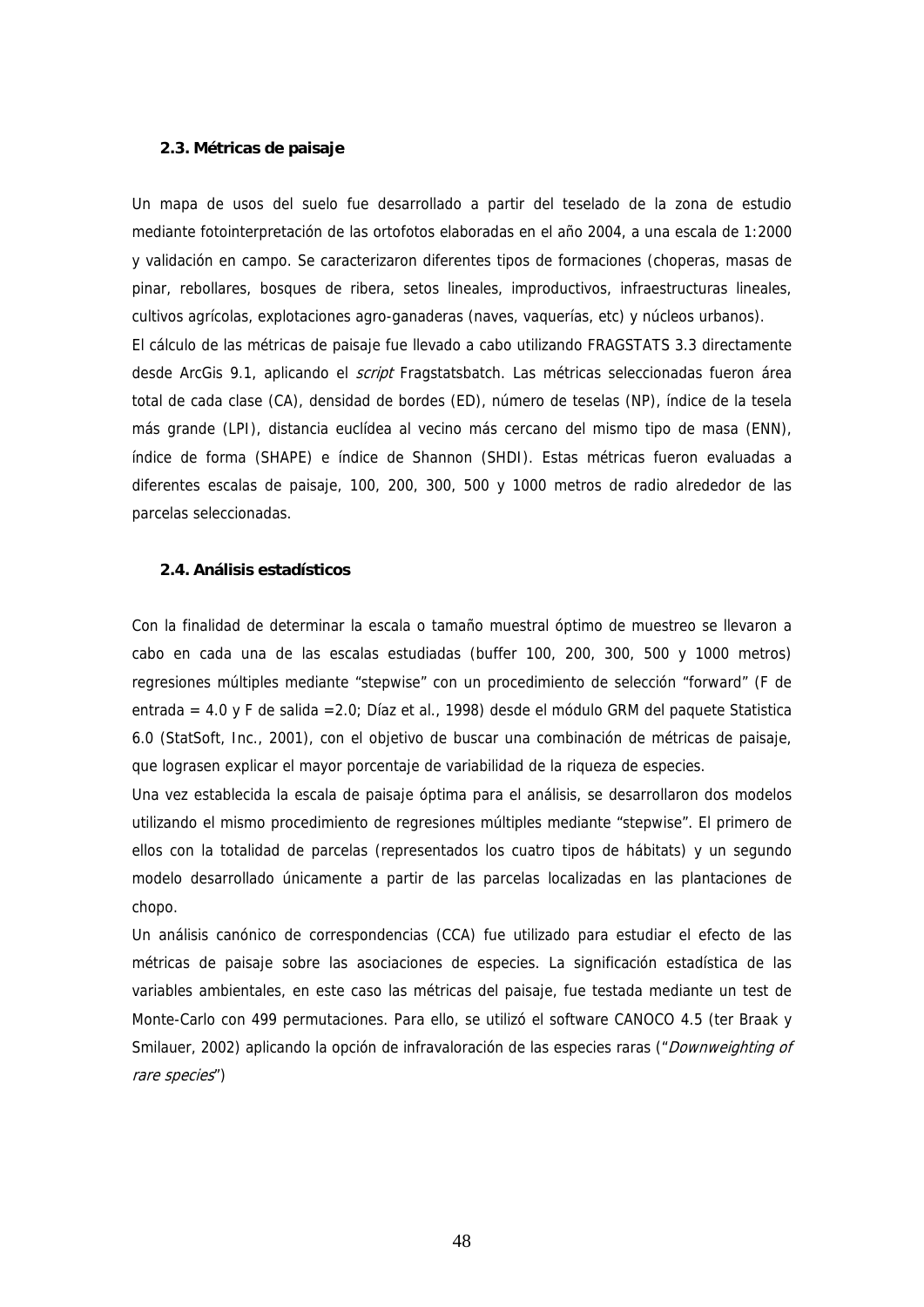# **3. RESULTADOS Y DISCUSIÓN**

Un total de 72 especies de aves fueron registradas durante los dos censos en el conjunto de parcelas, de las cuales solamente 53 fueron utilizadas en los análisis estadísticos (Tabla 1). Las especies más abundantes fueron pinzón vulgar (Fringilla coelebs), mosquitero común (Phylloscopus collybita), mirlo común (Turdus merula), paloma torcaz (Columba palumbus), corneja negra (Corvus corone), mosquitero papialbo (Phylloscopus bonelli), bisbita arboreo (Anthus trivialis) y cuco común (Cuculus canorus). La mayoría de las especies fueron generalistas, siendo muy frecuentes en hábitats de lo más diverso, desde las extensas masas de pino marítimo de las landas de aquitania, Francia (Barbaro et al., 2005) hasta paisajes agrícolas del Reino Unido (Paquet et al., 2006).

| Nombre científico         | Nombre común          | Nombre científico        | Nombre común         |
|---------------------------|-----------------------|--------------------------|----------------------|
| <b>Accipiter Gentilis</b> | Azor                  | Luscinia magarhynchos*   | Ruiseñor común       |
| Acrocephalus scirpaceus   | Carricero común       | Miliaria calandra*       | Triguero             |
| Aegithalos caudatus*      | Mito                  | Milvus migrans*          | Milano negro         |
| Alauda arvensis*          | Alondra común         | Motacilla alba           | Lavandera blanca     |
| Anthus campestris*        | Bisbita campestre     | Motacilla flava          | Lavandera boyera     |
| Anthus trivialis*         | Bisbita arbóreo       | Muscicapa striata*       | Papamoscas gris      |
| Apus apus                 | Vencejo común         | Oriolus oriolus*         | Oropéndola           |
| Buteo buteo*              | Ratonero común        | Parus ater*              | Carbonero garrapinos |
| Carduelis cannabina*      | Pardillo común        | Parus caeruleus*         | Herrerillo común     |
| Carduelis carduelis*      | Jilguero              | Parus cristatus*         | Herrerillo capuchino |
| Carduelis chloris*        | Verderón común        | Parus major*             | Carbonero común      |
| Certhia brachydactyla*    | Agateador común       | Passer domesticus*       | Gorrión doméstico    |
| Cettia cetti*             | Ruiseñor bastardo     | Passer montanus*         | Gorrión molinero     |
| Coccothraustes            | Picogordo             | Phylloscopus bonelli*    | Mosquitero papialbo  |
| coccothraustes*           |                       |                          |                      |
| Columba palumbus*         | Paloma torcaz         | Phylloscopus collybita*  | Mosquitero común     |
| Corvus corax              | Cuervo                | Phylloscopus trochilus   | Mosquitero musical   |
| Corvus corone*            | Corneja negra         | Pica pica*               | Urraca               |
| Coturnix coturnix*        | Codorniz              | Picus viridis*           | Pito real            |
| Cuculus canorus*          | Cuco                  | Prunella modularis       | Acentor común        |
| Galerida cristata         | Cogujada común        | Regulus ignicapillus*    | Reyezuelo listado    |
| Dendrocopus major*        | Pico picapinos        | Remiz pendulinus         | Pájaro moscón        |
| Emberiza cia*             | Escribano montesino   | Saxicola torquata*       | Tarabilla común      |
| Emberiza cirlus*          | Escribano soteño      | Serinus serinus*         | Verdecillo           |
| Emberiza citrinella*      | Escribano cerillo     | Streptopelia turtur*     | Tórtola común        |
| Emberiza hortulana        | Escribano hortelano   | Sylvia atricapila*       | Curruca capirotada   |
| Erithacus rubecula*       | Petirrojo             | Sylvia borin*            | Curruca mosquitera   |
| <i>Falco tinnunculus</i>  | Cernícalo vulgar      | Sylvia cantillans        | Curruca carrasqueña  |
| Ficedula hypoleuca*       | Papamoscas cerrojillo | Sylvia communis*         | Curruca zarcera      |
| Fringilla coelebs*        | Pinzón vulgar         | Sylvia hortensis         | Curruca mirlona      |
| Garrulus glandarius*      | Arrendajo             | Sylvia melanocephala     | Curruca cabecinegra  |
| Hippolais polyglotta*     | Zarzero común         | Sylvia undata*           | Curruca rabilarga    |
| Jynx torquilla            | Torcecuello           | Troglodytes troglodytes* | Chochín              |
| Lanius collurio           | Alcaudón dorsirrojo   | Turdus merula*           | Mirlo común          |
| Lanius senator*           | Alcaudón común        | Turdus philomelos*       | Zorzal común         |
| Loxia curvirostra         | Piquituerco           | Turdus viscivorus*       | Zorzal charlo        |
| Lullula arborea*          | Totovía               | Upupa epops*             | Abubilla             |

**Tabla 2:** Listado de especies censadas en los dos muestreos (primavera-verano)

\* Especies utilizadas en los análisis estadísticos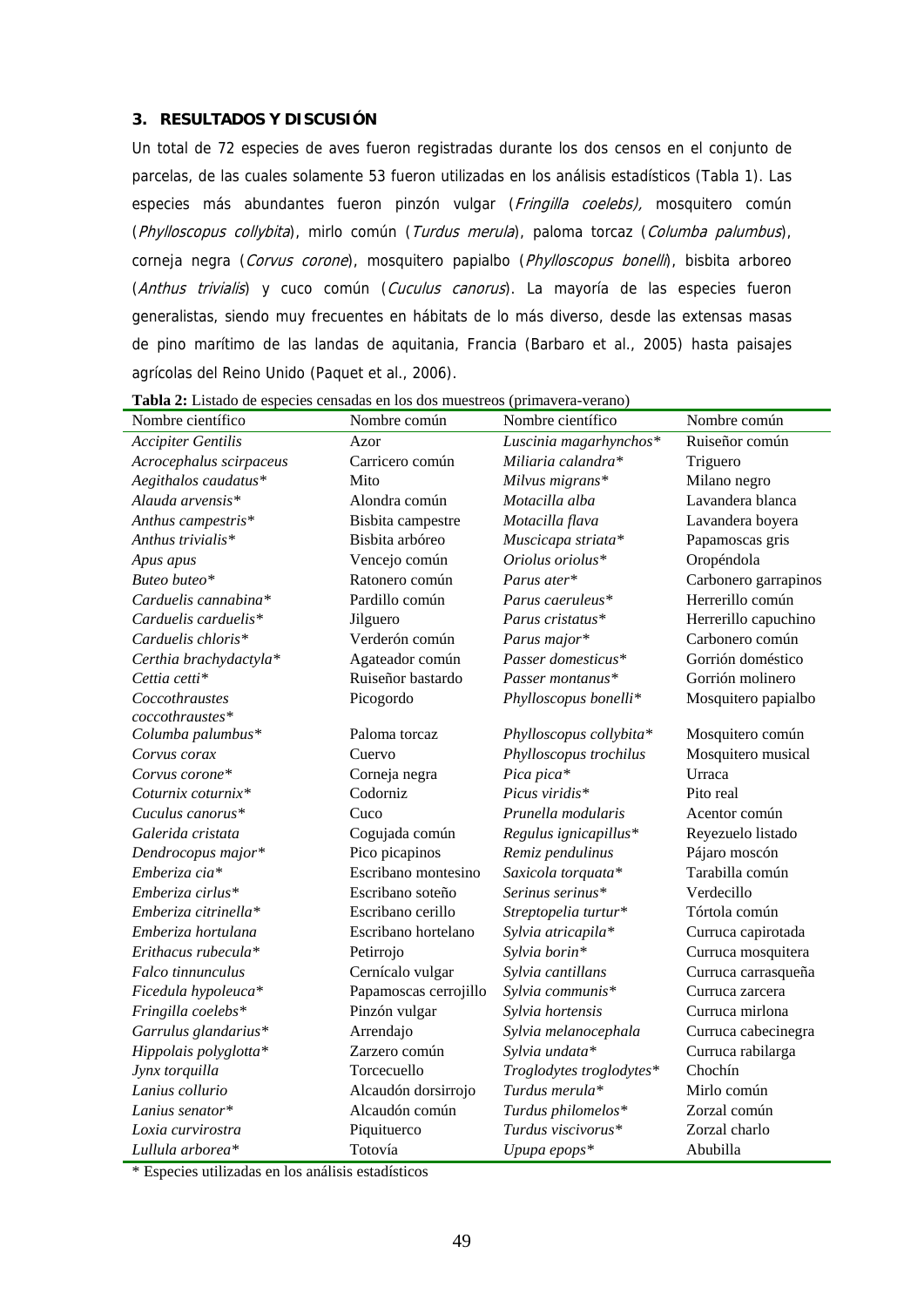La capacidad de dispersión entre taxa fue muy variada (Atauri et al., 2001), por ello fue necesario fijar una escala o tamaño muestral óptimo de análisis (Oja et al., 2005). En el área de estudio, el paisaje presente en un buffer de 200 metros fue el más influyente en la riqueza de especies de aves, ya que las métricas de paisaje de este buffer fueron las que explicaron un mayor porcentaje de variabilidad de la riqueza de especies (Figura 2). Por otro lado, los modelos obtenidos para cada uno de los tamaños de buffer analizados presentaron prácticamente las mismas métricas de paisaje como variables predictoras, lo cual indica que la obtención de un modelo mixto mezclando métricas de distintas escalas de paisaje no permitiría mejorar el modelo, por lo que el análisis del paisaje de un buffer de 200 metros podría considerarse suficiente.



 **Figura 2:** Variabilidad explicada por las métricas de paisaje en los distintos buffers.

El modelo obtenido a partir de métricas de paisaje para el conjunto de parcelas, es decir para los cuatro tipos de hábitats, consiguió explicar casi un 65 % de la variabilidad de la riqueza de especies utilizando cinco variables predictoras (número de explotaciones agroganaderas, superficie ocupada por Quercus sp, superficie de bosques riparios, número de setos y densidad de bordes de los setos) (Tabla 2). El porcentaje de variabilidad explicado es similar al obtenido en otros estudios (Parish et al., 1994; Barbaro et al., 2005). Sin embargo, en estos trabajos los modelos obtenidos presentaban mayor número de variables predictoras y mezclaban variables de paisaje con variables de estructura de masa, lo cual está demostrado que incrementa notablemente la variabilidad explicada (Heikkinen et al., 2004).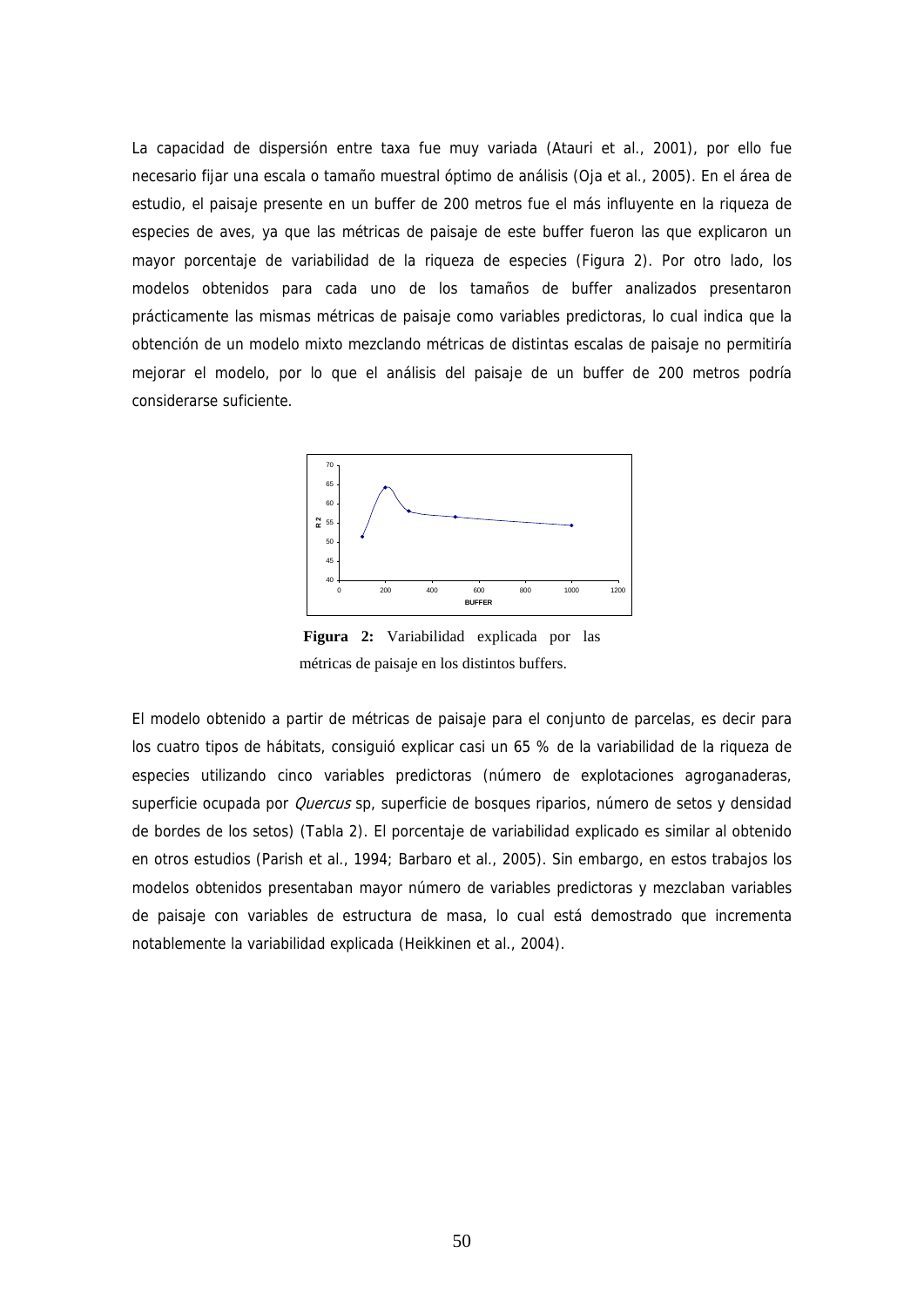|                                       | Parámetro estimado          | Coeficiente estandarizado | P valor  |
|---------------------------------------|-----------------------------|---------------------------|----------|
| <b>Constante</b>                      | 14,192                      | $\bf{0}$                  | < 0,0001 |
| $No$ explotaciones agro-<br>ganaderas | 5,586                       | 0,339                     | 0,0016   |
| Área de Quercus                       | 0,721                       | 0,416                     | 0,0002   |
| Área bosques riparios                 | 1,161                       | 0,597                     | < 0,0001 |
| $No$ de setos                         | $-0,534$                    | $-0,331$                  | 0,0321   |
| Densidad de bordes de setos           | 0,091                       | 0,761                     | < 0,0001 |
|                                       | $R2 = 63,65\%$ (p < 0,0001) |                           |          |

**Tabla 3:** Modelo de regresión para el conjunto de parcelas.

Por otro lado el modelo obtenido, además de presentar un buen ajuste, tiene sentido ecológico (problema que se le suele achacar a la utilización de procedimientos de selección basados en regresiones por "stepwise" (Heikkinen et al., 2004)), ya que las métricas de paisaje seleccionadas se encuentran asociadas a bosques de *Quercus* sp. y de ribera, setos y áreas con influencia humana. Si bien, el modelo no recoge métricas asociadas a dos tipos de formaciones, como son los pinares y las choperas. Las razones pueden ser bastante diferentes, mientras que en los pinares podría deberse a que su baja riqueza de especies (una media de 15 especies) se encuentre explicada por la constante del modelo (cuyo valor es 14). En las choperas la razón podría ser que el tamaño de la chopera no influyera en la riqueza de especies, sino únicamente su presencia. Así, Griffis-kyle y Beier (2003) demostraron que la presencia de rodales de Populus tremuloides en el interior de masas de pinar incrementaban la riqueza de especies, pero al testar diferentes tamaños (rango de 0,1 a 128 ha) observaron que el tamaño de los mismos no tenía ningún efecto. Sin embargo, en nuestro estudio esto no puede ser corroborado al no tener parcelas de muestreo sobre terrenos agrícolas sin presencia de choperas.

El modelo obtenido a partir de métricas de paisaje utilizando únicamente las parcelas de chopo, explicó el 56 % de la variabilidad de la riqueza de especies. Esta cifra es algo inferior a la obtenida para el conjunto de las parcelas, pero debe destacarse que este modelo únicamente introduce tres variables predictoras (número de explotaciones agroganaderas, número de setos y densidad de bordes de los setos) (Tabla 3). Dos de ellas referentes a los setos (número de setos y densidad de bordes), lo cual demuestra la importancia de este tipo de formación respecto a la riqueza de especies de aves en los paisajes agrarios (Parish et al., 1994; Hinsley et al., 1995; Sparks et al., 1996; Fuller et al., 2001).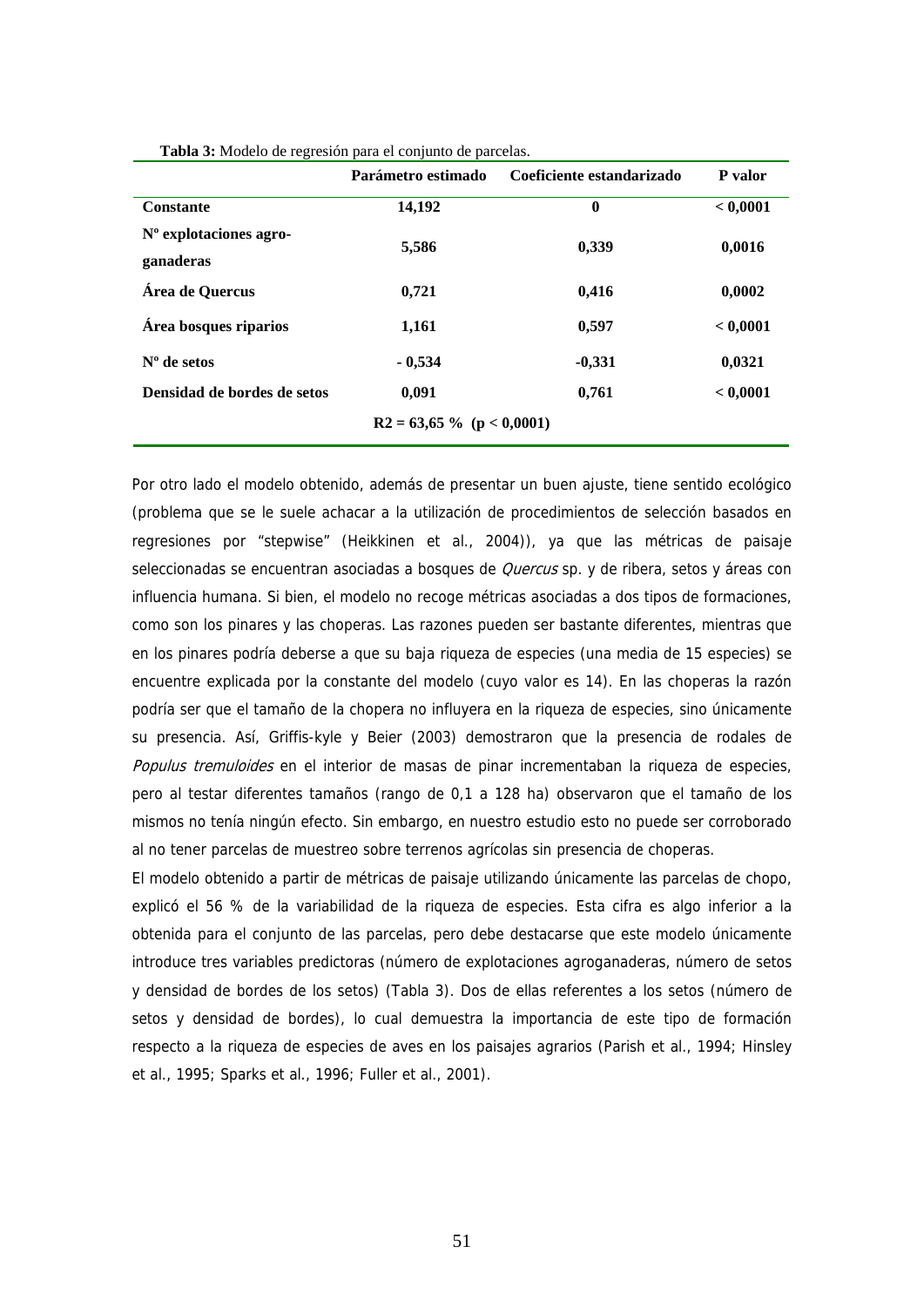|                                 | Parámetro estimado | Coeficiente estandarizado | P valor  |  |
|---------------------------------|--------------------|---------------------------|----------|--|
| <b>Constante</b>                | 13,814             | 0                         | < 0.0001 |  |
| N° explotaciones agro-ganaderas | 5,709              | 0.427                     | 0,0017   |  |
| $No$ de setos                   | $-0.505$           | $-0.348$                  | 0,0479   |  |
| Densidad de bordes de setos     | 0.094              | 0.861                     | < 0,0001 |  |
| $R2 = 56,16\%$ (p < 0,0001)     |                    |                           |          |  |

**Tabla 4:** Modelo de regresión para las parcelas localizadas en las plantaciones de chopo.

La densidad de bordes fue la variable más influyente en el modelo (coeficiente estandarizado 0,861, respecto a 0,427 y -0,348 del número de explotaciones agroganaderas y número de setos, respectivamente), presentando una correlación positiva. Sin embargo, la relación densidad de bordes de setos-riqueza de especies no fue lineal, sino que tendió al estancamiento (Figura 3), lo cual parece contradecir la regla general "bigger hedges, more birds" (mayores setos, más aves) (Hinsley y Bellamy, 2000).

Un análisis de la varianza (ANOVA) fue utilizado para detectar diferencias de riqueza de especies en función de la densidad de bordes de setos, para ello se procedió a agrupar las parcelas en tres categorías (0-40, 40-80 y >80 m/ha). El resultado de este análisis mostró que la riqueza de especies se incrementó hasta la densidad de 40-80 m/ha, momento a partir del cual se produjo la estabilización (Figura 4). Este resultado parece indicar que una densidad de bordes de setos de 40-80 m/ha podría ser el óptimo, cifra similar a los 52 m/ha obtenidos por Padoa-Schioppa y colaboradores (2006), y bastante superior a los 16 m/ha apuntados por Fuller y colaboradores (2001) en paisajes agrarios de Italia y Reino Unido, respectivamente. Por otro lado, en este estudio no se percibió una disminución de la riqueza de especies con altos valores de densidad de bordes de setos (O'Connor, 1984; Padoa-Schioppa et al., 2006).





**Figure 3:** Regresión simple entre la riqueza de especies y la densidad de bordes de setos

**Figure 4:** Diferencias en la riqueza de especies en función de la densidad de bordes de setos

El número de setos presentó una correlación negativa con la riqueza de especies (Tabla 3), esto podría deberse a que los setos actúan como corredores de hábitats fragmentados (Bellamy y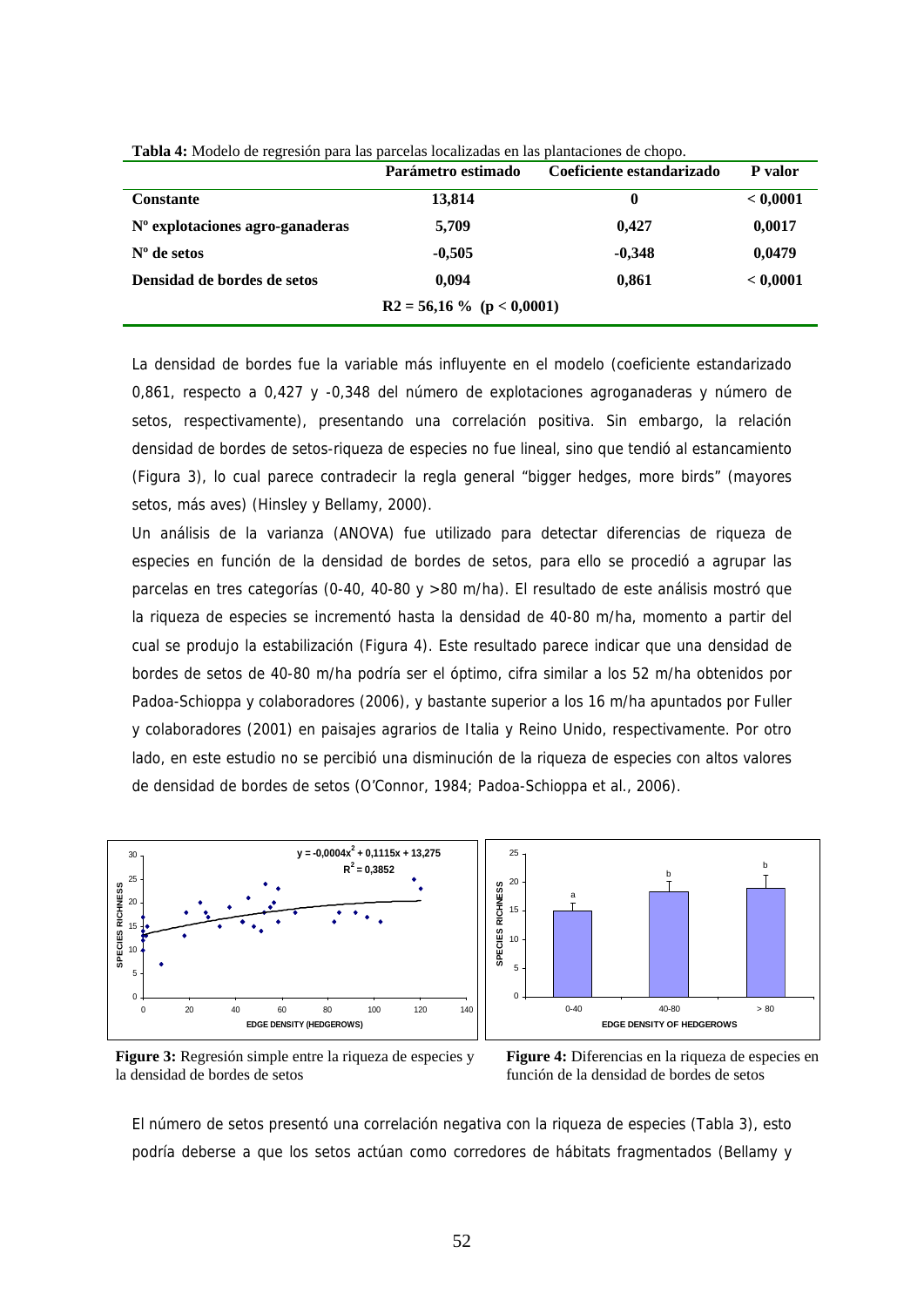Hinsley, 2005) y por lo tanto cuando estos no mantienen su continuidad no presentan los beneficios propios de los corredores (Davies y Pullin, 2006-2007).

Las variables de paisaje en la ordenación por análisis canónico de correspondencias (CCA) explicaron con los dos principales ejes el 51,9 % de la variación en la distribución de las especies de aves (Figura 4), resultado superior a los valores obtenidos en otras investigaciones (Griffis-Kyle y Beier, 2003; Paquet et al., 2006). El primer eje estuvo correlacionado positivamente con la superficie de pino y roble y negativamente con la densidad de bordes de setos y superficie de choperas (test de Monte Carlo, P=0,01). El segundo eje estuvo positivamente correlacionado con la superficie y densidad de bordes de los bosques riparios y negativamente con la superficie de cultivos, número de explotaciones agroganaderas y densidad de bordes de núcleos urbanos (test de Monte Carlo, P=0,01). De este modo, cuatro tipos de asociaciones de especies fueron agrupadas con diferentes métricas de paisaje.



**Figure 5:** Ordenación de las especies de aves en relación a las métricas de paisaje. Las especies se encuentran codificadas por la primera letra del género y las tres primeras de la especie. Las flechas representan la dirección e importancia de las métricas de paisaje. Erip: densidad de bordes de los bosques riparios, Rip: Superficie de los bosques riparios, Oak: superficie de los robledales, Pine: superficie de los pinares, Eurban: densidad de bordes de las áreas urbanas, Crop: superficie de cultivos agrícolas, Nfarm: número de explotaciones agro-ganaderas, Ehedg: densidad de bordes de setos, Poplar: superficie de plantaciones de chopos.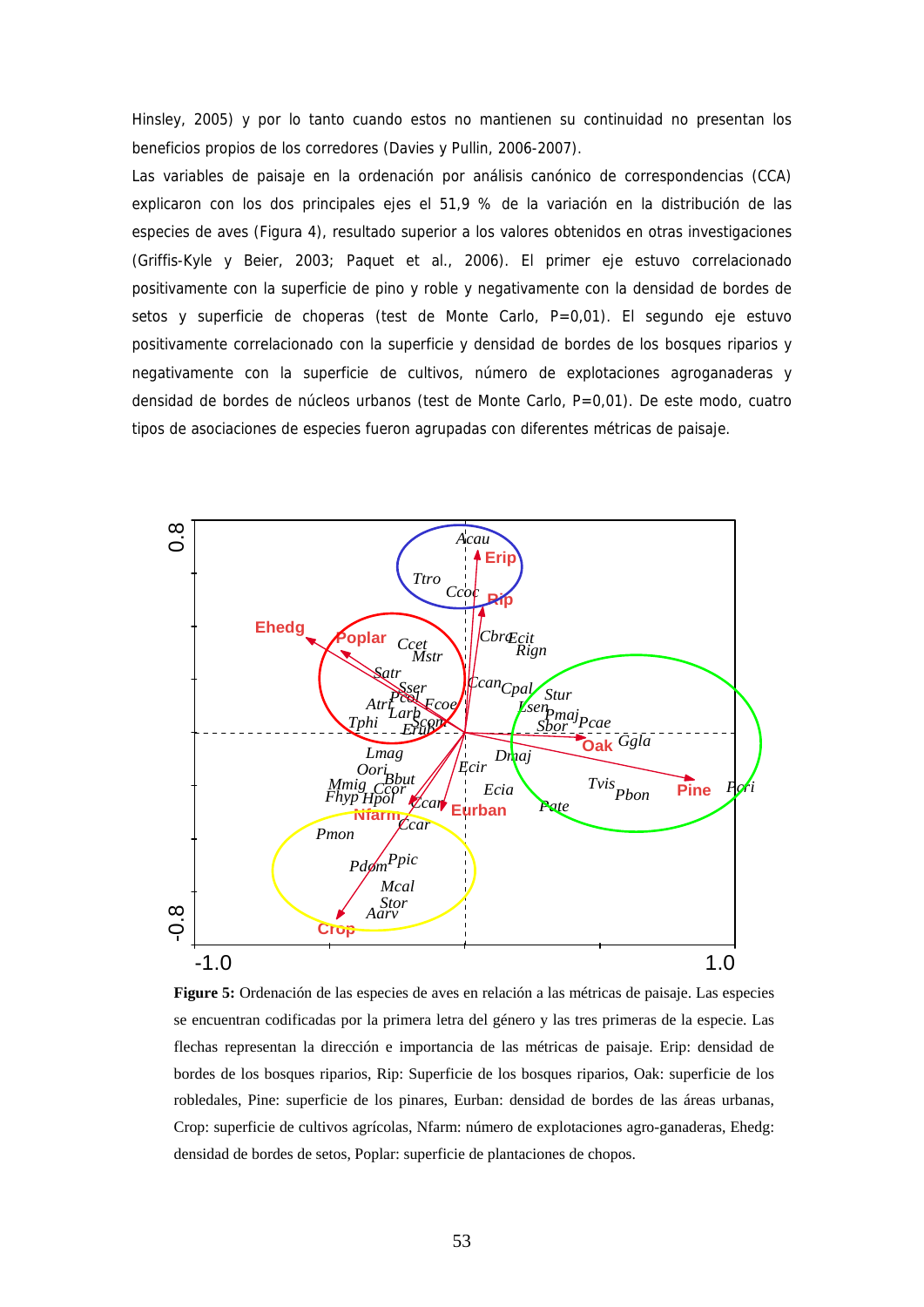Por un lado, las especies asociadas a la superficie de pinar y robledal fueron herrerillo capuchino (Parus cristatus), mosquitero papialbo (Phylloscopus bonelli), arrendajo (Garrulus glandarius) y zorzal charlo (Turdus viscivorus). Un segundo grupo de especies, alondra (Alauda arvensis), triguero (Miliaria calandra), gorrión doméstico (Passer domesticus), gorrión molinero (Passer montatus) y urraca (Pica pica), se encontraron asociadas a paisajes agrícolas o áreas de influencia humana. Por otro lado, las especies más generalistas como mosquitero común (Phylloscopus collybita), pinzón vulgar (Fringilla coelebs), bisbita arboreo (Anthus triviales) o curruca capirotada (Sylvia atricapilla), se encontraron ligadas a la superficie de choperas y a la densidad de bordes de los setos. Finalmente, un pequeño grupo de especies como el mito (Aegithalos caudatus), chochin (Troglodytes troglodytes) y picogordo (Coccothraustes coccothraustes) mostraron una gran preferencia por áreas con presencia de bosques riparios (representadas por las métricas de paisaje superficie y densidad de bordes de bosques de ribera).

Si se observa la Figura 5, se puede apreciar que las métricas de paisaje; superficie de choperas y densidad de bordes de setos se encuentran situadas entre las métricas asociadas a los bosques de ribera y las métricas asociadas a paisajes agrícolas o de influencia humana. Esto podría indicar que las choperas y los setos actúan como un paisaje de transición, disminuyendo el efecto borde generado de un brusco cambio entre dos tipos de hábitats tan marcado (Gregory et al., 1991). A su vez estas formaciones proveen alimento a especies especialistas de terrenos agrarios (semillas de malas hierbas, invertebrados, etc), que por encontrarse en un entorno tan intensificado como el paisaje agrícola del área de estudio (escasa diversidad de cultivos, intensificación de las explotaciones, continua aplicación de fertilizantes y productos fitosanitarios, etc), actúan como verdaderas islas.

Finalmente apuntar que los resultados obtenidos en el CCA nos indican que las choperas y setos no deberían ser considerados como alternativas a los otros tipos de hábitats, sino como un complemento, ya que albergan un tipo de especies generalistas (Fuller et al., 2001).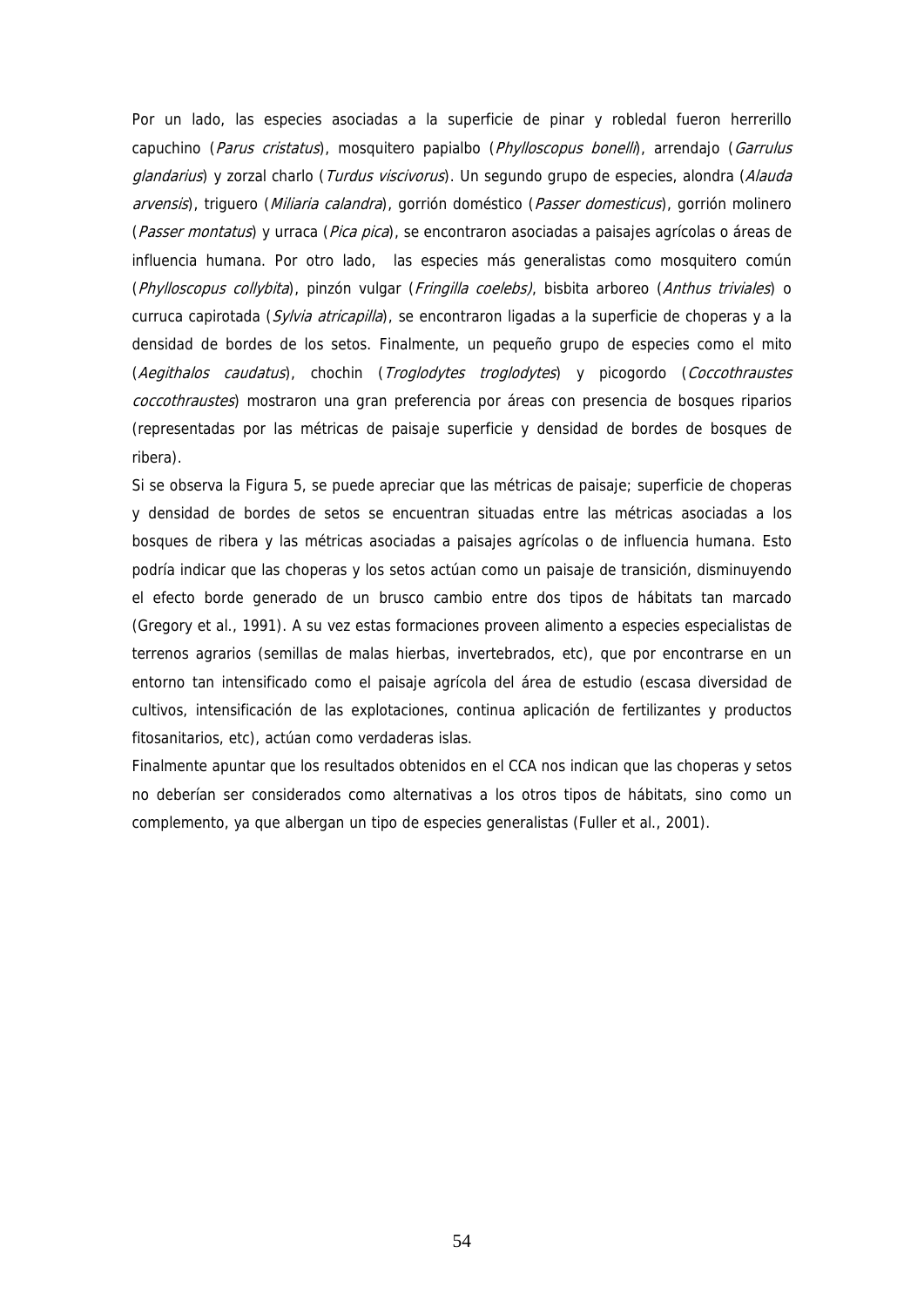### **4. CONCLUSIONES**

En este estudio se ha demostrado la influencia del paisaje respecto a la riqueza y asociaciones de especies de aves, aconsejando el estudio del paisaje en un buffer de 200 m, considerado como el óptimo de muestreo, como una alternativa a los tediosos y costosos censos de avifauna.

En los paisajes agrarios la presencia y características de los setos es fundamental para la avifauna, así en el área de estudio se propone mantener una densidad mínima de bordes de 60 m/ha, con la mayor continuidad posible.

Sin embargo, los setos deben utilizarse como un complemento a otros tipos de hábitats pero nunca como una alternativa, ya que albergan principalmente especies generalistas. De este modo, el mantenimiento y recuperación de bosques riparios debe ser un objetivo irrenunciable para el gestor forestal.

### **5. AGRADECIMIENTOS**

Deseamos agradecer a Carlos García Talegón su inestimable ayuda en la elaboración de los censos, sin la cual no hubiera sido posible llevar a cabo el presente estudio. Este trabajo ha sido cofinanciado por la Unión Europea y la Junta de Castilla y León, dentro del marco del programa INTERREG IIIB Espacio Atlántico, concretamente por el proyecto FORSEE "Sustainable forest management: a network of pilot zones for operacional implementation".

### **6. REFERENCIAS BIBLIOGRÁFICAS**

- AUTAURI, J.A., De LUCIO, J.V., 2001. The role of landscape structure in species richness distribution of birds, amphibians, reptiles and lepidopterans in Mediterranean landscapes. Landscapes Ecology, 16, 147-159.
- BARBARO, L., PONTCHARRAUD, L., VETILLARD, F., GUYON, D., JACTEL, H., 2005. Comparative responses of bird, carabid, and spider assemblages to stand and landscape diversity in maritime pine plantation forests. Ecoscience 12 (1), 110-121.
- BELLAMY, P.E., HYNSLEY, S.A., 2005. The role of hedgerows in linking woodland bird populations. In McColin D, Jackson J (eds) Planning, people and practice: the landscape ecology of sustainable landscapes. Proceedings of the thirteenth IALE (UK) conference. Colin Cross Garstang, UK, pp 99-106.
- BLONDEL, J., FERRY, C., FROCHOT, B., 1981. Point counts with unlimited distance. Studies in Avian Biology 6, 414-420.
- BRAND, D.G., 1997. Criteria and indicators for the conservation and sustainable management of forests: progress to date and future directions. Biomass and Bioenergy 13 (4/5), 247-253.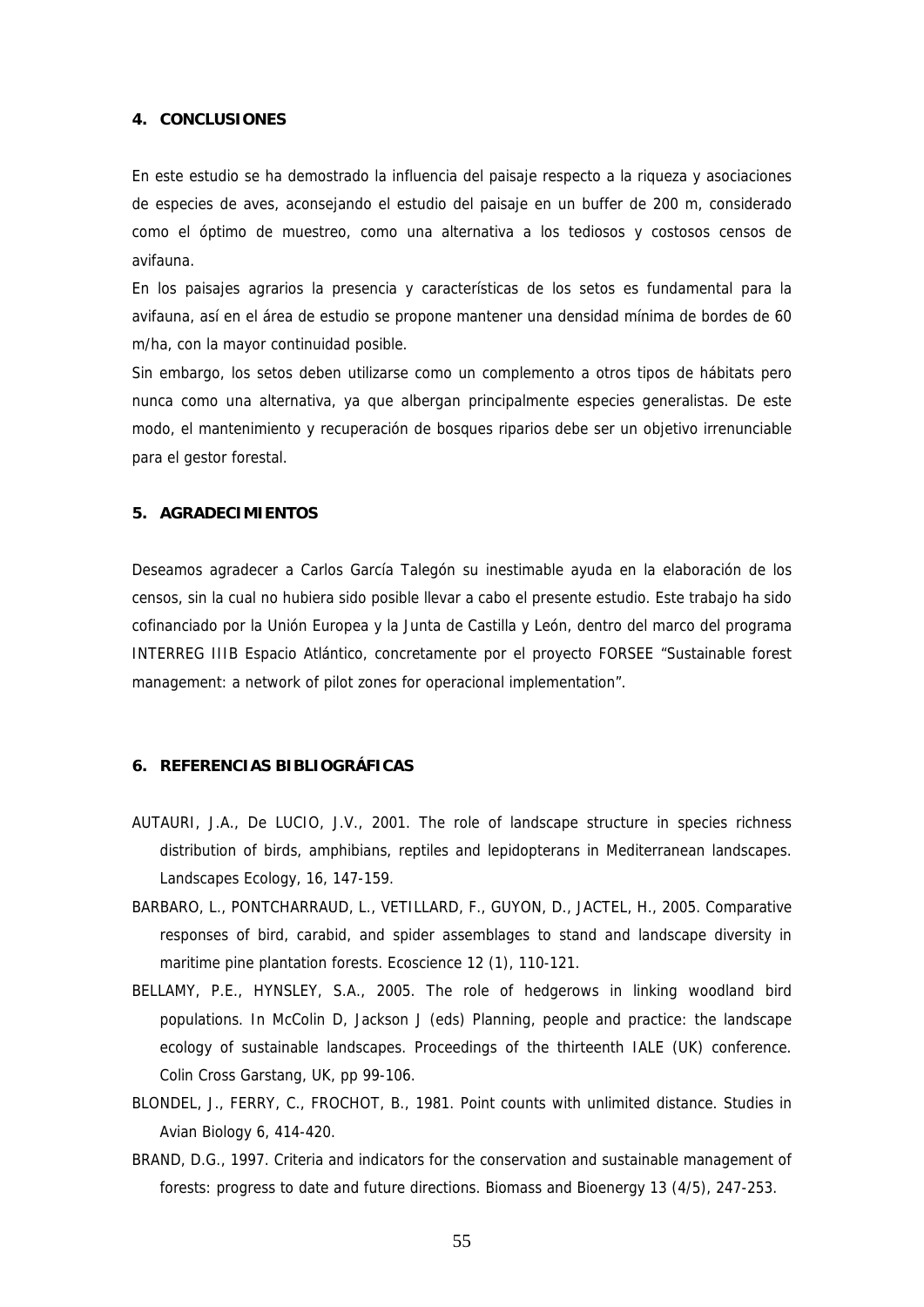- BRANG, P., COURBAUD, B., FISCHER, A., KISSLING-NÄF, I., PETTENELLA, D., SCHÖNENBERGER, W., SPÖRK, J., GRIMM, V., 2002. Developing indicators for the sustainable management of mountain forests using a modelling approach. Forest Policy and Economics 4, 113-123.
- BRAVO, F., GRAU, J.M., ANTOÑANZAS, F.G. 1995. Curvas de calidad y tablas de producción para Populus x euramericana en la Cuenca del Duero. Montes 44, 43-46
- DAVIES, Z.G., PULLIN, A.S., 2007. Are hedgerows effective corridors between fragments of woodland habitat? An evidence-based approach. Landscape Ecology, in press.
- DÍAZ, M., CARBONELL, R, SANTOS, T., TELLERIA, J.L., 1998. Breeding bird communities in pine plantations of the Spanish plateaux: Biogeography, landscape and vegetation effects. Journal of Applied Ecology 35, 562-574.
- FERNÁNDEZ, A., HERNANZ, G. 2004. El chopo (*Populus* sp). Manual de gestión forestal sostenible. Ed. Junta de Castilla y León, pp 56.
- FULLER, R.J., CHAMBERLAIN, D.E., BURTON, N.H.K., GOUGH, S.J., 2001. Distributions of birds in lowland agricultural landscapes of England and Wales: How distinctive are bird communities of hedgerows and woodland? Agriculture, Ecosystems and Environment 84, 79-92.
- GREGORY, S.V., SWANSON, F.J., McKEE, W.A., CUMMINS, K.W., 1991. An ecosystem perspective of riparian zones. Bioscience 41 (8), 540-551.
- GRIFFIS-KYLE, K.L., BEIER, P., 2003. Small isolated aspen stands enrich bird communities in southwestern ponderosa pine forests. Biological conservation 110, 375-385.
- HEIKKINEN, R.K., LUOTO, M., VIRKKALA, R., RAINIO, K., 2004. Effects of habitat cover, landscape structure and spatial variables on the abundance of birds in an agricultural-forest mosaic. Journal of Applied Ecology 41, 824-835.
- HILTY, J., MERENLENDER, A., 2000. Faunal indicador taxa selection for monitoring ecosystem health. Biological conservation 92, 185-197.
- HINSLEY, S.A., BELLAMY, P.E., NEWTON, I., SPARKS, T.H., 1995. Habitat and landscape factors influencing the presence of individual breeding bird species in woodland fragments. Journal of Avian Biology 26, 94-104.
- HINSLEY, S.A., BELLAMY, P.E., 2000. The influence of hedge structure, management and landscape context on the value of hedgerows to birds: A review. Journal of Environmental Management 60, 33-49.
- HOBSON, K.A., BAYNE, E., 2000. Breeding bird communities in boreal forest of western Canada: Consequences of "unmixing" the mixedwoods. Condor 102, 759-769.
- McGARICAL, K., CUSHMAN, S.A., NEEL, M.C., ENE, E., 2002. FRAGSTATS: Spatial Pattern Analysis Program for Categorical Maps. Computer software program produced by the authors at the University of Massachusetts, Amherst. Available at the following web site: [www.umass.edu/landeco/research/fragstats/fragstats.html](http://www.umass.edu/landeco/research/fragstats/fragstats.html).